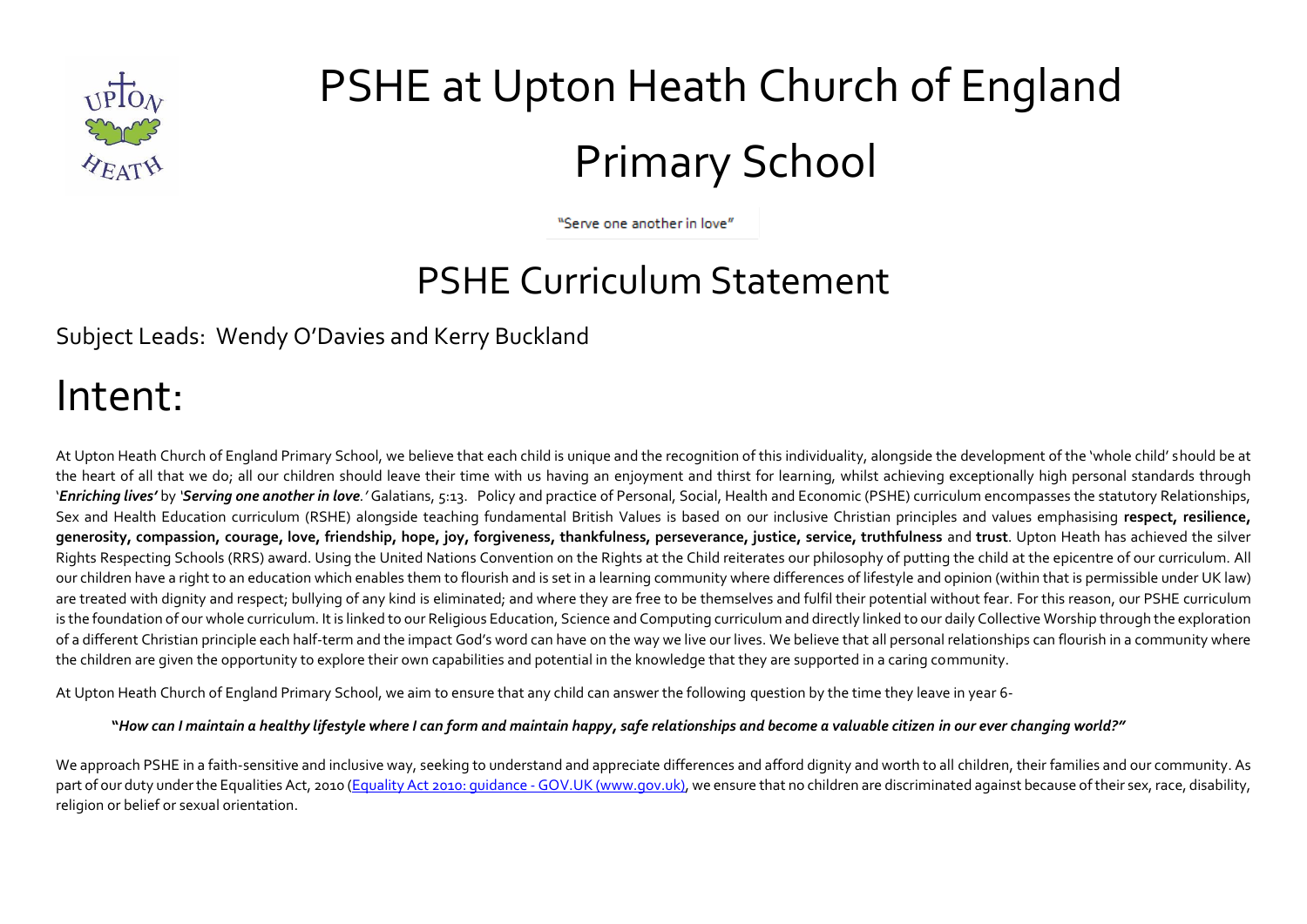We strive to ensure the PSHE curriculum at UHPS is Relevant, Engaging, Aspirational, Creative and Holistic (REACH). Topics and areas of learning build on previous learning, as well as being linked to topics and experiences of relevance and interest to our children.

Click on the links below:



### The PSHE Curriculum 2021-22

| Cohort            | Half term                                                                                  | PSHE Theme /                                                                                                                                                                                                                                                                                                   | Intent                                                                                                                                                                    | Implementation                                                                                                                                                                                                                                                                                                                                                                                                                                                                                                       | Impact Children will know                                                                                                                                                                                                                                                                                                                                                                                                                                                                                                                                                                                                   |
|-------------------|--------------------------------------------------------------------------------------------|----------------------------------------------------------------------------------------------------------------------------------------------------------------------------------------------------------------------------------------------------------------------------------------------------------------|---------------------------------------------------------------------------------------------------------------------------------------------------------------------------|----------------------------------------------------------------------------------------------------------------------------------------------------------------------------------------------------------------------------------------------------------------------------------------------------------------------------------------------------------------------------------------------------------------------------------------------------------------------------------------------------------------------|-----------------------------------------------------------------------------------------------------------------------------------------------------------------------------------------------------------------------------------------------------------------------------------------------------------------------------------------------------------------------------------------------------------------------------------------------------------------------------------------------------------------------------------------------------------------------------------------------------------------------------|
|                   |                                                                                            | Christian<br>Value/United<br><b>Nation Articles</b><br>(RRS)/British<br>Values                                                                                                                                                                                                                                 | key questions                                                                                                                                                             |                                                                                                                                                                                                                                                                                                                                                                                                                                                                                                                      | LINKED TO END OF YEAR EXPECTATIONS                                                                                                                                                                                                                                                                                                                                                                                                                                                                                                                                                                                          |
| Year <sub>1</sub> | <b>PSHE-</b><br>Relationships<br>Christian<br>Autumn<br>Value linked<br>1<br>to Collective | <b>Families and friendships</b><br>Roles of different people; families;<br>feeling cared for R1, R2, R3, R4,<br>R5                                                                                                                                                                                             | Kids Safe<br>Grandfather and I by Helen E.<br>Buckley<br>The family book, Todd Parr 'My<br>Grandpa is Amazing' by Nick<br>Butterworth<br>Medway Lesson 1                  | Children will know<br>about people who care for them, e.g., parents, siblings, grandparents, relatives, friends, teacher.<br>$\bullet$<br>understand the role these different people play in children's lives and how they care for them.<br>explore what it means to be a family and how families are different, e.g., single parents, same-sex<br>$\bullet$<br>parents, etc.<br>understand about the importance of telling someone - and how to tell them - if they are<br>worried about something in their family |                                                                                                                                                                                                                                                                                                                                                                                                                                                                                                                                                                                                                             |
|                   |                                                                                            | Worship-<br>Thankfulness<br>'Always be<br>thankful'<br>1<br>Thessalonians<br>5.16<br><b>United Nation</b><br>Articles (RRS)                                                                                                                                                                                    | Safe relationships<br>Recognising privacy; staying safe;<br>seeking permission PoS Refs: R10,<br>R <sub>13</sub> , R <sub>15</sub> , R <sub>16</sub> , R <sub>17</sub> KS | CW Y1L3<br>Kids Safe                                                                                                                                                                                                                                                                                                                                                                                                                                                                                                 | Children will<br>learn about situations when someone's body or feelings might be hurt and whom to go to for<br>$\bullet$<br>help.<br>learn about what it means to keep something private, including parts of the body that are private.<br>$\bullet$<br>be able to identify different types of touch and how they make people feel (e.g., hugs, tickling,<br>$\bullet$<br>kisses and punches) Children will learn how to respond if being touched makes them feel<br>uncomfortable or unsafe.<br>learn when it is important to ask for permission to touch and how to ask for and give/not give<br>$\bullet$<br>permission. |
| Year <sub>2</sub> |                                                                                            | Simplified<br><b>Families and</b><br>version<br>Friendships<br>15 - Every child<br>Making friends;<br>has the right to<br>feeling lonely and<br>meet with<br>getting help<br>other children<br>R6, R7 R8, R9, R24<br>and to join<br>groups and<br>Safe relationships<br>organisations,<br>Managing<br>secrets; | <b>Kidsafe</b><br>'Just because' by Rebecca Elliot<br>(NO)                                                                                                                | Children will know<br>how to be a good friend, e.g. kindness, listening, honesty<br>٠<br>about diverse ways that people meet and make friends<br>$\bullet$<br>strategies for positive play with friends, e.g. joining in, including others, etc.<br>$\bullet$<br>about what causes arguments between friends'<br>$\bullet$<br>how to positively resolve arguments between friends'<br>$\bullet$<br>how to recognise, and ask for help, when they are feeling lonely or unhappy or to help someone<br>else.           |                                                                                                                                                                                                                                                                                                                                                                                                                                                                                                                                                                                                                             |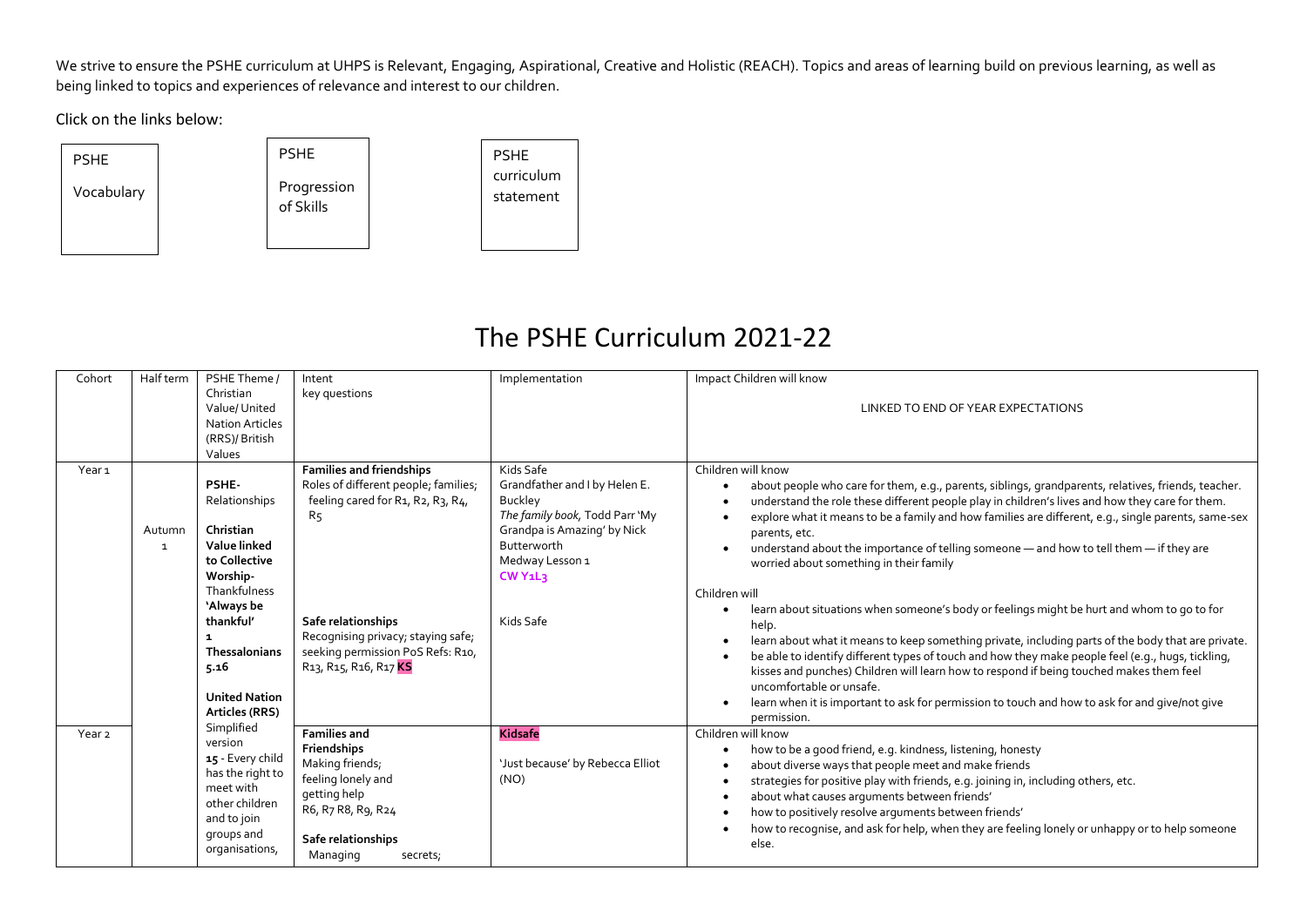|                   | law should<br>home life,<br>including | as long as this<br>does not stop<br>other people<br>from enjoying<br>their rights.<br>16 - Every child<br>has the right to<br>privacy. The<br>protect the<br>child's private,<br>family and<br>protecting | resisting pressure and<br>getting help; recognising<br>hurtful behaviour PoS<br>Refs: R11, R12, R14, R18,<br>R <sub>19</sub> , R <sub>20</sub>                                                                                                                      | 'Blown Away' by Rob Biddulph<br>(NO)<br>The odd egg by Emily Gravett<br>(NO)<br><b>Growth Mindset</b><br>G1 'Playing teacher'                            | how to recognise hurtful behaviour, including online.<br>$\bullet$<br>what to do and whom to tell if they see or experience hurtful behaviour, including online.<br>$\bullet$<br>about what bullying is and diverse types of bullying<br>how someone may feel if they are being bullied<br>$\bullet$<br>about the difference between happy surprises and secrets that make them feel uncomfortable or<br>$\bullet$<br>worried, and how to get help.<br>how to resist pressure to do something that feels uncomfortable or unsafe.<br>how to ask for help if they feel unsafe or worried and what vocabulary to use.<br>to be able to work with everyone in my class<br>to understand what makes someone feel proud<br>Working in specific roles in a learning group; strategies that would help a child with a fixed                                                                                                                                                                                                                                                                                                                                                                                                                                                                                                                                                                                                                                                                                                             |
|-------------------|---------------------------------------|-----------------------------------------------------------------------------------------------------------------------------------------------------------------------------------------------------------|---------------------------------------------------------------------------------------------------------------------------------------------------------------------------------------------------------------------------------------------------------------------|----------------------------------------------------------------------------------------------------------------------------------------------------------|----------------------------------------------------------------------------------------------------------------------------------------------------------------------------------------------------------------------------------------------------------------------------------------------------------------------------------------------------------------------------------------------------------------------------------------------------------------------------------------------------------------------------------------------------------------------------------------------------------------------------------------------------------------------------------------------------------------------------------------------------------------------------------------------------------------------------------------------------------------------------------------------------------------------------------------------------------------------------------------------------------------------------------------------------------------------------------------------------------------------------------------------------------------------------------------------------------------------------------------------------------------------------------------------------------------------------------------------------------------------------------------------------------------------------------------------------------------------------------------------------------------------------------|
| Year <sub>3</sub> | unlawful<br>Individual<br>liberty     | children from<br>attacks that<br>harm their<br>reputation.<br>British Value -                                                                                                                             | <b>Families and friendships</b><br>What makes a family; features of<br>family life<br>PoS Refs: R1, R6, R7, R8, R9<br>Safe relationships<br>Personal boundaries; safely<br>responding to others; the impact<br>of hurtful behaviour<br>PoS Refs: R19, R22, R24, R30 | <b>Kidsafe</b><br>$CWY_3L_3$<br>Medway Year 3 Lesson 1 and 2<br>CWY3L2<br>Kidsafe,<br><b>Computing Internet Safety</b>                                   | mindset engage in their learning<br>Children will know<br>how to recognise and respect that there are different types of families, including single parents,<br>$\bullet$<br>same-sex parents, step-parents, blended families, foster and adoptive parents<br>that being part of a family provides support, stability and love<br>about the positive aspects of being part of a family, such as spending time together and caring for<br>each other<br>about the different ways that people can care for each other e.g. giving encouragement or<br>$\bullet$<br>support in times of difficulty<br>to identify if/when something in a family might make someone upset or worried<br>$\bullet$<br>what to do and whom to tell if family relationships are making them feel unhappy or unsafe<br>What makes a good friend<br>$\bullet$<br>What is appropriate to share with friends, classmates, family and wider social groups including<br>$\bullet$<br>online<br>about what privacy and personal boundaries are, including online<br>basic strategies to help keep themselves safe online e.g., passwords, using trusted sites and adult<br>supervision<br>that bullying and hurtful behaviour is unacceptable in any situation<br>$\bullet$<br>about the effects and consequences of bullying for the people involved<br>$\bullet$<br>about bullying online, and the similarities and differences to face-to-face bullying<br>what to do and whom to tell if they see or experience bullying or hurtful behaviour<br>$\bullet$ |
|                   |                                       |                                                                                                                                                                                                           |                                                                                                                                                                                                                                                                     | Two Monsters by David McKee<br>(NO)<br><b>Growth Mindset</b>                                                                                             | to find a solution to a problem<br>How someone feels when he or she fails; ways of encouraging someone to try                                                                                                                                                                                                                                                                                                                                                                                                                                                                                                                                                                                                                                                                                                                                                                                                                                                                                                                                                                                                                                                                                                                                                                                                                                                                                                                                                                                                                    |
| Year 4            |                                       |                                                                                                                                                                                                           | <b>Families and friendships</b><br>Positive friendships, including<br>online<br>PoS Refs: R10, R11, R12, R13,<br>R <sub>1</sub> 8                                                                                                                                   | G1 'On the high wire',<br>Kidsafe<br><b>Computing Internet Safety</b><br>To be revisited in Summer 2<br>uisng Christopher Winterson Y4<br>L <sub>3</sub> | Children will know<br>about the features of positive healthy friendships such as mutual respect, trust and sharing<br>$\bullet$<br>interests<br>strategies to build positive friendships<br>how to seek support with relationships if they feel lonely or excluded<br>$\bullet$<br>how to communicate respectfully with friends when using digital devices KS<br>$\bullet$                                                                                                                                                                                                                                                                                                                                                                                                                                                                                                                                                                                                                                                                                                                                                                                                                                                                                                                                                                                                                                                                                                                                                       |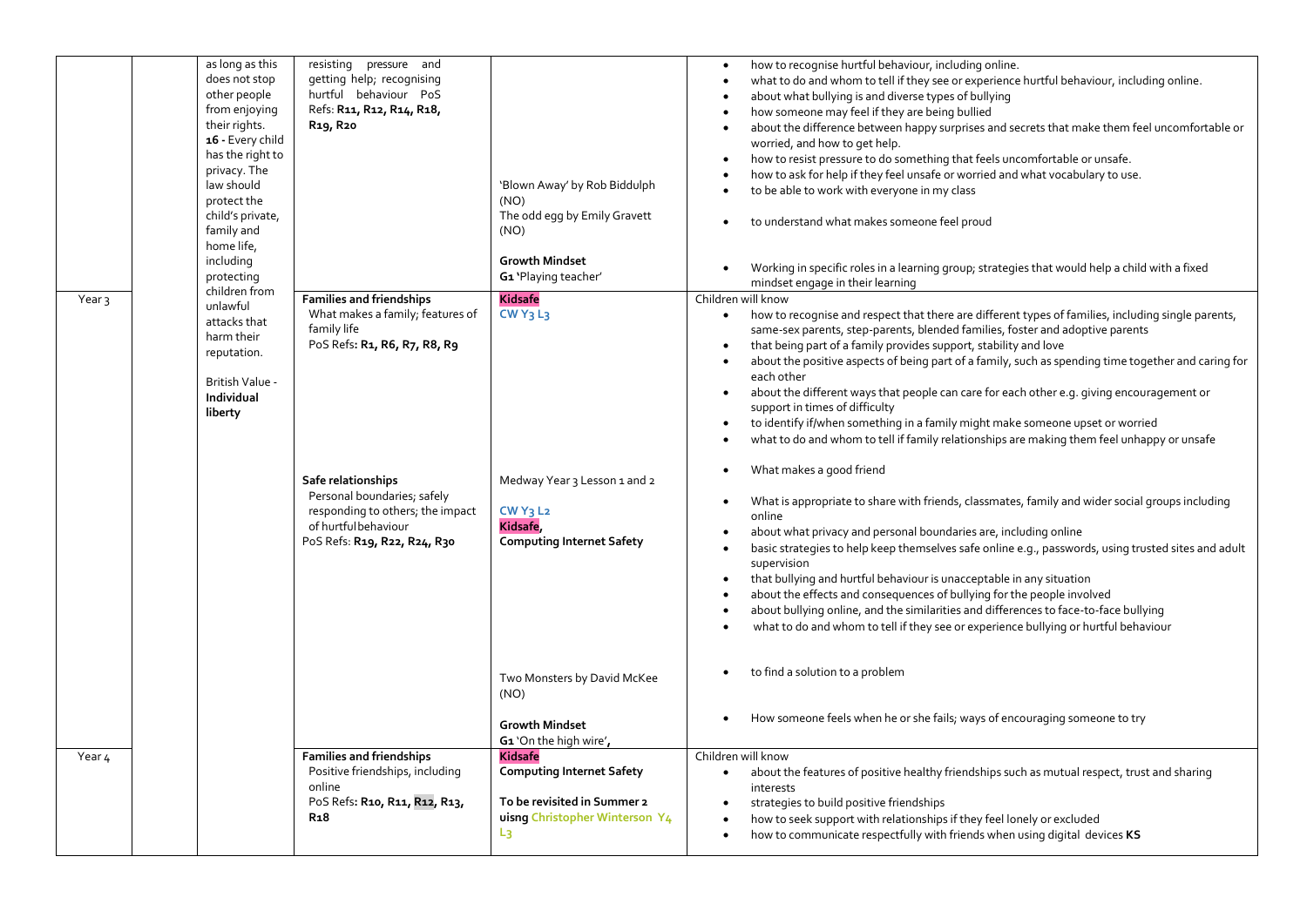|                   | KS | Safe relationships<br>Responding to hurtful behaviour;<br>managing confidentiality;<br>recognising risks online<br>PoS Refs: R20, R23, R27, R28 | <b>Kidsafe</b><br><b>Computing Internet Safety</b><br><b>Growth Mindset</b><br>G1 'From failure to success'<br>G2 'Bounce!' | how knowing someone online differs from knowing someone face to face and that there are risks<br>in communicating with someone they don't know KS<br>what to do or whom to tell if they are worried about any contact online KS<br>to differentiate between playful teasing, hurtful behaviour and bullying, including online KS<br>how to respond if they witness or experience hurtful behaviour or bullying, including online<br>recognise the difference between 'playful dares' and dares which put someone<br>under pressure, at risk, or make them feel uncomfortable<br>how to manage pressures associated with dares<br>when it is right to keep or break a confidence or share a secret KS<br>how to recognise risks online such as harmful content or contact KS<br>how people may behave differently online including pretending to be someone they are not KS<br>how to report concerns and seek help if worried or uncomfortable about someone's behaviour,<br>including online<br>Valuing failure as an important part of the learning process; defining the term 'successful<br>Strategies for persevering and learning when they make a mistake; describing how they feel |
|-------------------|----|-------------------------------------------------------------------------------------------------------------------------------------------------|-----------------------------------------------------------------------------------------------------------------------------|--------------------------------------------------------------------------------------------------------------------------------------------------------------------------------------------------------------------------------------------------------------------------------------------------------------------------------------------------------------------------------------------------------------------------------------------------------------------------------------------------------------------------------------------------------------------------------------------------------------------------------------------------------------------------------------------------------------------------------------------------------------------------------------------------------------------------------------------------------------------------------------------------------------------------------------------------------------------------------------------------------------------------------------------------------------------------------------------------------------------------------------------------------------------------------------------|
|                   |    |                                                                                                                                                 |                                                                                                                             | when they make a mistake                                                                                                                                                                                                                                                                                                                                                                                                                                                                                                                                                                                                                                                                                                                                                                                                                                                                                                                                                                                                                                                                                                                                                                   |
|                   |    | <b>Families and friendships</b>                                                                                                                 |                                                                                                                             | Children will know                                                                                                                                                                                                                                                                                                                                                                                                                                                                                                                                                                                                                                                                                                                                                                                                                                                                                                                                                                                                                                                                                                                                                                         |
| Year <sub>5</sub> |    |                                                                                                                                                 |                                                                                                                             |                                                                                                                                                                                                                                                                                                                                                                                                                                                                                                                                                                                                                                                                                                                                                                                                                                                                                                                                                                                                                                                                                                                                                                                            |
|                   |    | Managing friendships and peer                                                                                                                   |                                                                                                                             | what makes a healthy friendship and how they make people feel included                                                                                                                                                                                                                                                                                                                                                                                                                                                                                                                                                                                                                                                                                                                                                                                                                                                                                                                                                                                                                                                                                                                     |
|                   |    | influence                                                                                                                                       |                                                                                                                             | strategies to help someone feel included                                                                                                                                                                                                                                                                                                                                                                                                                                                                                                                                                                                                                                                                                                                                                                                                                                                                                                                                                                                                                                                                                                                                                   |
|                   |    | PoS Refs: R14, R15, R16, R17,                                                                                                                   |                                                                                                                             | about peer influence and how it can make people feel or behave                                                                                                                                                                                                                                                                                                                                                                                                                                                                                                                                                                                                                                                                                                                                                                                                                                                                                                                                                                                                                                                                                                                             |
|                   |    | R <sub>1</sub> 8, R <sub>26</sub>                                                                                                               |                                                                                                                             | the impact of the need for peer approval in different situations, including online                                                                                                                                                                                                                                                                                                                                                                                                                                                                                                                                                                                                                                                                                                                                                                                                                                                                                                                                                                                                                                                                                                         |
|                   |    |                                                                                                                                                 |                                                                                                                             | strategies to manage peer influence and the need for peer approval e.g. exit strategies, assertive                                                                                                                                                                                                                                                                                                                                                                                                                                                                                                                                                                                                                                                                                                                                                                                                                                                                                                                                                                                                                                                                                         |
|                   |    |                                                                                                                                                 |                                                                                                                             | communication                                                                                                                                                                                                                                                                                                                                                                                                                                                                                                                                                                                                                                                                                                                                                                                                                                                                                                                                                                                                                                                                                                                                                                              |
|                   |    |                                                                                                                                                 |                                                                                                                             | that it is common for friendships to experience challenges                                                                                                                                                                                                                                                                                                                                                                                                                                                                                                                                                                                                                                                                                                                                                                                                                                                                                                                                                                                                                                                                                                                                 |
|                   |    |                                                                                                                                                 |                                                                                                                             | strategies to positively resolve disputes and reconcile differences in friendships                                                                                                                                                                                                                                                                                                                                                                                                                                                                                                                                                                                                                                                                                                                                                                                                                                                                                                                                                                                                                                                                                                         |
|                   |    |                                                                                                                                                 |                                                                                                                             | that friendships can change over time and the benefits of having new and different types of                                                                                                                                                                                                                                                                                                                                                                                                                                                                                                                                                                                                                                                                                                                                                                                                                                                                                                                                                                                                                                                                                                |
|                   |    |                                                                                                                                                 |                                                                                                                             | friends                                                                                                                                                                                                                                                                                                                                                                                                                                                                                                                                                                                                                                                                                                                                                                                                                                                                                                                                                                                                                                                                                                                                                                                    |
|                   |    |                                                                                                                                                 |                                                                                                                             | how to recognise if a friendship is making them feel unsafe, worried, or uncomfortable<br>$\bullet$                                                                                                                                                                                                                                                                                                                                                                                                                                                                                                                                                                                                                                                                                                                                                                                                                                                                                                                                                                                                                                                                                        |
|                   |    |                                                                                                                                                 |                                                                                                                             | when and how to seek support in relation to friendships                                                                                                                                                                                                                                                                                                                                                                                                                                                                                                                                                                                                                                                                                                                                                                                                                                                                                                                                                                                                                                                                                                                                    |
|                   |    | Safe relationships<br>Physical contact and feeling safe                                                                                         | <b>Kidsafe</b>                                                                                                              | to identify what physical touch is acceptable, unacceptable, wanted or unwanted in different<br>situations KS                                                                                                                                                                                                                                                                                                                                                                                                                                                                                                                                                                                                                                                                                                                                                                                                                                                                                                                                                                                                                                                                              |
|                   |    | PoS Refs: R9, R25, R26, R27, R29                                                                                                                |                                                                                                                             | how to ask for, give and not give permission for physical contact KS                                                                                                                                                                                                                                                                                                                                                                                                                                                                                                                                                                                                                                                                                                                                                                                                                                                                                                                                                                                                                                                                                                                       |
|                   |    |                                                                                                                                                 |                                                                                                                             | how it feels in a person's mind and body when they are uncomfortable KS                                                                                                                                                                                                                                                                                                                                                                                                                                                                                                                                                                                                                                                                                                                                                                                                                                                                                                                                                                                                                                                                                                                    |
|                   |    |                                                                                                                                                 |                                                                                                                             | that it is never someone's fault if they have experienced unacceptable contact KS                                                                                                                                                                                                                                                                                                                                                                                                                                                                                                                                                                                                                                                                                                                                                                                                                                                                                                                                                                                                                                                                                                          |
|                   |    |                                                                                                                                                 |                                                                                                                             | how to respond to unwanted or unacceptable physical contact KS                                                                                                                                                                                                                                                                                                                                                                                                                                                                                                                                                                                                                                                                                                                                                                                                                                                                                                                                                                                                                                                                                                                             |
|                   |    |                                                                                                                                                 |                                                                                                                             | that no one should ask them to keep a secret that makes them feel uncomfortable or try to                                                                                                                                                                                                                                                                                                                                                                                                                                                                                                                                                                                                                                                                                                                                                                                                                                                                                                                                                                                                                                                                                                  |
|                   |    |                                                                                                                                                 |                                                                                                                             | persuade them to keep a secret they are worried about KS                                                                                                                                                                                                                                                                                                                                                                                                                                                                                                                                                                                                                                                                                                                                                                                                                                                                                                                                                                                                                                                                                                                                   |
|                   |    |                                                                                                                                                 |                                                                                                                             | whom to tell if they are concerned about unwanted physical contact KS                                                                                                                                                                                                                                                                                                                                                                                                                                                                                                                                                                                                                                                                                                                                                                                                                                                                                                                                                                                                                                                                                                                      |
|                   |    |                                                                                                                                                 | Rose Blanche by Ian McEwan and                                                                                              | to justify my actions                                                                                                                                                                                                                                                                                                                                                                                                                                                                                                                                                                                                                                                                                                                                                                                                                                                                                                                                                                                                                                                                                                                                                                      |
|                   |    |                                                                                                                                                 | R.Innocenti (NO)                                                                                                            |                                                                                                                                                                                                                                                                                                                                                                                                                                                                                                                                                                                                                                                                                                                                                                                                                                                                                                                                                                                                                                                                                                                                                                                            |
|                   |    |                                                                                                                                                 | Growth Mindset G1 'Passport to<br>learning'                                                                                 | Reflecting on the different mindsets, how they use then and what their strengths are                                                                                                                                                                                                                                                                                                                                                                                                                                                                                                                                                                                                                                                                                                                                                                                                                                                                                                                                                                                                                                                                                                       |
| Year 6            |    | <b>Families and friendships</b>                                                                                                                 |                                                                                                                             | Children will know                                                                                                                                                                                                                                                                                                                                                                                                                                                                                                                                                                                                                                                                                                                                                                                                                                                                                                                                                                                                                                                                                                                                                                         |
|                   |    | Attraction to others; romantic                                                                                                                  | <b>Kidsafe</b>                                                                                                              | what it means to be attracted to someone and different kinds of loving relationships                                                                                                                                                                                                                                                                                                                                                                                                                                                                                                                                                                                                                                                                                                                                                                                                                                                                                                                                                                                                                                                                                                       |
|                   |    | relationships; civil partnership                                                                                                                |                                                                                                                             | that people who love each other can be of any gender, ethnicity or faith<br>$\bullet$                                                                                                                                                                                                                                                                                                                                                                                                                                                                                                                                                                                                                                                                                                                                                                                                                                                                                                                                                                                                                                                                                                      |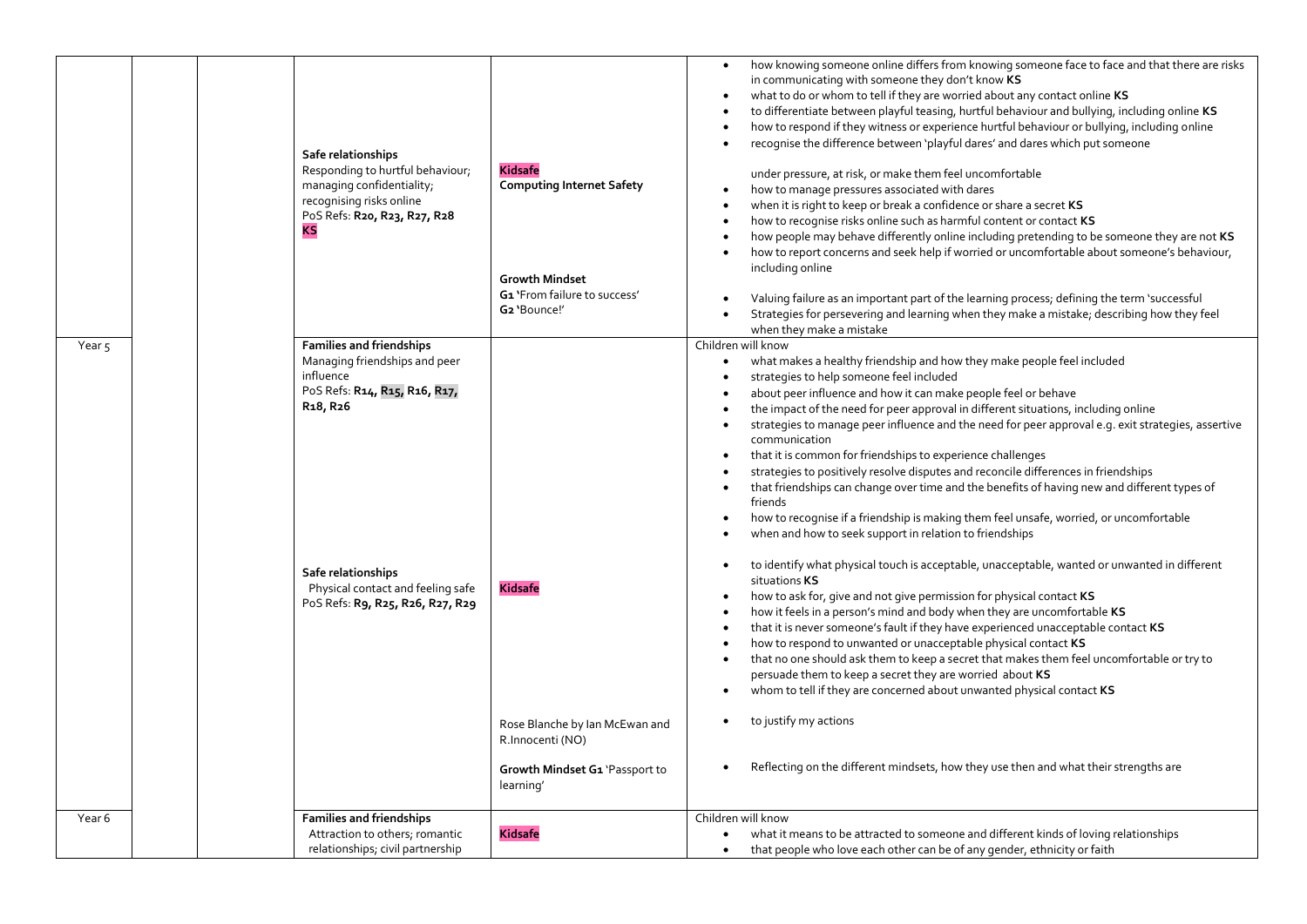| and marriage<br>PoS Refs: R <sub>1</sub> , R <sub>2</sub> , R <sub>3</sub> , R <sub>4</sub> , R <sub>5</sub> , R <sub>7</sub><br>Safe relationships<br>Recognising and managing<br>pressure; consent in different<br>situations<br>PoS Refs: R26, R28, R29 | To be revisited in Summer 2 CW<br><b>Y6L2</b><br>Kidsafe<br>Internet safety | the difference between gender identity and sexual orientation and everyone's right to be loved<br>about the qualities of healthy relationships that help individuals flourish<br>ways in which couples show their love and commitment to one another, including those who are<br>not married or who live apart<br>what marriage and civil partnership mean e.g. a legal declaration of commitment made by two<br>adults<br>that people have the right to choose whom they marry or whether to get married<br>that to force anyone into marriage is illegal<br>how and where to report forced marriage or ask for help if they are worried KS<br>compare the features of a healthy and unhealthy friendship<br>about the shared responsibility if someone is put under pressure to do something dangerous and<br>something goes wrong KS<br>strategies to respond to pressure from friends including online KS, IS<br>how to assess the risk of different online 'challenges' and 'dares' KS, IS<br>how to recognise and respond to pressure from others to do something unsafe or that makes<br>them feel worried or uncomfortable KS<br>how to get advice and report concerns about personal safety, including online KS, IS<br>what consent means and how to seek and give/not give permission in different situations KS |
|------------------------------------------------------------------------------------------------------------------------------------------------------------------------------------------------------------------------------------------------------------|-----------------------------------------------------------------------------|-----------------------------------------------------------------------------------------------------------------------------------------------------------------------------------------------------------------------------------------------------------------------------------------------------------------------------------------------------------------------------------------------------------------------------------------------------------------------------------------------------------------------------------------------------------------------------------------------------------------------------------------------------------------------------------------------------------------------------------------------------------------------------------------------------------------------------------------------------------------------------------------------------------------------------------------------------------------------------------------------------------------------------------------------------------------------------------------------------------------------------------------------------------------------------------------------------------------------------------------------------------------------------------------------------------------------------|
|                                                                                                                                                                                                                                                            | The Whisperer by Nick<br>Butterworth (NO)                                   | to stand up to discrimination                                                                                                                                                                                                                                                                                                                                                                                                                                                                                                                                                                                                                                                                                                                                                                                                                                                                                                                                                                                                                                                                                                                                                                                                                                                                                               |
|                                                                                                                                                                                                                                                            | Love you Forever by Robert<br>Munsch (NO)                                   | to consider how my life may change as I grow up                                                                                                                                                                                                                                                                                                                                                                                                                                                                                                                                                                                                                                                                                                                                                                                                                                                                                                                                                                                                                                                                                                                                                                                                                                                                             |
|                                                                                                                                                                                                                                                            | <b>Growth MIndset</b><br>GM1'Don't say Say'                                 | The impact of words and phrases on mindsets; creating effective phrases for learning feedback                                                                                                                                                                                                                                                                                                                                                                                                                                                                                                                                                                                                                                                                                                                                                                                                                                                                                                                                                                                                                                                                                                                                                                                                                               |

| Cohort            | Half term                | Theme /                                                                                                                             | Intent                                                                                                                   | Implementation                                                                                                                                                                                                             | Impact                                                                                                                                                                                                                                                                                                                                                                                                                                                                                                                                                                        |
|-------------------|--------------------------|-------------------------------------------------------------------------------------------------------------------------------------|--------------------------------------------------------------------------------------------------------------------------|----------------------------------------------------------------------------------------------------------------------------------------------------------------------------------------------------------------------------|-------------------------------------------------------------------------------------------------------------------------------------------------------------------------------------------------------------------------------------------------------------------------------------------------------------------------------------------------------------------------------------------------------------------------------------------------------------------------------------------------------------------------------------------------------------------------------|
|                   |                          | Topic                                                                                                                               |                                                                                                                          |                                                                                                                                                                                                                            |                                                                                                                                                                                                                                                                                                                                                                                                                                                                                                                                                                               |
| Year <sub>1</sub> | Autumn<br>$\overline{2}$ | PSHE-<br>Relationships<br>Christian<br>Value linked<br>to Collective<br>Worship-<br>Trust<br>'My God is<br>my strength<br>in whom I | Respecting ourselves and<br>others<br>How behaviour affects others;<br>being polite and respectful<br>PoS Refs: R21, R22 | Christopher Winterson P Y1L3<br>PSHE MH L <sub>1</sub><br>Max the Champion by S. Stockdale<br><b>Growth mindset lessons</b><br>G1'l give up!'<br>G2 'Strictly can't dance'<br>G <sub>3</sub> 'Grow, grow, grow your brain' | Children will<br>understand that our bodies work in different ways<br>Understand what kind and unkind behaviour mean in and out school<br>understand how kind and unkind behaviour can make people feel<br>understand we all have feelings<br>learn about what respect means<br>learn about class rules, being polite to others, sharing and taking turns<br>explore characteristics of growth and fixed mindsets; helping a character to develop a growth mindset<br>Understand how it feels to fail; how to learn.<br>Learn about the learning journey; what learning means |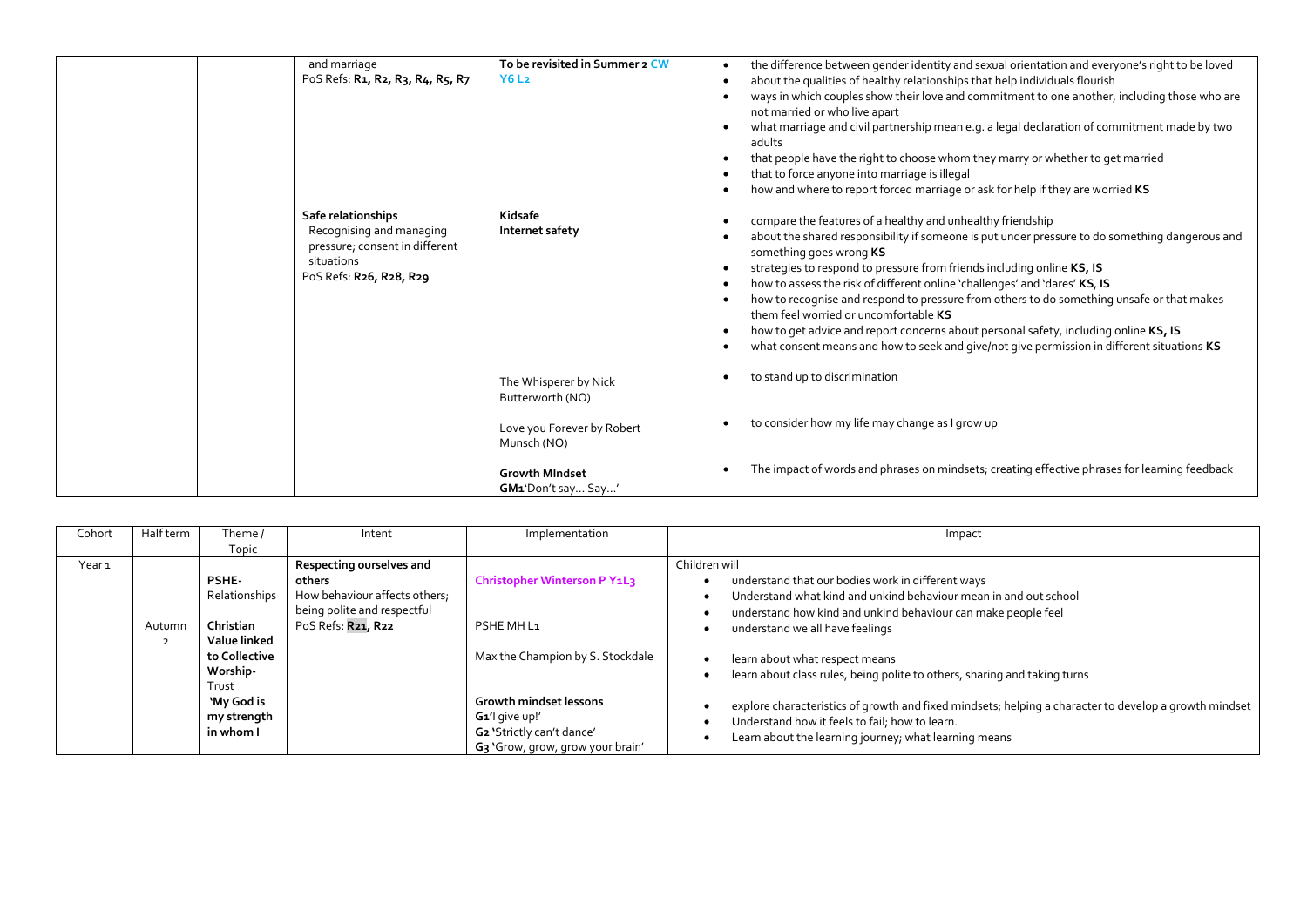| Year 2            | trust.' Psalm                 | Respecting ourselves and                    |                                                  | Children will know                                                                                                        |
|-------------------|-------------------------------|---------------------------------------------|--------------------------------------------------|---------------------------------------------------------------------------------------------------------------------------|
|                   | 18.2                          | others                                      |                                                  | about the things they have in common with their friends, classmates, and other people<br>$\bullet$                        |
|                   |                               | Recognising things in common                |                                                  | how friends can have both similarities and differences                                                                    |
|                   | United                        | and differences; playing and                |                                                  | how to play and work cooperatively in different groups and situations                                                     |
|                   | Nation                        | working cooperatively; sharing              |                                                  | how to share their ideas and listen to others, take part in discussions, and give reasons for their views                 |
|                   | <b>Articles</b>               | opinions                                    | The Great big book of families by                |                                                                                                                           |
|                   | (RRS)                         | PoS Refs: R23, R24, R25                     | M.Hoffman (NO)                                   | To understand what diversity is                                                                                           |
|                   | Simplified                    |                                             |                                                  |                                                                                                                           |
|                   | version                       |                                             | G <sub>2</sub> 'Oh no! I've made a mistake!'     |                                                                                                                           |
|                   | 12 - Every                    |                                             | G <sub>3</sub> 'Girls can't do that! Dream big!' | Working in specific roles in a learning group; strategies that would help a child with a fixed mindset<br>$\bullet$       |
|                   | child has the                 |                                             |                                                  | engage in their learning                                                                                                  |
|                   | right to                      |                                             |                                                  | How we feel when we make a mistake; strategies which help us learn<br>$\bullet$                                           |
|                   | express their                 |                                             |                                                  | Debating whether girls should be allowed to be engineers; identifying how we should respond to a                          |
|                   | views,                        |                                             |                                                  | mistake                                                                                                                   |
|                   | feelings and                  |                                             |                                                  |                                                                                                                           |
|                   | wishes in all                 |                                             |                                                  |                                                                                                                           |
|                   | matters                       |                                             |                                                  |                                                                                                                           |
|                   | affecting                     |                                             |                                                  |                                                                                                                           |
| Year <sub>3</sub> | them, and to                  | Respecting ourselves and                    | $CWY_3L_1$                                       | Children will know                                                                                                        |
|                   | have their                    | others Recognising respectful               | Kidsafe, Computing-Internet                      | How to recognise respectful behaviours e.g. helping or including others, being responsible<br>$\bullet$                   |
|                   | views                         | behaviour; the importance of                | safety                                           | how to model respectful behaviour in different situations e.g. at home, at school, online<br>$\bullet$                    |
|                   | considered                    | self-respect; courtesy and                  |                                                  | the importance of self-respect and their right to be treated respectfully by others<br>$\bullet$                          |
|                   | and taken                     | being polite                                |                                                  | what it means to treat others, and be treated, politely                                                                   |
|                   | seriously.                    | PoS Refs: R30, R31                          |                                                  | the ways in which people show respect and courtesy in different cultures and in wider society                             |
|                   | 27 - Every                    |                                             |                                                  |                                                                                                                           |
|                   | child has the                 |                                             |                                                  | What happens in your brain when you are learning something; what they think happens inside the<br>$\bullet$               |
|                   | right to a                    |                                             | <b>Growth Mindset</b>                            | brain of growth/fixed mindset                                                                                             |
|                   | standard of                   |                                             | G2 'Firing neurons'                              | The characteristics of growth and fixed mindsets; debating whether we are born to be good at<br>$\bullet$                 |
|                   | living that is                |                                             | G3 'Born to be '                                 | something                                                                                                                 |
| Year 4            | good enough                   | Respecting ourselves and                    |                                                  | Children will know                                                                                                        |
|                   | to meet their<br>physical and | others                                      | Christopher Winterson Y4 L3                      | How to recognise differences between people such as gender, race, faith<br>$\bullet$                                      |
|                   | social needs                  | Respecting differences and                  |                                                  | How to recognise what they have in common with others e.g. shared values, likes and dislikes,<br>$\bullet$                |
|                   | and support                   | similarities; discussing                    |                                                  | aspirations                                                                                                               |
|                   | their                         | difference sensitively                      |                                                  | about the importance of respecting the differences and similarities between people                                        |
|                   | development.                  | PoS Refs: R32, R33                          |                                                  | a vocabulary to sensitively discuss difference and include everyone                                                       |
|                   | Governments                   |                                             | Red: A crayon's story by Michael                 |                                                                                                                           |
|                   | must help                     |                                             | Hall (NO)                                        | to be who you want to be<br>$\bullet$                                                                                     |
| Year <sub>5</sub> | families who                  | Respecting ourselves and                    | <b>Internet Safety</b>                           | Children will know                                                                                                        |
|                   | cannot afford                 | others                                      | RRS/BV                                           | how to recognise that everyone should be treated equally<br>$\bullet$                                                     |
|                   | to provide                    | Responding respectfully to a                |                                                  | why it is important to listen and respond respectfully to a wide range of people, including those whose<br>$\bullet$      |
|                   | this                          | wide range of people;                       |                                                  | traditions, beliefs and lifestyle are different to their own RRS/BV/NO                                                    |
|                   |                               | recognising prejudice and<br>discrimination |                                                  | what discrimination means and different types of discrimination e.g. racism, sexism, homophobia<br>$\bullet$<br>RRS/BV/NO |
|                   | <b>British Value</b>          | PoS Refs: R20, R21, R31, R33                |                                                  | to identify online bullying and discrimination of groups or individuals e.g. trolling and harassment IS<br>$\bullet$      |
|                   | - Mutual<br>respect           |                                             |                                                  | the impact of discrimination on individuals, groups and wider society RRS/BV/NO                                           |
|                   |                               |                                             |                                                  | ways to safely challenge discrimination RRS/BV/NO<br>$\bullet$                                                            |
|                   |                               |                                             |                                                  | how to report discrimination online RRS/BV/N O/IS                                                                         |
|                   |                               |                                             |                                                  |                                                                                                                           |
|                   |                               |                                             | The Artist who painted a blue horse              | to appreciate artistic freedom                                                                                            |
|                   |                               |                                             | by Eric Carle (NO)                               |                                                                                                                           |
|                   |                               |                                             |                                                  |                                                                                                                           |
|                   |                               |                                             | <b>Growth Mindset</b>                            | Suggesting ways to help someone learn; exploring stereotypes<br>$\bullet$                                                 |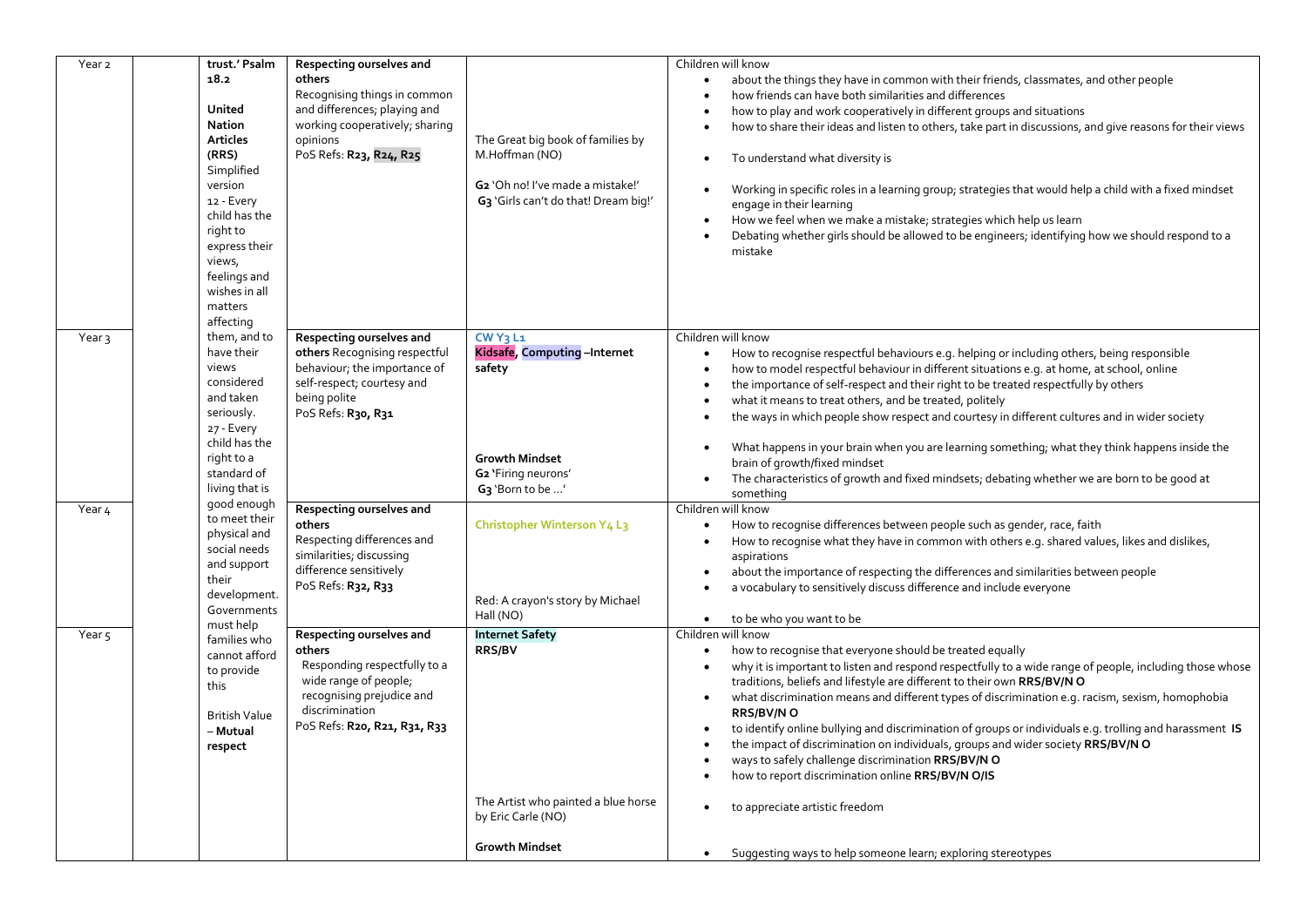|        |                                                                                                                                                                   | G2 'Too old to'<br>G <sub>3</sub> What makes a great teacher?         | Identifying the characteristics of a successful teacher; justifying opinions                                                                                                                                                                                                                                                                                        |
|--------|-------------------------------------------------------------------------------------------------------------------------------------------------------------------|-----------------------------------------------------------------------|---------------------------------------------------------------------------------------------------------------------------------------------------------------------------------------------------------------------------------------------------------------------------------------------------------------------------------------------------------------------|
| Year 6 | Respecting ourselves and<br>others<br>Expressing opinions and<br>respecting other points of<br>view, including discussing<br>topical issues<br>PoS Refs: R30, R34 | To be revisited in Summer 2 CW<br><b>Y6 L4</b>                        | Children will know<br>about the link between values and behaviour and how to be a positive role model<br>how to discuss issues respectfully<br>how to listen to and respect other points of view<br>how to constructively challenge points of view they disagree with<br>ways to participate effectively in discussions online and manage conflict or disagreements |
|        |                                                                                                                                                                   | G <sub>2</sub> 'Diamond minds'<br>G <sub>3</sub> Barriers to learning | Identifying what is important for them as an individual learner; identifying barriers to their learning<br>and how they might overcome them using diamond nine array<br>Identifying and overcoming barriers to learning using a rock image                                                                                                                          |

| Cohort            | Half term                                                                                                                                                    | Theme / Topic                                                                                                                                                                                    | Intent                                                                                                                                                                                                                                                                                            | Implementation                                                                                                                                                                                                                                                                                                                                                                                            | Impact                                                                                                                                                                                                                                                                                                                                                                                                                                                                                                                                                                                                                                                                                                                                                                                                                                                                                                           |
|-------------------|--------------------------------------------------------------------------------------------------------------------------------------------------------------|--------------------------------------------------------------------------------------------------------------------------------------------------------------------------------------------------|---------------------------------------------------------------------------------------------------------------------------------------------------------------------------------------------------------------------------------------------------------------------------------------------------|-----------------------------------------------------------------------------------------------------------------------------------------------------------------------------------------------------------------------------------------------------------------------------------------------------------------------------------------------------------------------------------------------------------|------------------------------------------------------------------------------------------------------------------------------------------------------------------------------------------------------------------------------------------------------------------------------------------------------------------------------------------------------------------------------------------------------------------------------------------------------------------------------------------------------------------------------------------------------------------------------------------------------------------------------------------------------------------------------------------------------------------------------------------------------------------------------------------------------------------------------------------------------------------------------------------------------------------|
| Year <sub>1</sub> | <b>PSHE-Living</b><br>in the wider<br>world<br>Spring <sub>1</sub><br>Christian<br>Value linked<br>to Collective<br>Worship-<br>perseverance<br>I can do all | <b>Belonging to a community</b><br>What rules are; caring for<br>others' needs; looking after the<br>environment<br>PoS Refs: L1, L2, L3<br><b>Media literacy and Digital</b>                    | Computing/Kidsafe                                                                                                                                                                                                                                                                                 | Children will know<br>about examples of rules in different situations, e.g., class rules, rules at home, rules outside<br>$\bullet$<br>that different people have different needs<br>how we care for people, animals and other living things in different ways<br>$\bullet$<br>how they can look after the environment, e.g., recycling<br>Children will                                                  |                                                                                                                                                                                                                                                                                                                                                                                                                                                                                                                                                                                                                                                                                                                                                                                                                                                                                                                  |
|                   |                                                                                                                                                              | resilience<br>Using the internet and digital<br>devices; communicating online<br>PoS Refs: L7, L8                                                                                                |                                                                                                                                                                                                                                                                                                   | Explore how and why people use the internet<br>Learn about the benefits of using the internet and digital devices<br>$\bullet$<br>Learn about how people find things out and communicate safely with others online                                                                                                                                                                                        |                                                                                                                                                                                                                                                                                                                                                                                                                                                                                                                                                                                                                                                                                                                                                                                                                                                                                                                  |
| Year <sub>2</sub> |                                                                                                                                                              | things<br>through Him<br>who<br>strengthens<br>me.'<br>Philippians<br>4.13<br><b>United Nation</b><br>Articles (RRS)<br>Simplified<br>version<br>4-<br>Governments<br>must do all<br>they can to | Belonging to a community<br>Belonging to a group; roles and<br>responsibilities; being the same<br>and different in the community<br>PoS Refs: L2, L4, L5, L6<br>Media literacy and Digital<br>resilience<br>The internet in everyday life;<br>online content and information<br>PoS Refs: L8, L9 | <b>Kidsafe</b><br><b>Growth Mindset</b><br>G4 'Super effort'                                                                                                                                                                                                                                                                                                                                              | Children will know<br>about being a part of different groups, and the role they play in these groups e.g., class, teams, faith<br>groups<br>about different rights and responsibilities that they have in school and the wider community<br>$\bullet$<br>about how a community can help people from different groups to feel included<br>to recognise that they are all equal, and ways in which they are the same and different to others in<br>$\bullet$<br>their community<br>the ways in which people can access the internet e.g., phones, tablets, computers<br>how to recognise the purpose and value of the internet in everyday life<br>how to recognise that some content on the internet is factual and some is for entertainment e.g.,<br>$\bullet$<br>news, games videos that information online might not always be true<br>Creating a character to represent effort; the characteristic of effort |
| Year <sub>3</sub> | make sure that<br>every child in<br>their countries<br>can enjoy all<br>the rights in<br>the<br>convention.                                                  | Belonging to a community<br>The value of rules and laws;<br>rights, freedoms and<br>responsibilities<br>PoS Refs: L1, L2, L3                                                                     | Rights Respecting school<br><b>British Values</b>                                                                                                                                                                                                                                                 | Children will know<br>the reasons for rules and laws in wider society RRS/BV<br>the importance of abiding by the law and what might happen if rules and laws are broken BV<br>$\bullet$<br>what human rights are and how they protect people RRS<br>how to identify basic examples of human rights including the rights of children RRS/BV<br>about how they have rights and also responsibilities RRS/BV |                                                                                                                                                                                                                                                                                                                                                                                                                                                                                                                                                                                                                                                                                                                                                                                                                                                                                                                  |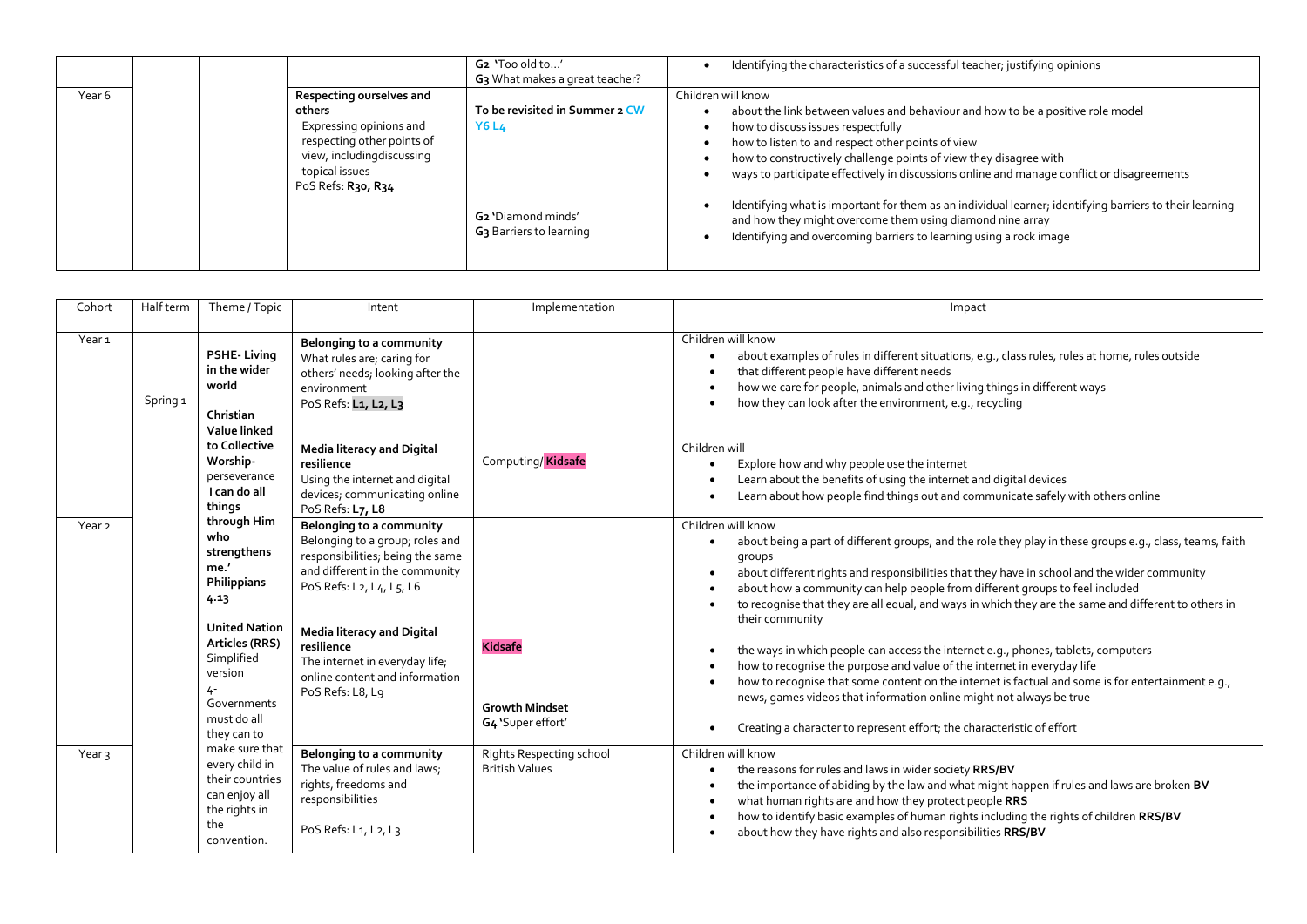|        | 28 - Every<br>child has the<br>right to an<br>education.<br>Primary<br>Education<br>should be free.<br>Children<br>should be<br>encouraged to<br>go to school to<br>the highest<br>level possible. | <b>Media literacy and Digital</b><br>resilience How the internet is<br>used; assessing information<br>online<br>L11, L12                                                                                                                                                  | Kidsafe, Computing / Internet<br><b>Safety</b><br><b>Growth Mindset</b>                                    | that with every right there is also a responsibility e.g. the right to an education and the responsibility<br>to learn RRS/BV<br>how the internet can be used positively for leisure, for school and for work<br>how to recognise that images and information online can be altered or adapted and the reasons for<br>why this happens<br>strategies to recognise whether something they see online is true or accurate KS computing-IS<br>$\bullet$<br>to evaluate whether a game is suitable to play or a website is appropriate for their age-group<br>how to make safe, reliable choices from search results KS computing-IS<br>how to report something seen or experienced online that concerns them e.g. images or content that<br>worry them, unkind or inappropriate communication RRS/BV                                                                                                                                                                                                                                                                                          |
|--------|----------------------------------------------------------------------------------------------------------------------------------------------------------------------------------------------------|---------------------------------------------------------------------------------------------------------------------------------------------------------------------------------------------------------------------------------------------------------------------------|------------------------------------------------------------------------------------------------------------|--------------------------------------------------------------------------------------------------------------------------------------------------------------------------------------------------------------------------------------------------------------------------------------------------------------------------------------------------------------------------------------------------------------------------------------------------------------------------------------------------------------------------------------------------------------------------------------------------------------------------------------------------------------------------------------------------------------------------------------------------------------------------------------------------------------------------------------------------------------------------------------------------------------------------------------------------------------------------------------------------------------------------------------------------------------------------------------------|
|        | Fairtrade<br>Fortnight                                                                                                                                                                             |                                                                                                                                                                                                                                                                           | G4 'Mistakes that worked'                                                                                  | The importance of making mistakes as part of the learning process; creating a learning cycle to<br>illustrate how something was created                                                                                                                                                                                                                                                                                                                                                                                                                                                                                                                                                                                                                                                                                                                                                                                                                                                                                                                                                    |
| Year 4 | British Value-<br>democracy                                                                                                                                                                        | Belonging to a community<br>What makes a community;<br>shared responsibilities<br>PoS Refs: L4, L6, L7<br><b>Media literacy and Digital</b><br>resilience<br>How data is shared and used<br>$L_{13}$ , $L_{14}$                                                           | <b>Rights Respecting School</b><br><b>British Values</b><br>Kidsafe, Computing / Internet<br><b>Safety</b> | Children will know<br>the meaning and benefits of living in a community<br>$\bullet$<br>how to recognise that they belong to different communities as well as the school community<br>about the different groups that make up and contribute to a community<br>about the individuals and groups that help the local community, including through volunteering and<br>$\bullet$<br>work<br>how to show compassion towards others in need and the shared responsibilities of caring for them<br>that everything shared online has a digital footprint<br>that organisations can use personal information to encourage people to buy things KS computing-IS<br>to recognise what online adverts look like KS computing-IS<br>to compare content shared for factual purposes and for advertising KS computing-IS<br>why people might choose to buy or not buy something online e.g. from seeing an advert KS<br>$\bullet$<br>computing-IS<br>that search results are ordered based on the popularity of the website and that this can affect what<br>information people access KS computing-IS |
|        |                                                                                                                                                                                                    |                                                                                                                                                                                                                                                                           | The Flower by John Light (NO)                                                                              | To ask questions<br>$\bullet$                                                                                                                                                                                                                                                                                                                                                                                                                                                                                                                                                                                                                                                                                                                                                                                                                                                                                                                                                                                                                                                              |
| Year 5 |                                                                                                                                                                                                    | Belonging to a community<br>Protecting the environment;<br>compassion towards others<br>PoS Refs: L4, L5, L19<br>Media literacy and Digital<br>resilience How information<br>online is targeted; different<br>media types, their role and<br>impact<br>PoS Refs: L12, L14 | <b>Rights Respecting School</b><br>Kidsafe, Computing / Internet<br><b>Safety</b>                          | Children will know<br>about how resources are allocated and the effect this has on individuals, communities and the<br>$\bullet$<br>environment RRS<br>the importance of protecting the environment and how everyday actions can either support or<br>$\bullet$<br>damage it RRS<br>how to show compassion for the environment, animals and other living things<br>$\bullet$<br>about the way that money is spent and how it affects the environment<br>to express their own opinions about their responsibility towards the environment<br>how to identify different types of media and their different purposes e.g. to entertain, inform,<br>persuade or advertise Computing IS<br>basic strategies to assess whether content online (e.g. research, news, reviews, blogs) is based on<br>$\bullet$<br>fact, opinion, or is biased Computing IS<br>that some media and online content promote stereotypes Computing IS, NO<br>how to assess which search results are more reliable than others Computing IS<br>how to recognise unsafe or suspicious content online Computing IS, KS    |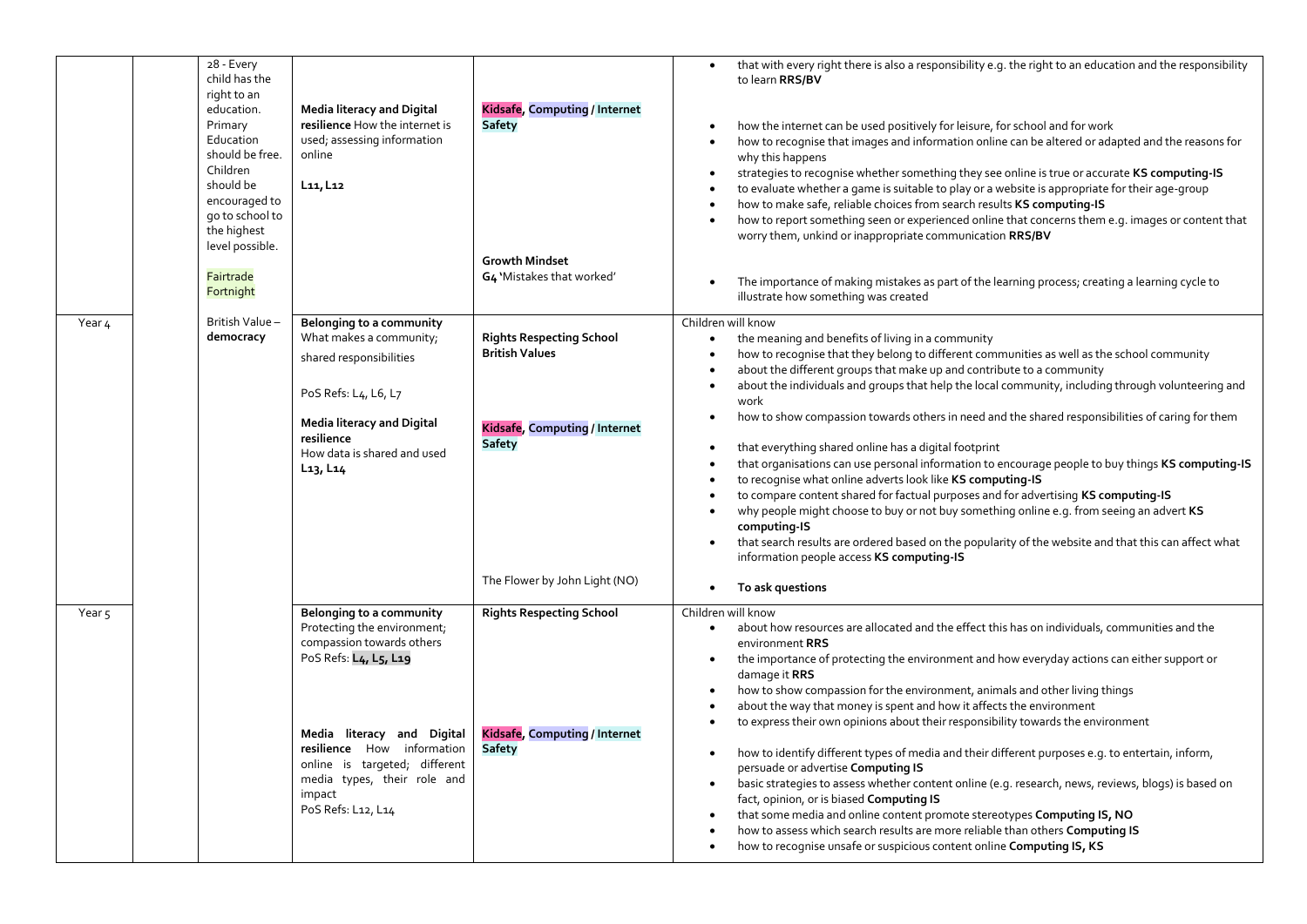|        |  |                                                                                                                                                           |                                                  | how devices store and share information Computing IS, KS                                                                                                                                                                                                                                                                                                                                                                                                                                                                                                                                                                                                                                                                                                                                                                                                                                                                                                      |
|--------|--|-----------------------------------------------------------------------------------------------------------------------------------------------------------|--------------------------------------------------|---------------------------------------------------------------------------------------------------------------------------------------------------------------------------------------------------------------------------------------------------------------------------------------------------------------------------------------------------------------------------------------------------------------------------------------------------------------------------------------------------------------------------------------------------------------------------------------------------------------------------------------------------------------------------------------------------------------------------------------------------------------------------------------------------------------------------------------------------------------------------------------------------------------------------------------------------------------|
|        |  |                                                                                                                                                           | How to heal a broken wing by Bob<br>Graham (NO)  | to recognise when someone needs help                                                                                                                                                                                                                                                                                                                                                                                                                                                                                                                                                                                                                                                                                                                                                                                                                                                                                                                          |
|        |  |                                                                                                                                                           | <b>Growth Mindset</b><br>G4 'Brain Power!'       | Creating a 3D model of the brain; explaining how the brain works                                                                                                                                                                                                                                                                                                                                                                                                                                                                                                                                                                                                                                                                                                                                                                                                                                                                                              |
| Year 6 |  | Belonging to a community                                                                                                                                  |                                                  | Children will know                                                                                                                                                                                                                                                                                                                                                                                                                                                                                                                                                                                                                                                                                                                                                                                                                                                                                                                                            |
|        |  | Valuing diversity; challenging                                                                                                                            |                                                  | what prejudice means                                                                                                                                                                                                                                                                                                                                                                                                                                                                                                                                                                                                                                                                                                                                                                                                                                                                                                                                          |
|        |  | discrimination and stereotypes                                                                                                                            |                                                  | to differentiate between prejudice and discrimination                                                                                                                                                                                                                                                                                                                                                                                                                                                                                                                                                                                                                                                                                                                                                                                                                                                                                                         |
|        |  |                                                                                                                                                           |                                                  | how to recognise acts of discrimination                                                                                                                                                                                                                                                                                                                                                                                                                                                                                                                                                                                                                                                                                                                                                                                                                                                                                                                       |
|        |  | PoS Refs: L8, L9, L10, R21                                                                                                                                |                                                  | strategies to safely respond to and challenge discrimination                                                                                                                                                                                                                                                                                                                                                                                                                                                                                                                                                                                                                                                                                                                                                                                                                                                                                                  |
|        |  |                                                                                                                                                           |                                                  | how to recognise stereotypes in different contexts and the influence they have on attitudes and<br>understanding of different groups                                                                                                                                                                                                                                                                                                                                                                                                                                                                                                                                                                                                                                                                                                                                                                                                                          |
|        |  |                                                                                                                                                           |                                                  | how stereotypes are perpetuated and how to challenge this                                                                                                                                                                                                                                                                                                                                                                                                                                                                                                                                                                                                                                                                                                                                                                                                                                                                                                     |
|        |  | <b>Media literacy and Digital</b><br>resilience<br>Evaluating media sources;<br>sharing things online<br>PoS Refs: H37, L11, L13, L15,<br>L <sub>16</sub> | Kidsafe, Computing / Internet<br><b>Safety</b>   | about the benefits of safe internet use e.g. learning, connecting and communicating Computing/IS<br>how and why images online might be manipulated, altered, or faked Computing/IS<br>how to recognise when images might have been altered Computing/IS<br>why people choose to communicate through social media and some of the risks and challenges of<br>doing so Computing/IS<br>that social media sites have age restrictions and regulations for use KS, Computing/IS<br>the reasons why some media and online content is not appropriate for children KS, Computing/IS<br>$\bullet$<br>how online content can be designed to manipulate people's emotions and encourage them to read or<br>share things<br>about sharing things online, including rules and laws relating to this KS, Computing/IS<br>how to recognise what is appropriate to share online KS, Computing/IS<br>how to report inappropriate online content or contact, KS, Computing/IS |
|        |  |                                                                                                                                                           | <b>Growth Mindset</b><br>G4 'Brain v calculator' | Discussing whether a calculator is better than a brain; justifying their opinions and reflecting on the<br>opinions of others                                                                                                                                                                                                                                                                                                                                                                                                                                                                                                                                                                                                                                                                                                                                                                                                                                 |

| Cohort            | Half     | Theme / Topic                                                                                                                                                | Intent                                                                                               | Implementation                                                                                                                                                                      | Impact                                                                                                                                                                                                                                                                                                                                                                                                                                                                      |
|-------------------|----------|--------------------------------------------------------------------------------------------------------------------------------------------------------------|------------------------------------------------------------------------------------------------------|-------------------------------------------------------------------------------------------------------------------------------------------------------------------------------------|-----------------------------------------------------------------------------------------------------------------------------------------------------------------------------------------------------------------------------------------------------------------------------------------------------------------------------------------------------------------------------------------------------------------------------------------------------------------------------|
|                   | term     |                                                                                                                                                              |                                                                                                      |                                                                                                                                                                                     |                                                                                                                                                                                                                                                                                                                                                                                                                                                                             |
| Year 1            | Spring 2 | <b>PSHE</b> Living<br>in the wider<br>world<br>Christian<br>Value linked<br>to Collective<br>Worship-<br>Justice<br>`Learn to do<br>right. Seek<br>justice.' | Money and work.<br>Strengths and interests; jobs in the<br>community PoS Refs: L14, L16,<br>$L_{17}$ | 'Elmer' by David McKee<br><b>Growth Mindset</b><br>G4 'Soaking up the learning '<br>G5 'Super Snails 1- the power of<br>perseverance'<br>G6 'Super Snails 2- setting<br>challenges' | Children will know<br>that everyone has different strengths, in and out of school<br>understand how different strengths and interests are needed to do different jobs<br>learn about people whose job it is to help us in the community<br>about different jobs and the work people do<br>to like who they are<br>Be able to Identify the characteristics of growth and fixed mindsets;<br>what happens in the brain when we learn.<br>identify and set personal challenges |
| Year <sub>2</sub> |          | Isaiah 1.17                                                                                                                                                  |                                                                                                      |                                                                                                                                                                                     | Children will know                                                                                                                                                                                                                                                                                                                                                                                                                                                          |
|                   |          |                                                                                                                                                              | <b>Money and Work</b>                                                                                |                                                                                                                                                                                     | about what money is and its different forms e.g., coins, notes, and ways of paying for                                                                                                                                                                                                                                                                                                                                                                                      |
|                   |          | <b>United Nation</b>                                                                                                                                         | What money is; needs and wants;                                                                      |                                                                                                                                                                                     | things e.g., debit cards, electronic payments                                                                                                                                                                                                                                                                                                                                                                                                                               |
|                   |          | Articles (RRS)                                                                                                                                               | looking after money                                                                                  |                                                                                                                                                                                     | how money can be kept and looked after                                                                                                                                                                                                                                                                                                                                                                                                                                      |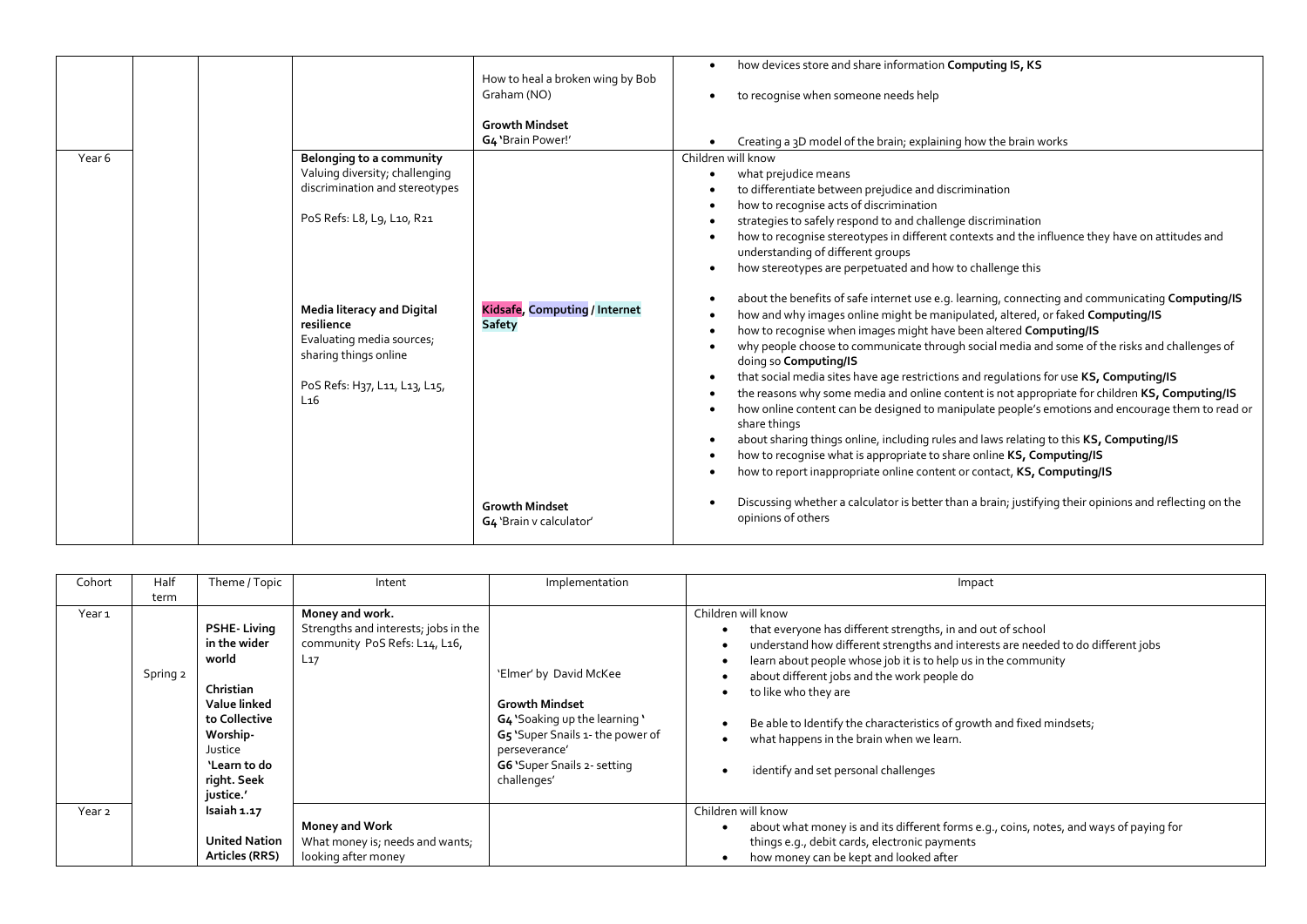|                   | Simplified             |                                      |                               | about getting, keeping and spending money                                                                          |
|-------------------|------------------------|--------------------------------------|-------------------------------|--------------------------------------------------------------------------------------------------------------------|
|                   | version                | PoS Refs: L10, L11, L12, L13, L15    |                               |                                                                                                                    |
|                   | 7- Children            |                                      |                               | that people are paid money for the job they do                                                                     |
|                   |                        |                                      |                               | how to recognise the difference between needs and wants                                                            |
|                   | must be                |                                      |                               | how people make choices about spending money, including thinking about needs and wants                             |
|                   | registered             |                                      |                               | Setting learning challenges; reviewing their challenge and identifying progress                                    |
|                   | when they are          |                                      |                               |                                                                                                                    |
|                   | born and given         |                                      | <b>Growth Mindset</b>         | Setting learning challenges; reviewing their challenge and identifying progress                                    |
|                   | a name which           |                                      | G5 'Challenge mountains'      |                                                                                                                    |
| Year <sub>3</sub> | is officially          | Money and work Different jobs        |                               | Children will know                                                                                                 |
|                   | recognised by          | and skills; job stereotypes; setting |                               | about jobs that people may have from different sectors e.g. teachers, business people, charity work<br>$\bullet$   |
|                   | the                    | personal goals                       |                               | that people can have more than one job at once or over their lifetime                                              |
|                   | Government.            |                                      |                               | about common myths and gender stereotypes related to work                                                          |
|                   | Children must          | PoS Refs: L25, L26, L27, L30         |                               |                                                                                                                    |
|                   | have a                 |                                      |                               | to challenge stereotypes through examples of role models in different fields of work e.g. women in                 |
|                   | nationality.           |                                      |                               | <b>STEM</b>                                                                                                        |
|                   |                        |                                      |                               | about some of the skills needed to do a job, such as teamwork and decision-making                                  |
|                   | 32 - Children          |                                      |                               | to recognise their interests, skills and achievements and how these might link to future jobs                      |
|                   | have the right         |                                      |                               | how to set goals that they would like to achieve this year e.g. learn a new hobby                                  |
|                   | to be                  |                                      |                               |                                                                                                                    |
|                   | protected from         |                                      | <b>Growth Mindset</b>         | Challenging areas and barriers to learning; developing ways to overcome these                                      |
|                   | doing work             |                                      | G5 'Challenge mountains'      |                                                                                                                    |
|                   | that is                |                                      |                               |                                                                                                                    |
| Year 4            | dangerous of           | Money and Work Making                |                               | Children will know                                                                                                 |
|                   | bad for their          | decisions about money; using and     |                               | how people make different spending decisions based on their budget, values and needs                               |
|                   | education,             | keeping money safe                   |                               | how to keep track of money and why it is important to know how much is being spent                                 |
|                   | health or              | PoS Refs: L17, L19 L20, L21          |                               |                                                                                                                    |
|                   | development.           |                                      |                               | about different ways to pay for things such as cash, cards, e-payment and the reasons for using                    |
|                   | If children            |                                      |                               | them                                                                                                               |
|                   |                        |                                      |                               | that how people spend money can have positive or negative effects on others e.g. charities, single                 |
|                   | work, they             |                                      | <b>Growth Mindset</b>         |                                                                                                                    |
|                   | have the right         |                                      | G4 'Mindset trumps'           | Characteristics of an effective learner; suggesting justification for awards; creating a simple game               |
|                   | to be safe and         |                                      | G5 Fantastic Elastic Brain    | Identifying the characteristics of growth and fixed mindsets; debating whether we are born to be                   |
|                   | paid fairly.           |                                      |                               | good at something                                                                                                  |
| Year <sub>5</sub> |                        | Money and Work Identifying job       |                               | Children will know                                                                                                 |
|                   | 21 <sup>st</sup> March | interests and aspirations;           |                               | how to identify jobs that they might like to do in the future                                                      |
|                   | 2022 RRS               | what influences career choices;      |                               |                                                                                                                    |
|                   | <b>Earth day</b>       |                                      |                               | about the role ambition can play in achieving a future career                                                      |
|                   |                        | workplace stereotypes                |                               | how or why someone might choose a certain career                                                                   |
|                   | British Value -        | PoS Refs: L27, L28, L29, L31, L32    |                               | about what might influence people's decisions about a job or career, including pay, working                        |
|                   | <b>Rule of Law</b>     |                                      |                               | conditions, personal interests, strengths and qualities, family, values                                            |
|                   |                        |                                      |                               | the importance of diversity and inclusion to promote people's career opportunities                                 |
|                   |                        |                                      |                               | about stereotyping in the workplace, its impact and how to challenge it                                            |
|                   |                        |                                      |                               | that there is a variety of routes into work e.g. college, apprenticeships, university, training                    |
|                   |                        |                                      |                               |                                                                                                                    |
|                   |                        |                                      | Where the Poppies Now Grow by | to learn from our past                                                                                             |
|                   |                        |                                      | H. Robinson and M. Impey (NO) |                                                                                                                    |
|                   |                        |                                      |                               |                                                                                                                    |
|                   |                        |                                      | <b>Growth Mindset</b>         |                                                                                                                    |
|                   |                        |                                      | G5 'Famous failures'          | Debating what it means to be a failure; reflecting on how characteristics of the mindsets affects                  |
|                   |                        |                                      |                               | being successful or being a failure                                                                                |
|                   |                        |                                      | G6 'The iceberg illusion'     | Explaining what happens when you are learning; creating images to illustrate the learning process<br>$\bullet$     |
| Year 6            |                        | Money and Work Influences and        |                               | Children will know                                                                                                 |
|                   |                        | attitudes to money; money and        |                               | about the role that money plays in people's lives, attitudes towards it and what influences decisions<br>$\bullet$ |
|                   |                        | financial risks                      |                               | about money                                                                                                        |
|                   |                        |                                      |                               | about value for money and how to judge if something is value for money                                             |
|                   |                        |                                      |                               |                                                                                                                    |
|                   |                        | PoS Refs: L18, L22, L23, L24         |                               |                                                                                                                    |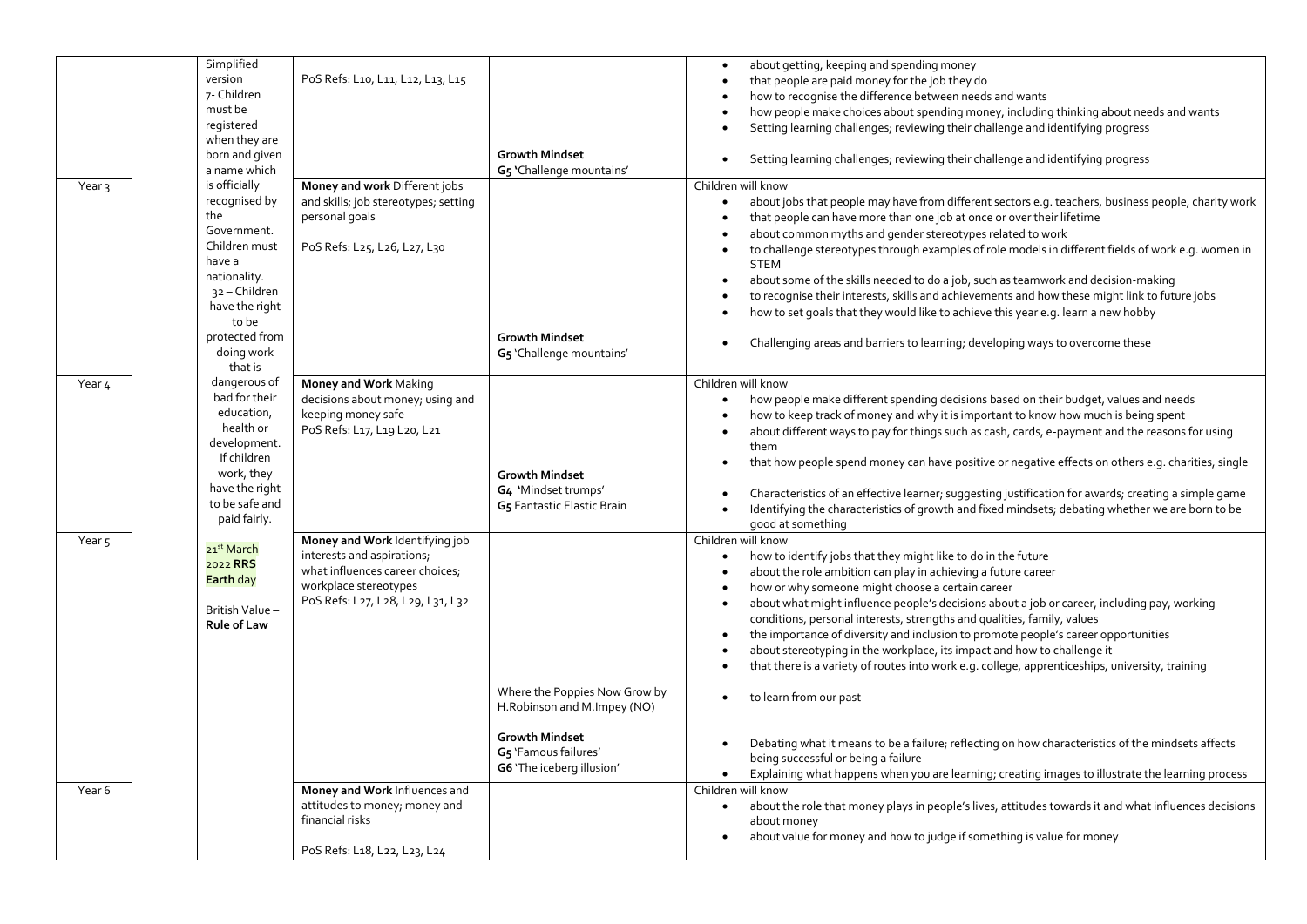|  |  |  |  | The Island by Armin Greder<br>Growth Mindset<br>G5 'Mathematical mistakes'<br>G6 'Learning pathways' | how companies encourage customers to buy things and why it is important to be a critical<br>consumer<br>how having or not having money can impact on a person's emotions, health and wellbeing<br>about common risks associated with money, including debt, fraud and gambling<br>how money can be gained or lost e.g. stolen, through scams or gambling and how these put people<br>at financial risk<br>how to get help if they are concerned about gambling or other financial risks<br>to challenge the causes of racism<br>Describing how mistakes can help us learn; identifying how we should respond to them<br>Defining learning; creating a way of explaining learning to younger children |
|--|--|--|--|------------------------------------------------------------------------------------------------------|------------------------------------------------------------------------------------------------------------------------------------------------------------------------------------------------------------------------------------------------------------------------------------------------------------------------------------------------------------------------------------------------------------------------------------------------------------------------------------------------------------------------------------------------------------------------------------------------------------------------------------------------------------------------------------------------------|
|--|--|--|--|------------------------------------------------------------------------------------------------------|------------------------------------------------------------------------------------------------------------------------------------------------------------------------------------------------------------------------------------------------------------------------------------------------------------------------------------------------------------------------------------------------------------------------------------------------------------------------------------------------------------------------------------------------------------------------------------------------------------------------------------------------------------------------------------------------------|

| Cohort            | Half term    | Theme / Topic                     | Intent                                              | Implementation                     | Impact                                                                                                         |
|-------------------|--------------|-----------------------------------|-----------------------------------------------------|------------------------------------|----------------------------------------------------------------------------------------------------------------|
| Year <sub>1</sub> |              |                                   | Physical health and mental well                     | PE/PSHE lessons                    | Children will know                                                                                             |
|                   |              | <b>PSHE-Health</b>                | being Keeping healthy; food and                     |                                    | what it means to be healthy and why it is important                                                            |
|                   |              | and Wellbeing                     | exercise; hygiene routines; sun                     |                                    | ways to take care of themselves on a daily basis                                                               |
|                   |              |                                   | safety                                              |                                    | about basic hygiene routines, e.g., hand washing                                                               |
|                   | Summer       | Christian                         |                                                     |                                    | about healthy and unhealthy foods, including sugar intake                                                      |
|                   | $\mathbf{1}$ | Value linked                      | PoS Refs: H1, H2, H3, H5, H8, H9,                   |                                    | about physical activity and how it keeps people healthy                                                        |
|                   |              | to Collective                     | H10                                                 |                                    | about diverse types of play, including balancing indoor, outdoor, and screen-based play                        |
|                   |              | Worship-                          |                                                     |                                    | about people who can help them to stay healthy, such as parents, doctors, nurses, dentists, lunch              |
|                   |              | Service                           |                                                     |                                    | supervisors                                                                                                    |
|                   |              | 'Serve one                        |                                                     |                                    | how to keep safe in the sun.<br>$\bullet$                                                                      |
| Year <sub>2</sub> |              | another in                        | <b>Physical health and Mental</b>                   |                                    | Children will know                                                                                             |
|                   |              | love'                             | wellbeing                                           |                                    | about routines and habits for maintaining good physical and mental health<br>$\bullet$                         |
|                   |              | Galatians 5.13                    | Why sleep is important; medicines                   | <b>Kidsafe</b>                     | why sleep and rest are important for growing and keeping healthy                                               |
|                   |              |                                   | and                                                 |                                    | that medicines, including vaccinations and immunisations, can help people stay healthy and manage<br>$\bullet$ |
|                   |              | <b>United Nation</b>              | keeping healthy; keeping teeth                      |                                    | allergies                                                                                                      |
|                   |              | Articles (RRS)                    | healthy; managing feelings and                      |                                    | the importance of, and routines for, brushing teeth and visiting the dentist<br>$\bullet$                      |
|                   |              | Simplified                        | asking for help                                     |                                    | about food and drink that affect dental health                                                                 |
|                   |              | version                           | PoS Refs: H4, H6, H7, H16, H17,                     |                                    | how to describe and share a range of feelings                                                                  |
|                   |              | 4-                                | H <sub>1</sub> 8, H <sub>19</sub> , H <sub>20</sub> |                                    | ways to feel good, calm down or change their mood e.g. playing outside, listening to music,                    |
|                   |              | Governments                       |                                                     |                                    | spending time with others                                                                                      |
|                   |              | must do all                       |                                                     |                                    | how to manage big feelings including those associated with change, loss and bereavement                        |
|                   |              | they can to                       |                                                     |                                    | when and how to ask for help, and how to help others, with their feelings                                      |
|                   |              | make sure that                    |                                                     |                                    |                                                                                                                |
|                   |              | every child in<br>their countries |                                                     |                                    | about the human life cycle and how people grow from young to old                                               |
|                   |              | can enjoy all                     | Growing and changing Growing                        | Medway Lesson 2 and 3              | how our needs and bodies change as we grow up                                                                  |
|                   |              | the rights in                     | older; naming body parts;                           | $CW$ $Y_1$ $L_2$                   | to identify and name the main parts of the body including external genitalia (e.g. vulva, vagina,              |
|                   |              | the                               | moving class or year                                | CW $Y_2$ -L <sub>1</sub> , 2 and 3 | penis, testicles)                                                                                              |
|                   |              | convention.                       | PoS Refs: H20, H25, H26, H27                        | <b>KS1 Science</b>                 | about change as people grow up, including new opportunities and responsibilities                               |
|                   |              | 24 - Children                     |                                                     |                                    | preparing to move to a new class and setting goals for next year                                               |
| Year <sub>3</sub> |              | have the right                    | <b>Physical health and Mental</b>                   |                                    | Children will know                                                                                             |
|                   |              | to the best                       | wellbeing                                           |                                    | about the choices that people make in daily life that could affect their health<br>$\bullet$                   |
|                   |              | health care                       | Health choices and habits; what                     |                                    | to identify healthy and unhealthy choices (e.g. in relation to food, exercise, sleep)                          |
|                   |              | possible, clean                   | affects                                             |                                    | what can help people to make healthy choices and what might negatively influence them                          |
|                   |              | water to drink,                   | feelings; expressing feelings                       |                                    |                                                                                                                |
|                   |              | healthy food                      |                                                     |                                    | about habits and that sometimes they can be maintained, changed or stopped                                     |
|                   |              | and a clean                       |                                                     |                                    |                                                                                                                |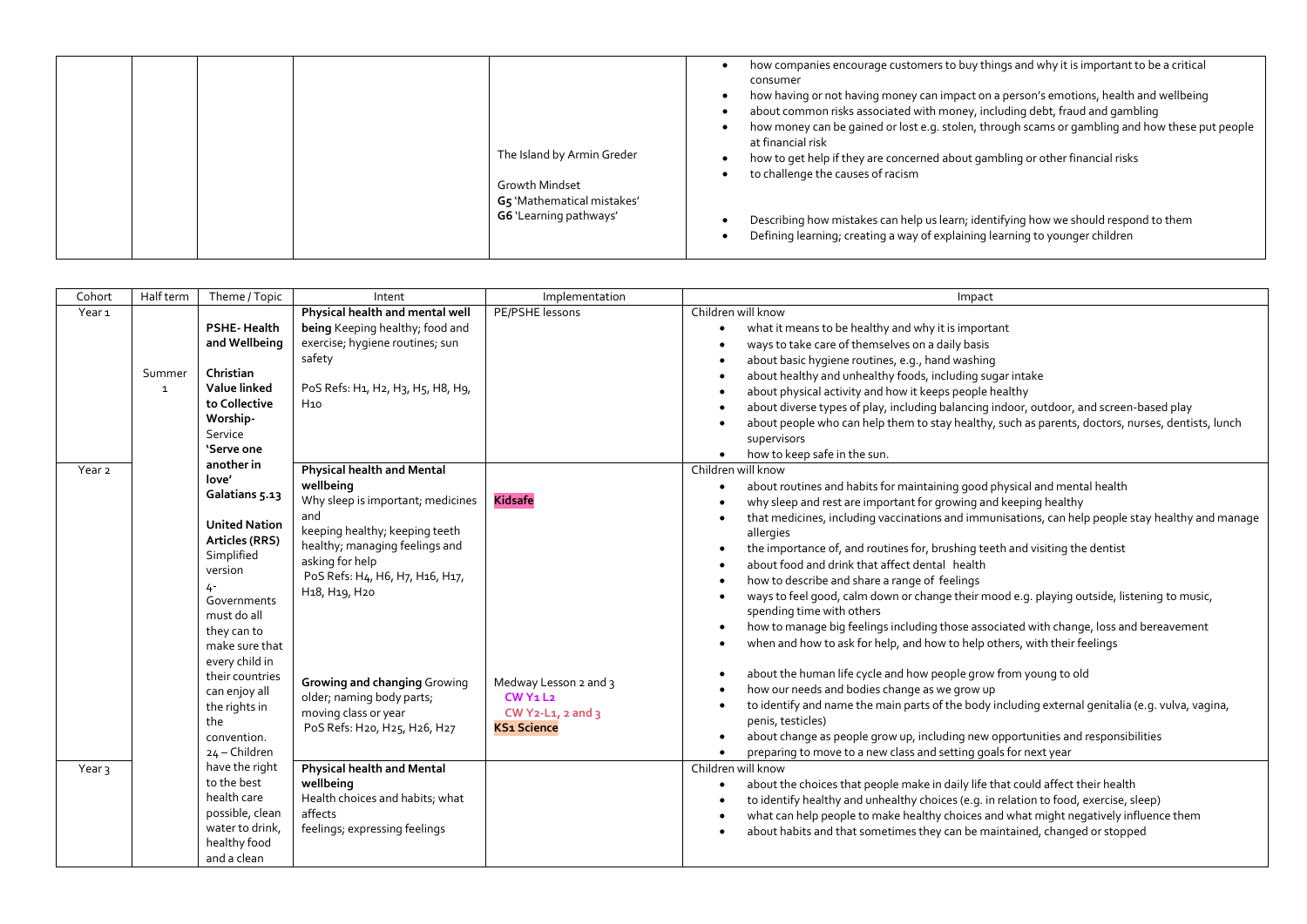| Year 4            | safe<br>environment<br>to live in. All<br>adults and<br>children should<br>have<br>information<br>about how to<br>stay safe and<br>healthy.<br>British Value-<br><b>Tolerance for</b><br>all | PoS Refs: H1, H2, H3, H4, H6, H7,<br>H <sub>17</sub><br>H <sub>1</sub> 8, H <sub>19</sub><br>Growing and changing<br>Personal strengths and<br>achievements; managing and<br>reframing setbacks<br>PoS Refs: H27, H28, H29<br>Physical health and Mental<br>wellbeing<br>Maintaining a balanced lifestyle;<br>oral hygiene and dental care<br>PoS Refs: H2, H5, H11<br>Growing and changing<br>Introduction to physical and<br>emotional changes in puberty;<br>external genitalia;<br>PoS Refs: H30, | This is our house by Michael Rosen<br>(NO)<br>Medway RSHE L1<br>Christopher Winterson Y4 L1<br><b>KS2 Science</b> | the positive and negative effects of habits, such as regular exercise or eating too much sugar, on a<br>healthy lifestyle<br>what is meant by a healthy, balanced diet including what foods should be eaten regularly or just<br>$\bullet$<br>occasionally<br>that regular exercise such as walking or cycling has positive benefits for their mental<br>$\bullet$<br>and physical health<br>about the things that affect feelings both positively and negatively<br>strategies to identify and talk about their feelings<br>about some of the different ways people express feelings e.g. words, actions, body language<br>to recognise how feelings can change overtime and become more or less powerful<br>that everyone is an individual and has unique and valuable contributions to make<br>to recognise how strengths and interests form part of a person's identity<br>how to identify their own personal strengths and interests and what they're proud of (in school, out<br>$\bullet$<br>of school)<br>to recognise common challenges to self -worth e.g. finding school work difficult, friendship issues<br>$\bullet$<br>basic strategies to manage and reframe setbacks e.g. asking for help, focusing on what they can<br>learn from a setback, remembering what they are good at, trying again<br>to understand what discrimination means<br>to understand 'protected characteristics' in law<br>$\bullet$<br>Children will know<br>how to identify a wide range of factors that maintain a balanced, healthy lifestyle, physically and<br>$\bullet$<br>mentally<br>what good physical health means and how to recognise early signs of physical illness<br>that common illnesses can be quickly and easily treated with the right care e.g. visiting the doctor<br>when necessary<br>how to maintain oral hygiene and dental health, including how to brush and floss correctly<br>the importance of regular visits to the dentist and the effects of different foods, drinks and<br>substances on dental health<br>how to identify external genitalia and reproductive organs RSE |
|-------------------|----------------------------------------------------------------------------------------------------------------------------------------------------------------------------------------------|-------------------------------------------------------------------------------------------------------------------------------------------------------------------------------------------------------------------------------------------------------------------------------------------------------------------------------------------------------------------------------------------------------------------------------------------------------------------------------------------------------|-------------------------------------------------------------------------------------------------------------------|-----------------------------------------------------------------------------------------------------------------------------------------------------------------------------------------------------------------------------------------------------------------------------------------------------------------------------------------------------------------------------------------------------------------------------------------------------------------------------------------------------------------------------------------------------------------------------------------------------------------------------------------------------------------------------------------------------------------------------------------------------------------------------------------------------------------------------------------------------------------------------------------------------------------------------------------------------------------------------------------------------------------------------------------------------------------------------------------------------------------------------------------------------------------------------------------------------------------------------------------------------------------------------------------------------------------------------------------------------------------------------------------------------------------------------------------------------------------------------------------------------------------------------------------------------------------------------------------------------------------------------------------------------------------------------------------------------------------------------------------------------------------------------------------------------------------------------------------------------------------------------------------------------------------------------------------------------------------------------------------------------------------------------------------------------------------------------------------------------|
| Year <sub>5</sub> |                                                                                                                                                                                              | Physical health and Mental<br>wellbeing<br>Healthy sleep habits; sun safety;<br>medicines, vaccinations,<br>immunisations and allergies<br>PoS Refs: H8, H9, H10, H12<br>Growing and changing                                                                                                                                                                                                                                                                                                         | Medway RSHE L2, 3 and 4<br>Christopher Winterson Y4 L2                                                            | Children will know<br>how sleep contributes to a healthy lifestyle<br>healthy sleep strategies and how to maintain them<br>about the benefits of being outdoors and in the sun for physical and mental health<br>$\bullet$<br>how to manage risk in relation to sun exposure, including skin damage and heat stroke<br>how medicines can contribute to health and how allergies can be managed<br>that some diseases can be prevented by vaccinations and immunisations (COVID-19)<br>$\bullet$<br>that bacteria and viruses can affect health<br>$\bullet$<br>how they can prevent the spread of bacteria and viruses with everyday hygiene routines<br>to recognise the shared responsibility of keeping a clean environment<br>about the physical and emotional changes during puberty RSE<br>key facts about the menstrual cycle and menstrual wellbeing, erections and wet dreams RSE                                                                                                                                                                                                                                                                                                                                                                                                                                                                                                                                                                                                                                                                                                                                                                                                                                                                                                                                                                                                                                                                                                                                                                                                          |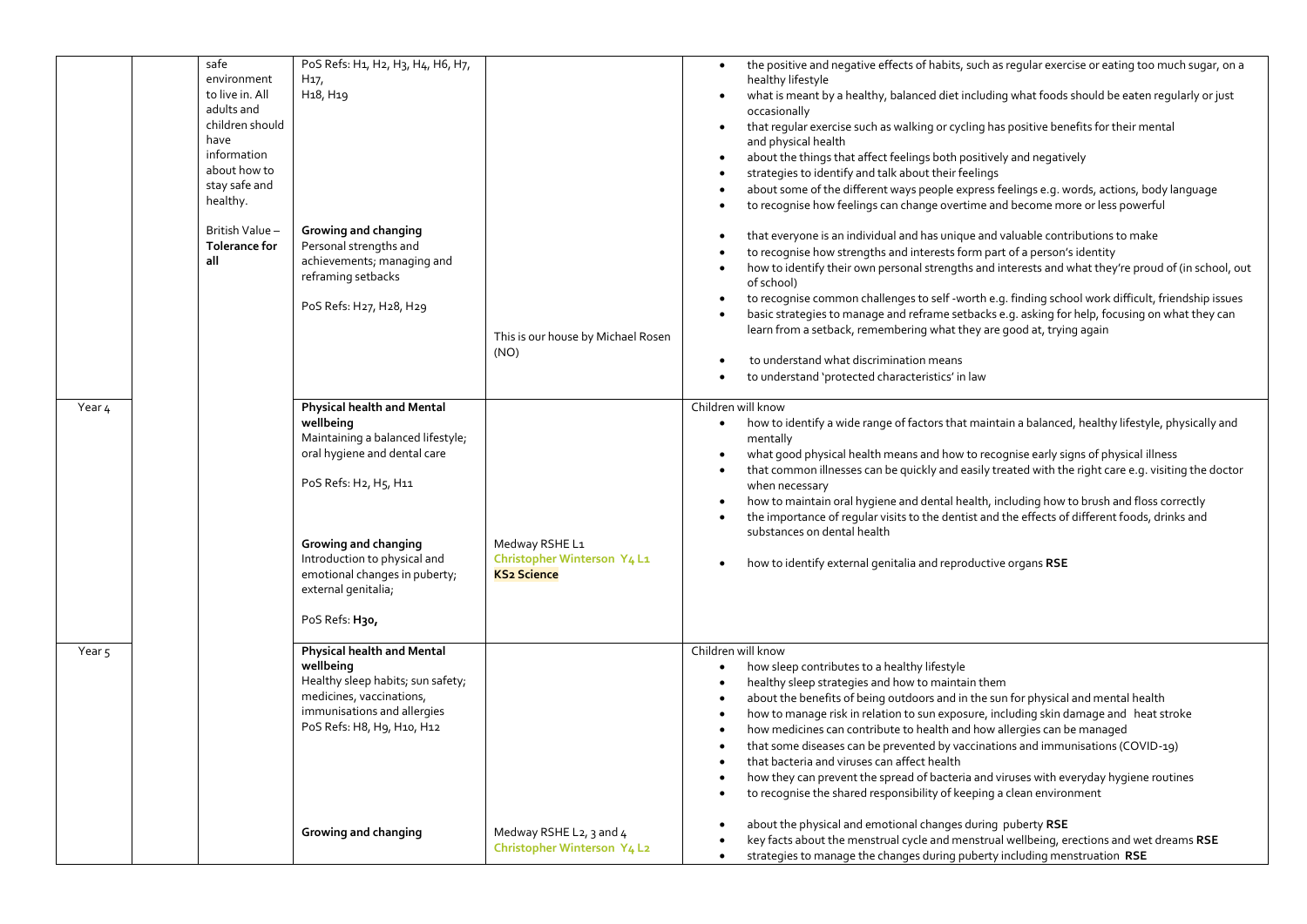| Physical and emotional changes in<br>puberty; external genitalia;<br>personal hygiene routines;<br>support with puberty H30, H31,<br>H <sub>32</sub> , H <sub>34</sub> | Christopher Winterson Y5 L1, 2<br>and $\alpha$<br><b>KS2 Science</b><br><b>Kidsafe</b> | the importance of personal hygiene routines during puberty including washing regularly and using<br>deodorant RSE<br>how to discuss the challenges of puberty with a trusted adult RSE KS<br>how to get information, help and advice about puberty RSE KS                                                                                                                                                                                                                                   |
|------------------------------------------------------------------------------------------------------------------------------------------------------------------------|----------------------------------------------------------------------------------------|---------------------------------------------------------------------------------------------------------------------------------------------------------------------------------------------------------------------------------------------------------------------------------------------------------------------------------------------------------------------------------------------------------------------------------------------------------------------------------------------|
| Personal identity; recognising<br>individuality and different<br>qualities; mental wellbeing<br>PoS Refs: H16, H25, H26, H27                                           |                                                                                        | about personal identity and what contributes to it, including race, sex, gender, family, faith, culture,<br>hobbies, likes/dislikes<br>that for some people their gender identity does not correspond with their biological sex<br>how to recognise, respect and express their individuality and personal qualities<br>ways to boost their mood and improve emotional wellbeing<br>about the link between participating in interests, hobbies and community groups and mental well<br>being |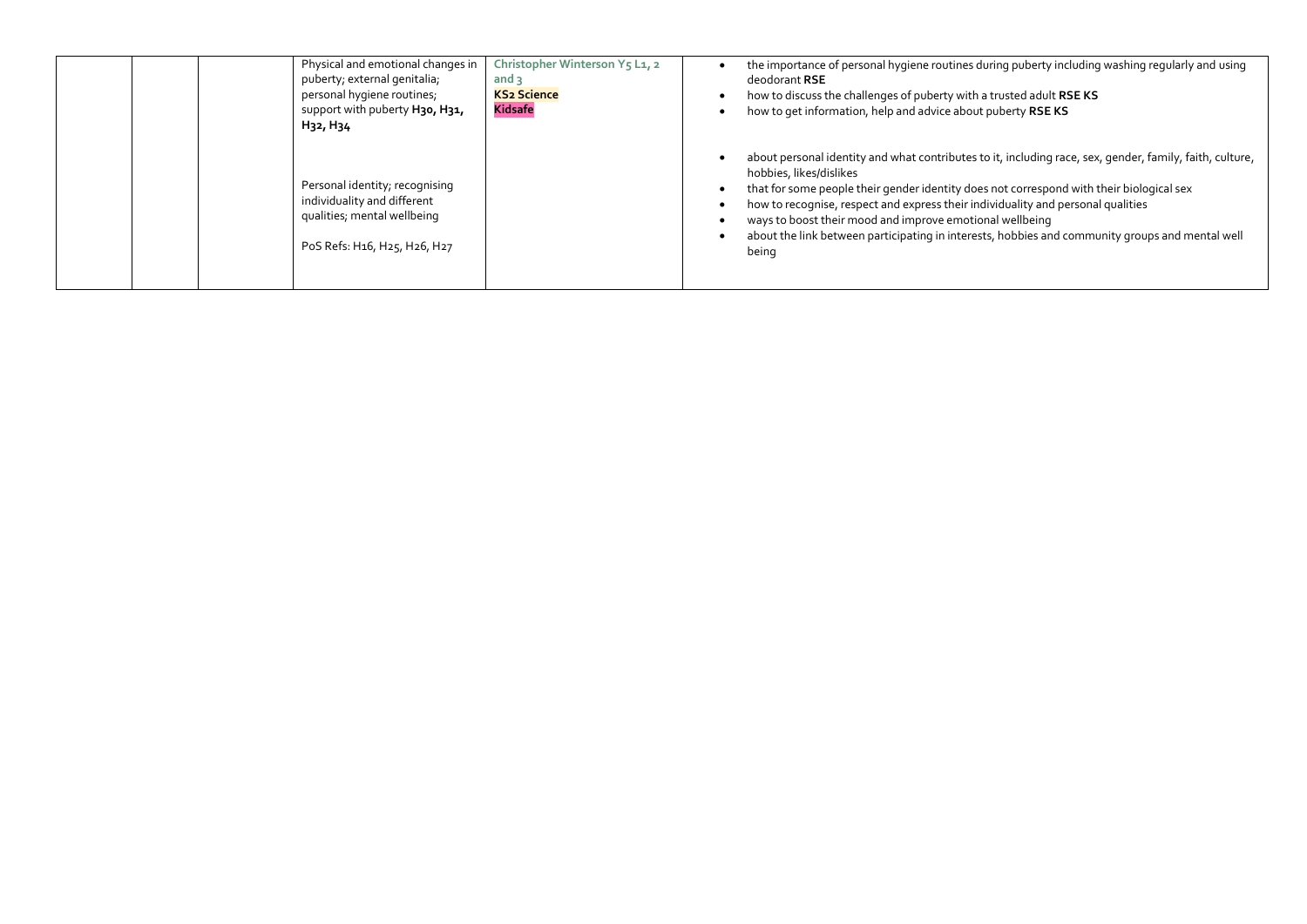| Year 6 | <b>Physical health and Mental</b>                                                                                                                                                                                    |                                                                                              | Children will know                                                                                                                                                                                                                                                                                                                                                                                                                                                                                                                                                                                                                                                                                                                                                                                                                                                                                                                                                                                                                                                                                                                                                                                                                                                                                                              |
|--------|----------------------------------------------------------------------------------------------------------------------------------------------------------------------------------------------------------------------|----------------------------------------------------------------------------------------------|---------------------------------------------------------------------------------------------------------------------------------------------------------------------------------------------------------------------------------------------------------------------------------------------------------------------------------------------------------------------------------------------------------------------------------------------------------------------------------------------------------------------------------------------------------------------------------------------------------------------------------------------------------------------------------------------------------------------------------------------------------------------------------------------------------------------------------------------------------------------------------------------------------------------------------------------------------------------------------------------------------------------------------------------------------------------------------------------------------------------------------------------------------------------------------------------------------------------------------------------------------------------------------------------------------------------------------|
|        | wellbeing<br>What affects mental health and<br>ways to<br>take care of it; managing change,<br>loss<br>and bereavement; managing time<br>online<br>PoS Refs: H13, H14, H15, H20,<br>H <sub>21</sub><br>H22, H23, H24 | PSHE MH Y6 lessons                                                                           | that mental health is just as important as physical health and that both need looking after<br>to recognise that anyone can be affected by mental ill-health and that difficulties can be resolved<br>with help and support<br>how negative experiences such as being bullied or feeling lonely can affect mental wellbeing<br>positive strategies for managing feelings<br>that there are situations when someone may experience mixed or conflicting feelings<br>how feelings can often be helpful, whilst recognising that they sometimes need to be overcome<br>to recognise that if someone experiences feelings that are not so good (most or all of the time) -<br>help and support is available<br>identify where they and others can ask for help and support with mental wellbeing in and outside<br>school<br>the importance of asking for support from a trusted adult<br>about the changes that may occur in life including death, and how these can cause conflicting<br>feelings<br>that changes can mean people experience feelings of loss or grief<br>about the process of grieving and how grief can be expressed<br>about strategies that can help someone cope with the feelings associated with change or loss<br>to identify how to ask for help and support with loss, grief or other aspects of change |
|        | Growing and changing Human<br>reproduction and birth;<br>increasing independence;<br>managing transitions PoS Refs:<br>H <sub>24</sub> , H <sub>33</sub> , H <sub>35</sub> , H <sub>3</sub> 6                        | <b>KS2 Science</b><br>Christopher Winterson Y6 L1,2 3<br>and $4$<br>Medway Y6 L1, 2, 3 and 4 | how balancing time online with other activities helps to maintain their health and wellbeing<br>strategies to manage time spent online and foster positive habits e.g. switching phone off at night<br>what to do and whom to tell if they are frightened or worried about something they have seen<br>online<br>to recognise some of the changes as they grow up e.g. increasing independence<br>about what being more independent might be like, including how it may feel<br>about the transition to secondary school and how this may affect their feelings<br>$\bullet$<br>practical strategies that can help to manage times of change and transition e.g. practising the bus<br>route to secondary school<br>identify the links between love, committed relationships and conception<br>what sexual intercourse is, and how it can be one part of an intimate relationship between<br>consenting adults                                                                                                                                                                                                                                                                                                                                                                                                                  |
|        |                                                                                                                                                                                                                      |                                                                                              | how pregnancy occurs i.e. when a sperm meets an egg and the fertilised egg settles into the lining of<br>the womb<br>that pregnancy can be prevented with contraception <sup>2</sup><br>about the responsibilities of being a parent or carer and how having a baby changes someone's life<br>$\bullet$                                                                                                                                                                                                                                                                                                                                                                                                                                                                                                                                                                                                                                                                                                                                                                                                                                                                                                                                                                                                                         |
|        |                                                                                                                                                                                                                      | PSHE transition lesson -see<br>Summer <sub>2</sub>                                           | about how relationships may change as they grow up or move to secondary school                                                                                                                                                                                                                                                                                                                                                                                                                                                                                                                                                                                                                                                                                                                                                                                                                                                                                                                                                                                                                                                                                                                                                                                                                                                  |
|        |                                                                                                                                                                                                                      | Dreams of Freedom by Amnesty<br>International (NO)                                           | to recognise my freedom                                                                                                                                                                                                                                                                                                                                                                                                                                                                                                                                                                                                                                                                                                                                                                                                                                                                                                                                                                                                                                                                                                                                                                                                                                                                                                         |

| Cohort | Half term | Theme / Topic                                             | Intent                                                                                                                                                                            | Implementation                    | Impact                                                                                                                                                                                                                                                                                                                |
|--------|-----------|-----------------------------------------------------------|-----------------------------------------------------------------------------------------------------------------------------------------------------------------------------------|-----------------------------------|-----------------------------------------------------------------------------------------------------------------------------------------------------------------------------------------------------------------------------------------------------------------------------------------------------------------------|
| Year 1 | Summer    | PSHE-Health<br>and Wellbeing<br>Christian<br>Value linked | Growing and changing<br>Recognising what makes them<br>unique and special; feelings;<br>managing when things go wrong<br>PoS Refs: H11, H12, H13, H14, H15,<br>H21, H22, H23, H24 | Medway lesson 1<br><b>Kidsafe</b> | Children will know<br>how to recognise what makes them special and unique including their likes, dislikes and what they<br>are good at<br>how to manage and whom to tell when finding things difficult, or when things go wrong<br>how they are the same and different to others<br>about different kinds of feelings |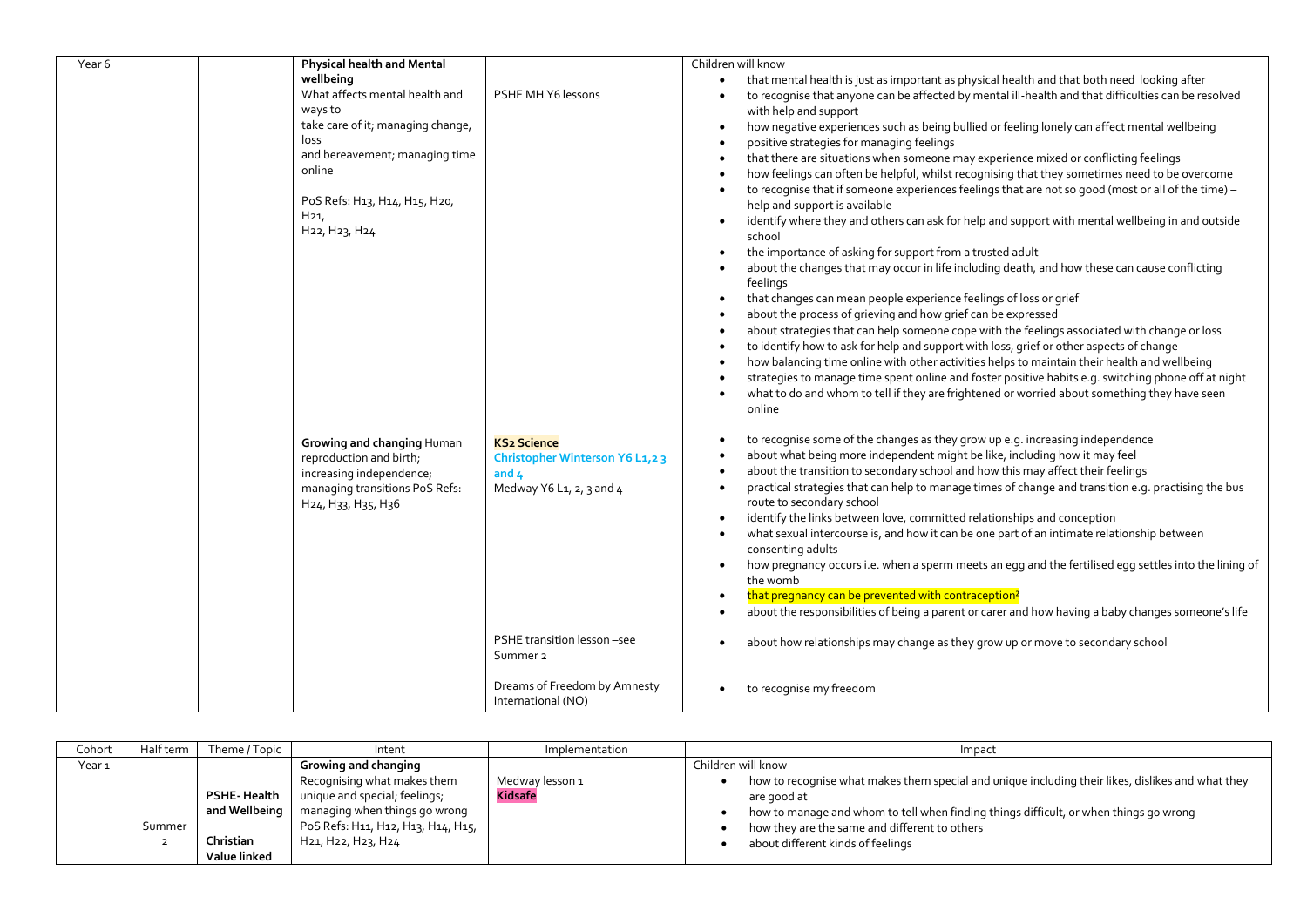|                   | to Collective              |                                                     |                                      | how to recognise feelings in themselves and others.                                                                              |
|-------------------|----------------------------|-----------------------------------------------------|--------------------------------------|----------------------------------------------------------------------------------------------------------------------------------|
|                   | Worship-                   |                                                     |                                      | how feelings can affect how people behave<br>$\bullet$                                                                           |
|                   | Truthfulness               | Keeping safe How rules and age                      | <b>Computing / IS</b>                |                                                                                                                                  |
|                   | Tell the truth             | restrictions help us; keeping safe                  | <b>Kidsafe</b>                       | how rules can help to keep us safe                                                                                               |
|                   | to each other.             | online PoS Refs: H28, H34                           |                                      |                                                                                                                                  |
|                   | Zechariah                  |                                                     |                                      | why some things have age restrictions, e.g., TV and film, games, toys or play areas                                              |
|                   | 8.16                       |                                                     |                                      | basic rules for keeping safe online                                                                                              |
|                   |                            |                                                     |                                      | whom to tell if they see something online that makes them feel unhappy, worried, or scared<br>$\bullet$                          |
| Year <sub>2</sub> |                            | Keeping safe Safety in different                    | <b>Kidsafe</b>                       | Children will know                                                                                                               |
|                   | <b>United Nation</b>       | environments; risk and safety at                    |                                      | how to recognise risk in everyday situations, e.g. road, water and rail safety, medicines<br>$\bullet$                           |
|                   | Articles (RRS)             | home; emergencies                                   |                                      | how to help keep themselves safe in familiar and unfamiliar environments, such as in school, online                              |
|                   | Simplified                 |                                                     |                                      | and 'out and about'                                                                                                              |
|                   | version                    | PoS Refs: H29, H30, H31, H32, H33,                  |                                      | to identify potential unsafe situations, who is responsible for keeping them safe in these situations,<br>$\bullet$              |
|                   | 23 - Every child           | H <sub>35</sub> , H <sub>3</sub> 6, H <sub>27</sub> |                                      | and steps they can take to avoid or remove themselves from danger                                                                |
|                   | who has a                  |                                                     |                                      | how to help keep themselves safe at home in relation to electrical appliances, fire safety and<br>$\bullet$                      |
|                   | disability                 |                                                     |                                      |                                                                                                                                  |
|                   | should enjoy               |                                                     |                                      | medicines/household products                                                                                                     |
|                   | the best                   |                                                     |                                      | about things that people can put into their body or onto their skin (e.g. medicines and creams) and<br>$\bullet$                 |
|                   | possible life in           |                                                     |                                      | how these can affect how people feel                                                                                             |
|                   | society.                   |                                                     |                                      | how to respond if there is an accident and someone is hurt<br>$\bullet$                                                          |
|                   | Governments                |                                                     |                                      | about whose job it is to keep us safe and how to get help in an emergency, including how to dial 999                             |
|                   | should remove              |                                                     |                                      | and what to say                                                                                                                  |
|                   | all obstacles              |                                                     | The First Slodge by Jeanne Willis    |                                                                                                                                  |
|                   | for children               |                                                     | (NO)                                 | to understand how we share the world RRS                                                                                         |
|                   | with                       |                                                     |                                      |                                                                                                                                  |
|                   | disabilities to            |                                                     | <b>Growth Mindset</b>                | Different stages of effort; creating their own effort metre                                                                      |
|                   |                            |                                                     | Different stages of effort; creating |                                                                                                                                  |
|                   | become                     |                                                     | their own effort metre               |                                                                                                                                  |
|                   |                            |                                                     |                                      |                                                                                                                                  |
|                   | independent                |                                                     |                                      |                                                                                                                                  |
| Year 3            | and to                     | <b>Keeping safe</b>                                 |                                      | Children will know                                                                                                               |
|                   | participate                | Risks and hazards; safety in the                    |                                      |                                                                                                                                  |
|                   | actively in the            | local environment and unfamiliar                    |                                      | how to identify typical hazards at home and in school                                                                            |
|                   | community                  | places                                              |                                      | how to predict, assess and manage risk in everyday situations e.g., crossing the road, running in the<br>$\bullet$               |
|                   | 30 - Children              |                                                     |                                      | playground, in the kitchen                                                                                                       |
|                   | have the right             | PoS Refs: H38, H39, H41                             |                                      | about fire safety at home including the need for smoke alarms<br>$\bullet$                                                       |
|                   | to use their               |                                                     |                                      | the importance of following safety rules from parents and other adults                                                           |
|                   | own language,              |                                                     |                                      | how to help keep themselves safe in the local environment or unfamiliar places, including road, rail,                            |
|                   | culture and                |                                                     |                                      | water and firework safety                                                                                                        |
|                   | religion-even              |                                                     |                                      |                                                                                                                                  |
|                   | if these are not           |                                                     | <b>Growth Mindset</b>                | How to overcome failure in different contexts; how it feels when we fail or mistakes; creating a game                            |
|                   | shared by                  |                                                     | G6 'Never give up!'                  | that represents the process of learning                                                                                          |
| Year 4            | most people in             | Keeping safe                                        |                                      | The children will know                                                                                                           |
|                   | the country                | Medicines and household                             |                                      | the importance of taking medicines correctly and using household products safely<br>$\bullet$                                    |
|                   | where they                 |                                                     |                                      | how to recognise what is meant by a 'drug'                                                                                       |
|                   | live.                      | products; drugs common to                           |                                      |                                                                                                                                  |
|                   | $5th$ June 2022            | everyday life                                       |                                      | that drugs common to everyday life (e.g. cigarettes, e-cigarettes/vaping, alcohol and medicines) can                             |
|                   | World                      |                                                     |                                      | affect health and wellbeing                                                                                                      |
|                   | Environment                | PoS Refs: H10, H38, H40, H46                        |                                      | how to identify some of the effects related to different drugs and that all drugs, including medicines,<br>may have side effects |
|                   | day                        |                                                     |                                      |                                                                                                                                  |
|                   |                            |                                                     |                                      | how to identify some of the risks associated with drugs common to everyday life                                                  |
|                   | 20 <sup>th</sup> June 2022 |                                                     |                                      | that for some people using drugs can become a habit which is difficult to break                                                  |
|                   | World refugee              |                                                     |                                      | how to ask for help or advice<br>$\bullet$                                                                                       |
|                   | day                        |                                                     | <b>Growth Mindset</b>                |                                                                                                                                  |
|                   |                            |                                                     | G6 'Learning cereals'                |                                                                                                                                  |
| Year <sub>5</sub> |                            | Keeping safe                                        |                                      | Characteristics of an effective learner; creating a design for learning cereal packaging<br>Children will know                   |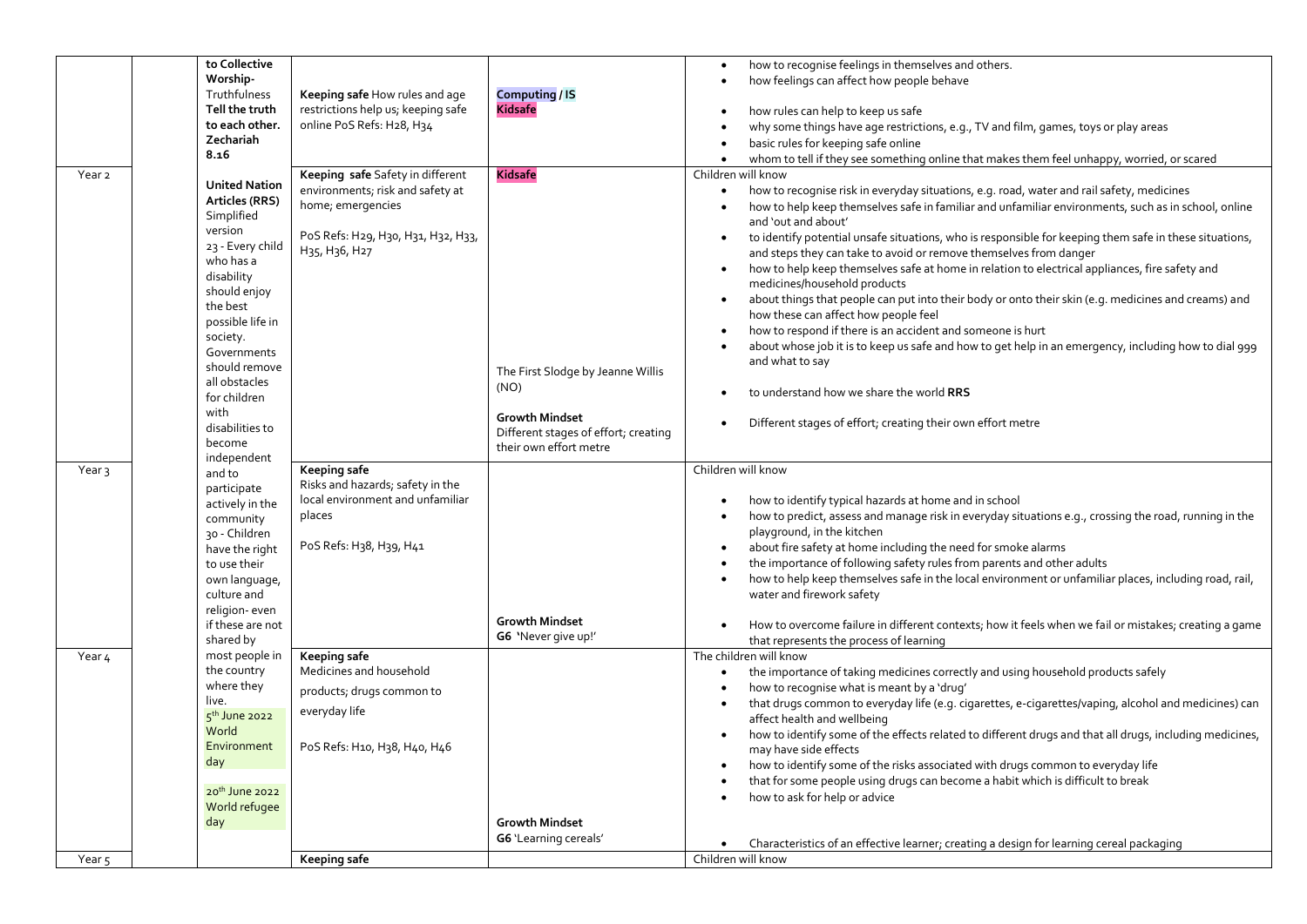|        | British Value-<br><b>Tolerance for</b><br>all | Keeping safe in different<br>situations, including responding in<br>emergencies, first aid and FGM (if<br>not completed in Y5)<br>PoS Refs: H38, H43, H44, H45      |                                                         | How to identify when situations are becoming risky, unsafe or an emergency<br>How to identify occasions where they can help take responsibility for their own safety<br>How to differentiate between positive risk taking (e.g., trying a challenging new sport) and<br>dangerous behaviour<br>how to deal with common injuries using basic first aid techniques<br>how to respond in an emergency, including when and how to contact different emergency services                                                               |
|--------|-----------------------------------------------|---------------------------------------------------------------------------------------------------------------------------------------------------------------------|---------------------------------------------------------|----------------------------------------------------------------------------------------------------------------------------------------------------------------------------------------------------------------------------------------------------------------------------------------------------------------------------------------------------------------------------------------------------------------------------------------------------------------------------------------------------------------------------------|
|        |                                               |                                                                                                                                                                     | PSHE FGM 1 and 2                                        | that female genital mutilation (FGM) is against British law <sup>1</sup><br>what to do and whom to tell if they think they or someone they know might be at risk of FGM                                                                                                                                                                                                                                                                                                                                                          |
| Year 6 |                                               | Keeping safe                                                                                                                                                        |                                                         | Children will know                                                                                                                                                                                                                                                                                                                                                                                                                                                                                                               |
|        |                                               | Keeping personal information safe;<br>regulations and choices; drug use<br>and the law; drug use and the<br>media<br>PoS Refs: H37, H42, H46, H47,<br>H48, H49, H50 | Kidsafe, Computing / IS<br>PSHE MHL- Transition to High | about the risks and effects of different drugs<br>about the laws relating to drugs common to everyday life and illegal drugs<br>to recognise why people, choose to use or not use drugs, including nicotine, alcohol and medicines<br>as well as illegal drugs<br>about the organisations where people can get help and support concerning drug use<br>how to ask for help if they have concerns about drug use<br>about mixed messages in the media relating to drug use and how they might influence opinions and<br>decisions |
|        |                                               |                                                                                                                                                                     | School                                                  | managing challenges and change                                                                                                                                                                                                                                                                                                                                                                                                                                                                                                   |

## Implementation.

PSHE is taught through termly topics based on 'Relationships', 'Living in the Wider World' and 'Health and Wellbeing' as advocated by the PSHE Association. These topics have been arranged to fit in with our school curriculum, whilst still ensuring that all areas are covered. Each area is delivered through weekly lessons. As per statutory requirements, Relationships Education, Relationships and Sex Education (RSE) and Health Education teaching takes place as part of the PSHE curriculum across the whole school, from EYFS to Year 6. Delivery of our PSHE curriculum both supports, and is supported by, our Christian values and helps to reinforce our school mission to "serve one another in love".

Where possible these topics are linked to other curriculum learning and religious festivals as appropriate. We are very aware of the close links between PSHE and Rights Respecting Schools, RE, Science, Computing, Internet Safety and Collective Worship. As such the PSHE lead works closely with the lead for these areas to ensure links are made wherever possible.

The PSHE lead has identified and mapped out the key knowledge and skills associated with each topic using the PSHE Association theme builder curriculum as a framework. British Values, growth mindset, RRS learning also takes place each half-term. These ensure continuity and progression for the children's learning throughout their time at Upton Heath.

To support children with SEND, particularly those children with an Education, Health and Care plan (EHCp), an adapted version of the PSHE curriculum is used matching the strand in the planning framework that best matches the Programme of Study topic which is being taught to the rest of the class.

The Early Years Foundation Stage (EYFS) follows Development Matters, which aims to provide children in Reception with opportunities for physical development, personal, social and emotional development and understanding the world.

# Impact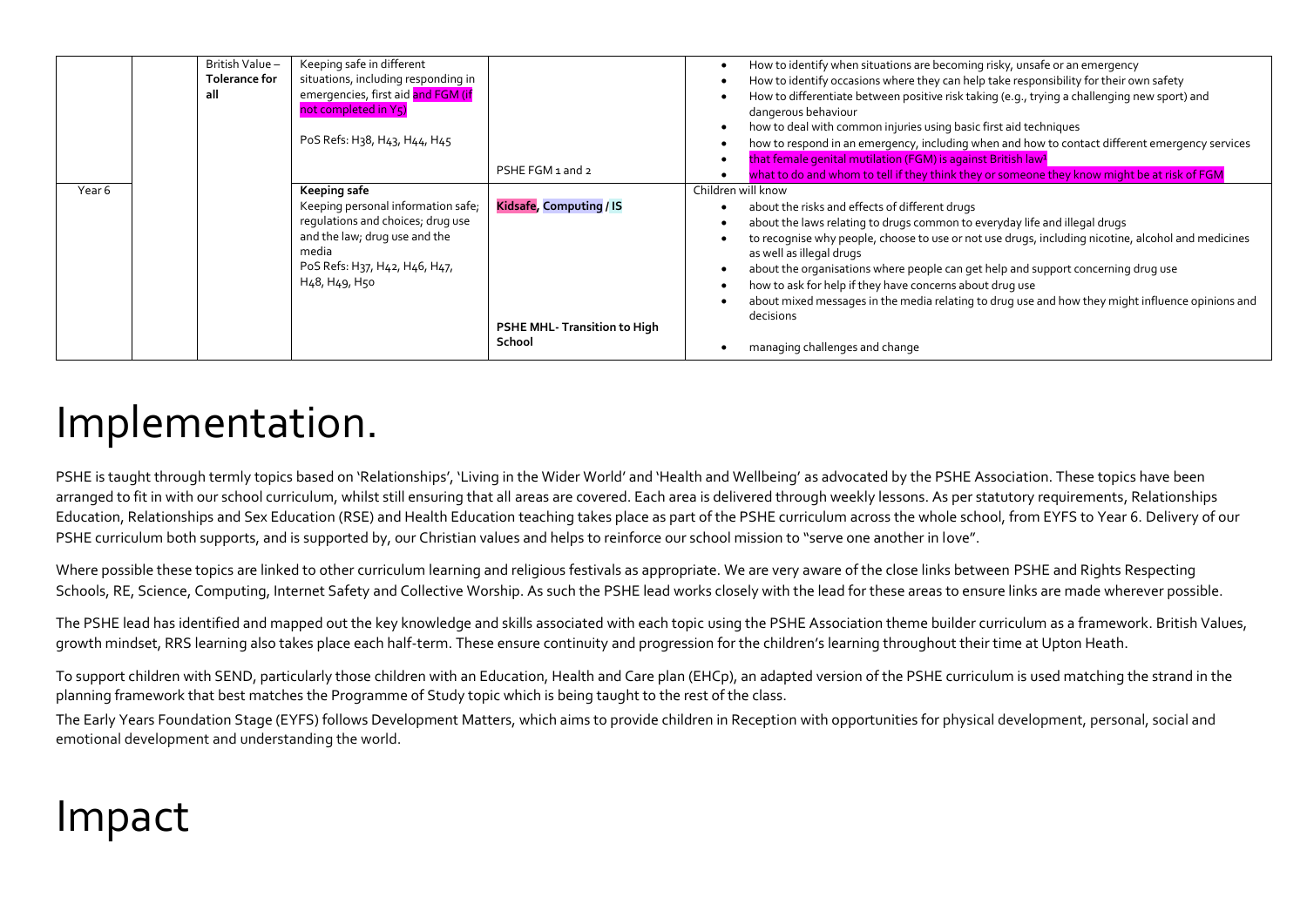Successful PSHE at our school will ensure that our children develop the knowledge, understanding and attitudes they need to

- Respect themselves and others as being unique, wonderfully made and loved by God
- Recognise and form healthy relationships, and equally to recognise unhealthy and/or unequal relationships
- Keep themselves and other safe and healthy, both physically and mentally
- Become happy, resilient and productive members of society
- Be prepared for the future challenges they will face as they grow and move on from primary school.

Government guidelines sets out clear objectives for what our children should know and understand in both Relationships and Health Education by the time they leave primary school and can be foun[d here.](https://assets.publishing.service.gov.uk/government/uploads/system/uploads/attachment_data/file/908013/Relationships_Education__Relationships_and_Sex_Education__RSE__and_Health_Education.pdf)

The effectiveness of teaching and learning in PSHE will be monitored by school leaders in much the same way as other areas of the curriculum- through occasional direct observation of lessons being taught, scrutiny of children's work and children' voice.

### British Values and our Christian Distinctiveness.

At Upton Heath, we believe to address,

#### *'What does the Lord require of you? To act justly and to love mercy and to walk humbly with your God'* (Micah 6:8),

as part of our promotion of the spiritual, moral, social and cultural (SMSC) development of our children, we actively promote the fundamental British values of:

- Democracy
- The rule of law
- Individual liberty
- Mutual respect for and tolerance of those with different faiths and beliefs

As a result of our promotion of British values, our children are expected to gain:

- An understanding of how citizens can influence decision-making through the democratic process
- An appreciation that living under the rule of law protects individual citizens and is essential for their wellbeing and safety
- An understanding that there is a separation of power between the executive and the judiciary, and that while some public bodies such as the police and the army can be held to account through Parliament, others such as the courts maintain independence
- An understanding that the freedom to choose and hold other faiths and beliefs is protected in law
- An acceptance that other people having different faiths or beliefs to oneself (or having none) should be accepted and tolerated, and should not be the cause of prejudicial or discriminatory behaviour
- An understanding of the importance of identifying and combating discrimination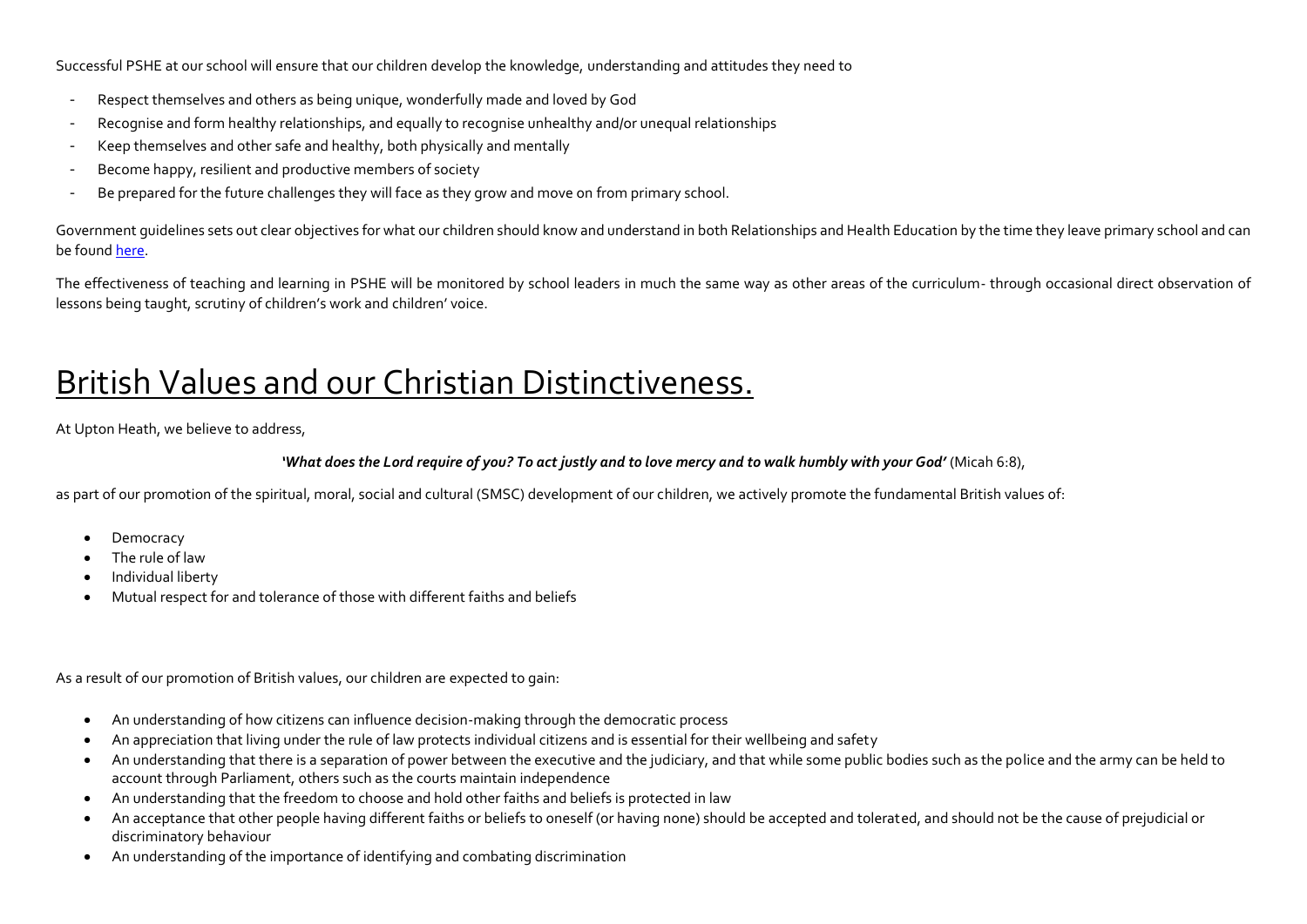Our School Parliament, with elections held each year for a representative from each class from Y1 up to Y6, has demonstrated how change in school can be brought about through a democratic process. As part of our REACH curriculum, Courageous Advocacy and concern for justice form part of the authentic journey and 'products' as part of a topic/area of interest during the year. These can be planned for such as the support for the British Legion as part of the Remembrance Service led by Year 5 each year; however, sometimes the children have become courageous advocates by speaking out about issues such as single use plastic, following their development and understanding of a topic or even a news story. For example, the children became agents of change and brought about social change in the community by 'banning' plastic bags in a local convenience store after learning about the impact plastic pollution was having on the wildlife in our oceans particularly to the sea turtles.

### Early Years Foundation Stage

|                                                                                                                                    | Autumn <sub>1</sub>                                                                                                                                                                                                                                                                                                                                                                                          | Autumn <sub>2</sub>                                                                                                                                                                                                                                                                                                                                                                                                  | Spring <sub>1</sub>                                                                                                                                                                                                                                                                                                                                                         | Spring 2                                                                                                                                                                                                                                                                                                                                          | Summer <sub>1</sub>                                                                                                                                                                                                                 | Summer <sub>2</sub>                                                                                                                                                                                                                                                                                                                                  |
|------------------------------------------------------------------------------------------------------------------------------------|--------------------------------------------------------------------------------------------------------------------------------------------------------------------------------------------------------------------------------------------------------------------------------------------------------------------------------------------------------------------------------------------------------------|----------------------------------------------------------------------------------------------------------------------------------------------------------------------------------------------------------------------------------------------------------------------------------------------------------------------------------------------------------------------------------------------------------------------|-----------------------------------------------------------------------------------------------------------------------------------------------------------------------------------------------------------------------------------------------------------------------------------------------------------------------------------------------------------------------------|---------------------------------------------------------------------------------------------------------------------------------------------------------------------------------------------------------------------------------------------------------------------------------------------------------------------------------------------------|-------------------------------------------------------------------------------------------------------------------------------------------------------------------------------------------------------------------------------------|------------------------------------------------------------------------------------------------------------------------------------------------------------------------------------------------------------------------------------------------------------------------------------------------------------------------------------------------------|
|                                                                                                                                    | <b>HOW DO WE FEEL?</b>                                                                                                                                                                                                                                                                                                                                                                                       | <b>WINTER IS</b><br>COMING                                                                                                                                                                                                                                                                                                                                                                                           | <b>LIVING IN THE</b><br>PAST                                                                                                                                                                                                                                                                                                                                                | <b>WHAT A</b><br><b>WONDERFUL</b><br>WORLD                                                                                                                                                                                                                                                                                                        | <b>STEPPING INTO THE</b><br><b>UNKNOWN</b>                                                                                                                                                                                          | <b>ADVENTURE</b><br><b>AWAITS</b>                                                                                                                                                                                                                                                                                                                    |
| Personal,<br>emotional and<br>social<br>development<br><b>Building</b><br>Relationships<br><b>Managing Self</b><br>Self-Regulation | <b>New Beginnings</b><br>See themselves as a<br>valuable individual and<br>member of the EYFS<br>family<br>Where do I belong -<br>what is my role in<br>Conkers/Acorns<br><b>Class Rule Rules and</b><br>Routines, creating<br>class charters<br>Supporting children to<br>build relationships<br><b>Pesonalised behaviour</b><br>systems where needed<br><b>Colour Monster story</b><br>to explore emotions | Getting on and falling<br>out - playing games in<br>small groups, sharing<br>resources<br>How to deal with anger<br><b>Emotions</b><br>Self - Confidence<br><b>Build constructive and</b><br>respectful<br>relationships.<br>Ask children to explain<br>to others how they<br>thought about a<br>problem or an emotion<br>and how they dealt<br>with it.<br>Noticing differences<br>between themselves<br>and others | Learning about<br>qualities and<br>differences<br>Celebrating<br>differences<br>Identify and moderate<br>their own feelings<br>socially and<br>emotionally.<br>Encourage them to<br>think about their own<br>feelings and those of<br>others by giving<br>explicit examples of<br>how others might feel<br>in particular scenarios<br>- using drama and<br>story to explore | Being kind<br>What makes a good<br>friend?<br>Random acts of<br>Kindness<br>Looking after<br>pets/animals in our<br>local area<br>Looking After our<br>Planet<br>Give children<br>strategies for staying<br>calm in the face of<br>frustration. Talk them<br>through why we take<br>turns, wait politely,<br>tidy up after ourselves<br>and so on | Looking after others<br>Friendships<br>Show resilience and<br>perseverance in the<br>face of challenge.<br><b>Explore feelings and</b><br>emotions of ourselves<br>and others through<br>story and drama<br>Confident to take risks | Taking part in sports day<br>- Winning and loosing<br>Look how far I've come!<br><b>Model positive</b><br>behaviour and highlight<br>exemplary behaviour of<br>children in class,<br>narrating what was kind<br>and considerate about<br>the behaviour.<br>Feelings for transition<br>from EYFS to year one<br>Following rules as part of<br>a group |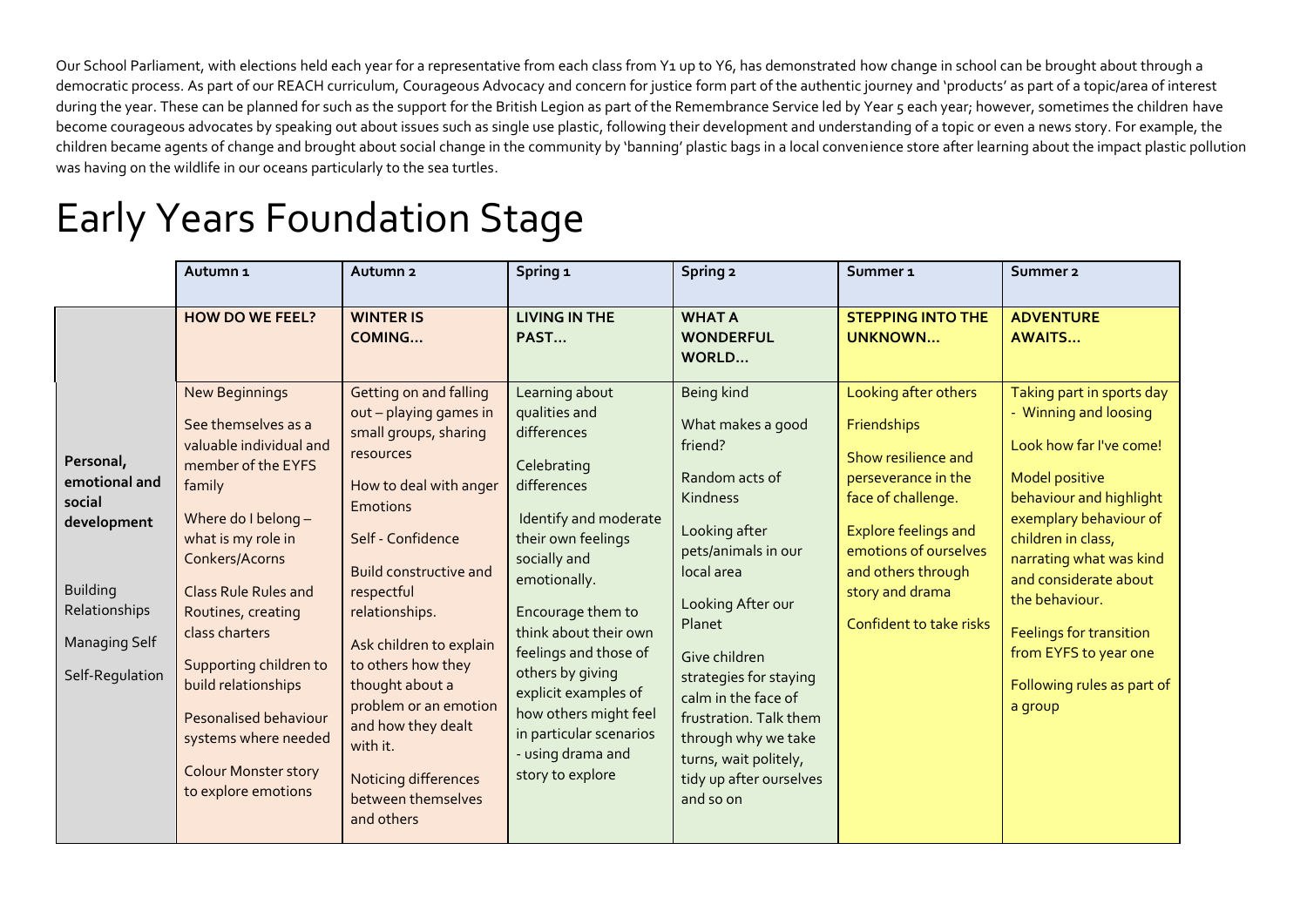|  | Describing yourself in<br>positive terms |  |  |
|--|------------------------------------------|--|--|
|  |                                          |  |  |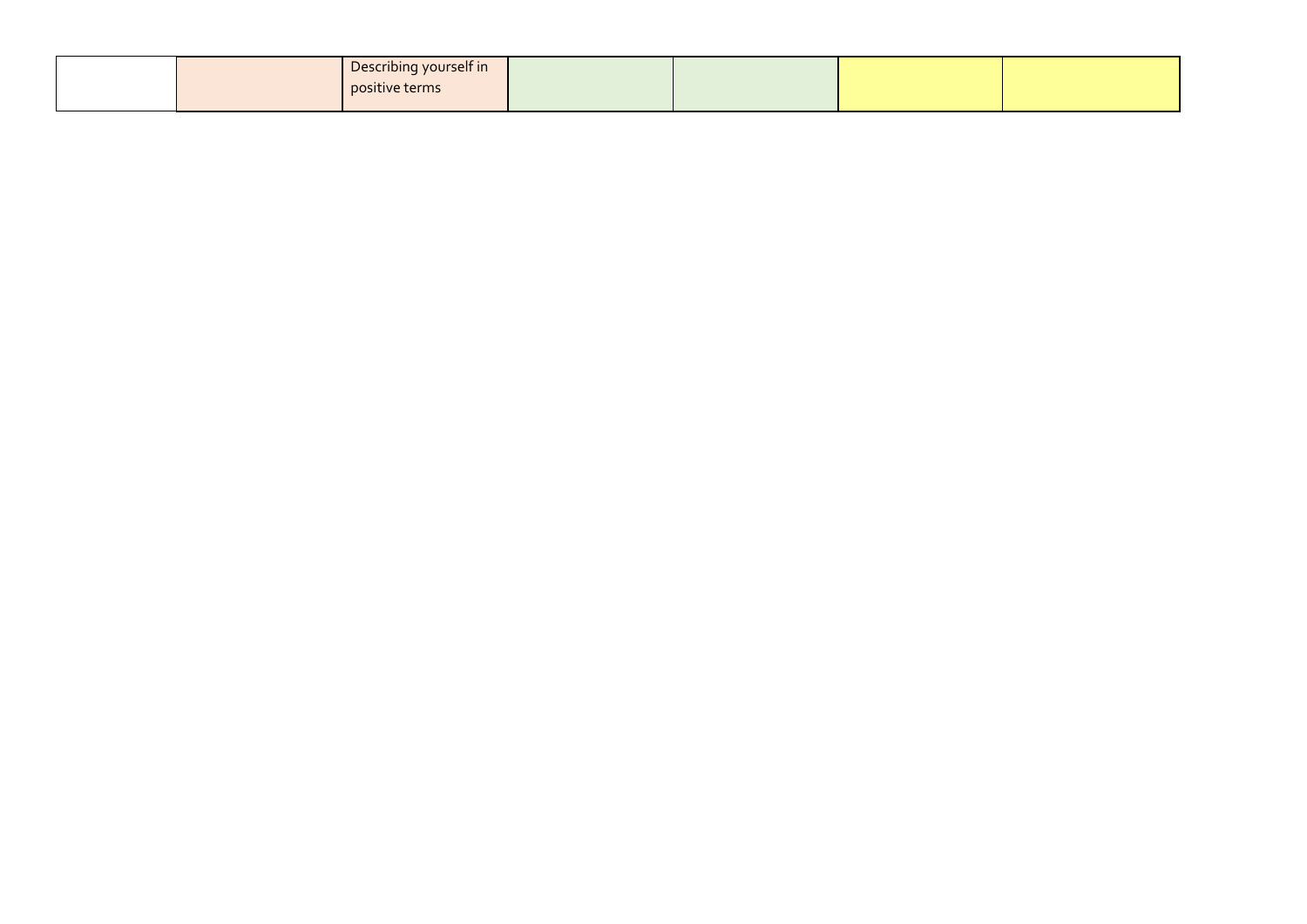|                                              | AUTUMN 1                                                                                                                                                                                                                                                                                                                                                                                                                                                                                                                                                                                                                                                                                                                                            | <b>AUTUMN 2</b>                                                                                                                                                                                                                                                                                                                                                                                                                                                                                                   | SPRING 1                                                                                                                                                                                                                                                                                                                                                                                                                                                                                                                                                                                                                                                                 | SPRING 2                                                                                                                                                                                                                                                                                                                                                                                                                                                                                                                                                                                                                                                                                                                                                                                                                                         | SUMMER <sub>1</sub>                                                                                                                                                                                                                                                                                                                                                                                                                                                                                                                                                                                                                                                                                                                                                                                                       | SUMMER 2                                                                                                                                                                                                                                                                                                                                                                                                        |
|----------------------------------------------|-----------------------------------------------------------------------------------------------------------------------------------------------------------------------------------------------------------------------------------------------------------------------------------------------------------------------------------------------------------------------------------------------------------------------------------------------------------------------------------------------------------------------------------------------------------------------------------------------------------------------------------------------------------------------------------------------------------------------------------------------------|-------------------------------------------------------------------------------------------------------------------------------------------------------------------------------------------------------------------------------------------------------------------------------------------------------------------------------------------------------------------------------------------------------------------------------------------------------------------------------------------------------------------|--------------------------------------------------------------------------------------------------------------------------------------------------------------------------------------------------------------------------------------------------------------------------------------------------------------------------------------------------------------------------------------------------------------------------------------------------------------------------------------------------------------------------------------------------------------------------------------------------------------------------------------------------------------------------|--------------------------------------------------------------------------------------------------------------------------------------------------------------------------------------------------------------------------------------------------------------------------------------------------------------------------------------------------------------------------------------------------------------------------------------------------------------------------------------------------------------------------------------------------------------------------------------------------------------------------------------------------------------------------------------------------------------------------------------------------------------------------------------------------------------------------------------------------|---------------------------------------------------------------------------------------------------------------------------------------------------------------------------------------------------------------------------------------------------------------------------------------------------------------------------------------------------------------------------------------------------------------------------------------------------------------------------------------------------------------------------------------------------------------------------------------------------------------------------------------------------------------------------------------------------------------------------------------------------------------------------------------------------------------------------|-----------------------------------------------------------------------------------------------------------------------------------------------------------------------------------------------------------------------------------------------------------------------------------------------------------------------------------------------------------------------------------------------------------------|
| UNDERSTANDING<br>THE WORLD<br>RE / FESTIVALS | HOW DO WE FEEL?<br>o Identifying their family.<br>Commenting on photos of their<br>family; naming who they can see<br>and of what relation they are to<br>them. Photos in home<br>corner/special things<br>o Can talk about what they do with<br>their family and places they have<br>been with their family. Can draw<br>similarities and make comparisons<br>between other families. Name<br>and describe people who are<br>familiar to them.<br>Read fictional stories about<br>families and start to tell the<br>difference between real and<br>fiction.<br>o Introduce children to different<br>occupations and how they use<br>transport to help them in their<br>jobs.<br>o Listen out for and make note of<br>children's discussion between | WINTER IS COMING<br>Can talk about what they have done<br>with their families during Christmas' in<br>the past.<br>o Show photos of how Christmas used to<br>be celebrated in the past. Use world<br>maps to show children where some<br>stories are based.<br>o Share different cultures versions of<br>famous fairy tales.<br>o To introduce children to a range of<br>fictional characters and creatures from<br>stories and to begin to differentiate<br>these characters from real people in<br>their lives. | LIVING IN THE<br>$PASI$<br>o Listening to stories and<br>placing events in<br>chronological order.<br>Classificiation of different<br>dinosaurs and comparison of<br>places they lived around the<br>world.<br>o Explore a range of dinosaurs.<br>Learn their names and label<br>their body parts. Could<br>include a trip to the zoo.<br>o Listen to children describing<br>and commenting on things<br>they have seen whilst<br>outside, including plants and<br>animals.<br>o After close observation, draw<br>pictures of the natural world,<br>including animals and plants<br>o To understand where<br>dinosaurs are now and begin<br>to understand that they were | WHAT A WONDERFUL<br>WORLD<br>o Trip to our local park (to link<br>with seasons); discuss what we<br>will see on our journey to the<br>park and how we will get there.<br>o Introduce the children to<br>recycling and how it can take<br>care of our world. Look at what<br>rubbish can do to our<br>environment and animals.<br>Create opportunities to discuss<br>how we care for the natural<br>world around us.<br>o Can children make comments<br>on the weather, culture,<br>clothing, housing.<br>$\circ$ Change in living things -<br>Changes in the leaves, weather,<br>seasons,<br>o Explore the world around us<br>and see how it changes as we<br>enter Summer, Provide<br>opportunities for children to<br>note and record the weather.<br>o Building a 'Bug Hotel'<br>o Draw children's attention to the<br>immediate environment. | STEPPING INTO THE<br>UNKNOWN<br>o Create own imaginary lands<br>using what they know about<br>different worlds/habitats.<br>o Use bee-bots on simple maps.<br>Encourage the children to use<br>navigational language. - How<br>will we get up the beanstalk?<br>o Can children talk about their<br>homes and what there is to do<br>near their homes?<br>o Look out for children<br>drawing/painting or<br>constructing<br>worlds/lands/homes<br>o Maps of local area Comparing<br>places on Google Earth - how<br>are they similar/different?<br>o Introduce the children to NASA<br>and America.<br>o Introduce children to significant<br>figures who have been to space<br>and begin to understand that<br>these events happened before<br>they were born.<br>o Can children differentiate<br>between land and water. | ADVENTURE AWAITS<br>o Materials: Floating / Sinking -<br>boat building Metallic / non-<br>metallic objects<br>o Seasides long ago - Magic<br>Grandad<br>o Share non-fiction texts that<br>offer an insight into contrasting<br>environments.<br>o Listen to how children<br>communicate their<br>understanding of their own<br>environment and contrasting<br>environments through<br>conversation and in play. |
|                                              | themselves regarding their<br>experience of past birthday<br>celebrations.<br>o Long ago - How time has<br>changed. Using cameras.<br>Rosh Hashanah<br>Yom Kippur<br>Sukkot<br>All Saints Day                                                                                                                                                                                                                                                                                                                                                                                                                                                                                                                                                       | <b>Diwali</b><br>Hannukah<br>Christmas                                                                                                                                                                                                                                                                                                                                                                                                                                                                            | alive a very long time ago.<br>o Learn about what a<br>palaeontologist is and how<br>they explore really old<br>artefacts. Introduce Mary<br>Anning as the first female to<br>find a fossil<br>Epiphany<br>Ash Wednesday / Shrove<br>Tuesday<br>St David's Day                                                                                                                                                                                                                                                                                                                                                                                                           | introducing and modelling new<br>vocabulary where appropriate.<br>o Encourage interactions with the<br>outdoors to foster curiosity and<br>give children freedom to touch.<br>smell and hear the natural<br>world around them during<br>hands-on experiences.<br>O Use the BeeBots<br>Holi<br>Easter<br><b>Start of Ramadan</b>                                                                                                                                                                                                                                                                                                                                                                                                                                                                                                                  | o Take children to places of<br>worship and places of local<br>importance to the community.<br>Eid<br>Shavuot                                                                                                                                                                                                                                                                                                                                                                                                                                                                                                                                                                                                                                                                                                             | <b>Summer Solstice</b>                                                                                                                                                                                                                                                                                                                                                                                          |

### Key Stages 1 and 2

During key stages 1 and 2, PSHE education offers both explicit and implicit learning opportunities and experiences which reflect children's increasing independence and physical and social awareness, as they move through the primary phase. It builds on the skills that s started to acquire during the Early Years Foundation stage (EYFS) to develop effective relationships, assume greater personal responsibility and manage personal safety, including online. PSHE education helps children to manage the physical and emotional changes at puberty, introduces them to a wider world and enables them to make an active contribution to their communities.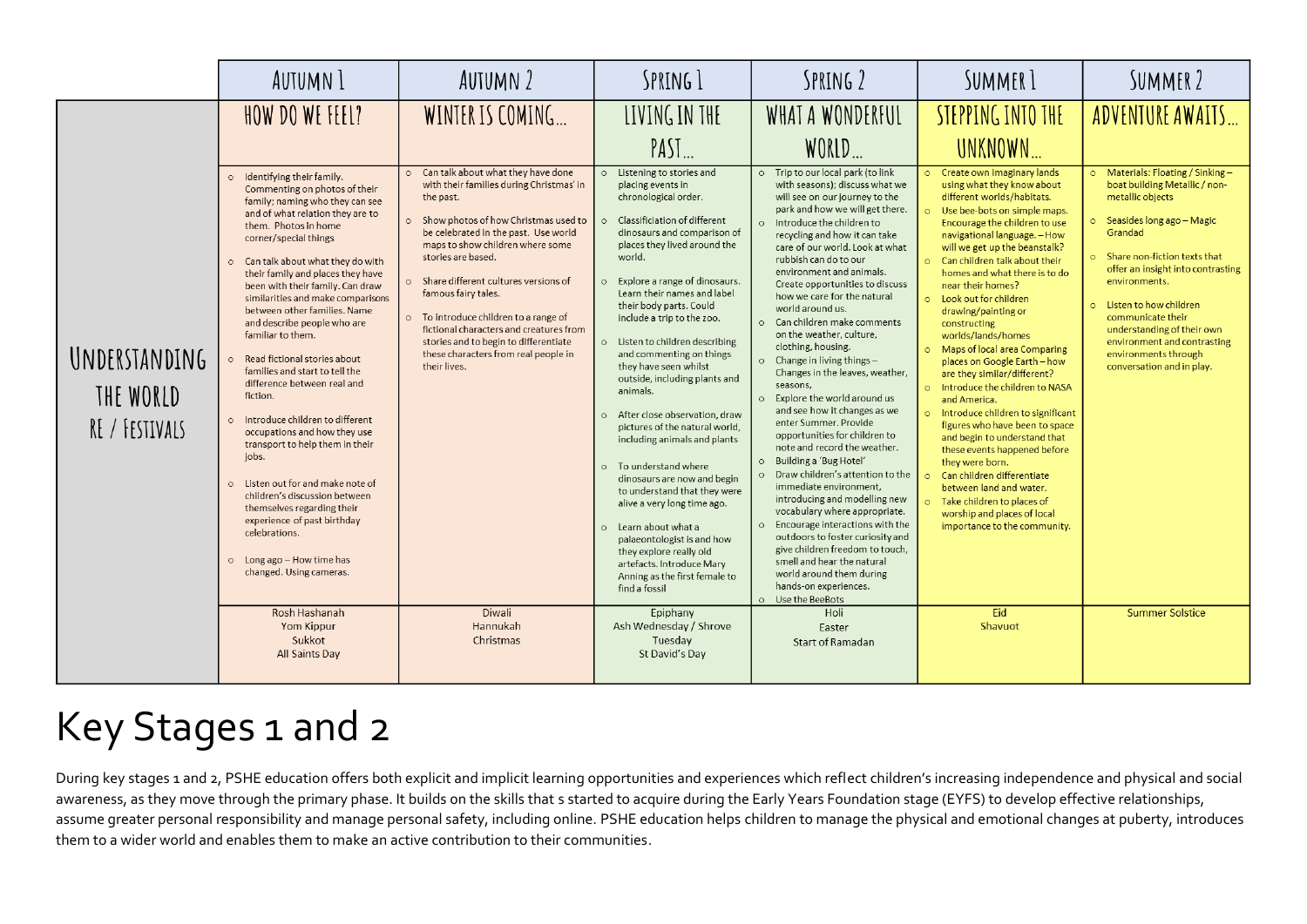### Assessment

We are committed to providing a teaching and learning environment which ensures that all children are able to progress with their learning, regardless of social class, gender, culture, race, or SEND. Teachers will use a range of strategies to ensure that all learners are included within a classroom ethos that is Relevant, Engaging, Aspirational, Creative and Holistic. (REACH)

Assessment is as central to effective teaching and learning in PSHE education as it is in any other subject. It is therefore important to understand the process of, and reasons for, assessing learning in PSHE. Assessment refers to gauging what has been learned and what still needs to be learned. It therefore differs from evaluation, which is about the process: how well activities worked, how useful resources were, how interesting students found the lesson, and so on.

Teachers have tended to find evaluation easier in PSHE education than assessment but both are central to an effective programme. Learning in PSHE education should be assessed for several reasons:

• It is important for children to have opportunities to reflect on their learning, especially when that learning relates directly to the individual's identity – their personal qualities, attitudes, skills, attributes, achievements and influences.

• It is important for teachers to feel confident that learning has taken place, to be able to demonstrate progress, and to identify future learning needs.

• Assessment increases children' motivation and improves learning, as their increased awareness of their own progress and development illustrates the value of their learning.

• It allows the leadership team, parents, governors and school inspectors to see the impact PSHE education is having for children and for whole-school outcomes, such as Ofsted and ISI judgements on personal development, safeguarding, SMSC development and the promotion of fundamental British values. Without assessing PSHE education all you can do is describe provision; you cannot show its impact.

• The Department for Education (DfE) states in the statutory guidance for Relationships, Sex and Health education that "schools should have the same high expectations of the quality of children's work in these subjects as for other curriculum areas"

Personal attributes, so central to PSHE education, are arguably the hardest aspects of learning to assess. It is difficult for teachers to accurately assess a child's self-confidence or sense of their own identity and values. However, children themselves will be able to judge, for instance, whether they feel more confident, or have a firmer sense of their own beliefs and opinions than they did before a particular series of lessons. Such personal reflection in PSHE education lessons is essential, so ensuring children have time and space within the lessons to reflect on this, either privately or through discussion, is a vital part of the assessment process. Assessing learning in PSHE education must therefore use a combination of teacher assessment and child's self- and peer assessment.

It would be inappropriate for assessment in PSHE education to be about grades, or about passing or failing. The model of assessment that is most meaningful in PSHE education is ipsative assessment. Ipsative assessment compares where a child is at the end of a lesson or series of lessons against where they were before the lesson(s), in a similar way to an athlete measuring today's performance against their own previous performance. So the benchmark against which progress is measured is the children's own starting point, not the performance of others or the requirements of an exam syllabus. This gives us the following model for assessing any learning in PSHE education:

| Baseline assessment | Assessment for learning (AfL) | ີ essment |
|---------------------|-------------------------------|-----------|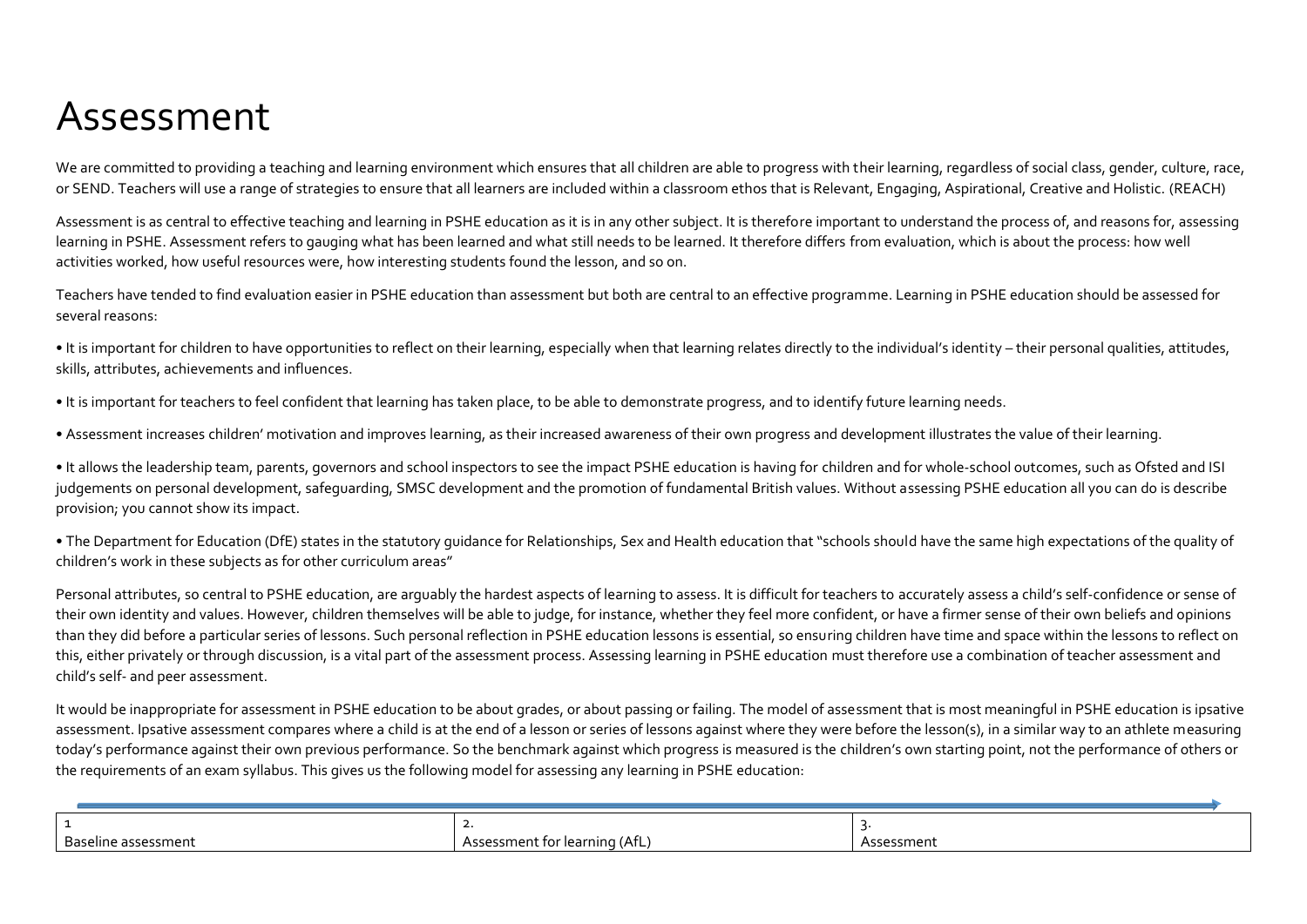| Carry out baseline assessment before starting a new 'piece of<br>learning' (this could be a single lesson or a series of lesson) | Build AfL into lesson(s) to gauge understanding, adapt<br>teaching, promote and maximise learning. Strategies may<br>include building on baseline assessment, structured<br>questioning, mini-plenaries between activities, feedback<br>and feed forwards. | At the end of the 'piece of learning', measure progress from<br>the starting point (AoL). Use rgis to evidence progress and<br>inform future teaching. |
|----------------------------------------------------------------------------------------------------------------------------------|------------------------------------------------------------------------------------------------------------------------------------------------------------------------------------------------------------------------------------------------------------|--------------------------------------------------------------------------------------------------------------------------------------------------------|
|----------------------------------------------------------------------------------------------------------------------------------|------------------------------------------------------------------------------------------------------------------------------------------------------------------------------------------------------------------------------------------------------------|--------------------------------------------------------------------------------------------------------------------------------------------------------|

Baseline assessment PSHE education covers issues and areas of life which children and young people will be affected by in different ways and at different times. As such we cannot make any assumptions based on children' age or year group about their existing knowledge, understanding, attributes, skills, strategies, beliefs and attitudes. So to assess learning and progress effectively, it is important to carry out a baseline assessment before teaching anything new. As children' learning in topics such as healthy eating, online safety, relationships and so on will come from a number of sources, we can only see whether they have made progress in their learning if we have established the knowledge, understanding, attributes, skills, strategies, beliefs and attitudes they had before any new teaching took place. The learning we wish to assess will relate to the children' attributes and skills, as well as their knowledge and understanding related to the topic. Children' existing knowledge and understanding is often the easiest learning to assess but whilst gauging children' existing skills, strategies, attitudes, beliefs and attributes can never be an exact science, there are activities that provide an insight into their starting point.

The statements set out below are intended as a framework to support assessment of children's progress and attainment. The 'I can statements' suggest what children may be able to do in both key stage 1 and key stage 2, allowing us to identify whether a child is working towards, at or beyond the intended learning outcome at each stage, across the three core themes.

Working towards: Children are starting their learning in this area and do not yet have secure understanding

Working at: Children have met the intended learning outcome in this area and can demonstrate their understanding

Working beyond: Children have exceeded the intended learning outcome and can confidently demonstrate their learning or apply it to new contexts

|                    | EYFS - Personal, social and emotional development                                                                               | Working | <b>Working</b>                                  | <b>Working</b> |
|--------------------|---------------------------------------------------------------------------------------------------------------------------------|---------|-------------------------------------------------|----------------|
|                    |                                                                                                                                 | towards | at                                              | beyond         |
|                    |                                                                                                                                 | $\odot$ | $\left(\!\!\left.\dot{\cdot}\right)\!\!\right)$ | $\bigoplus$    |
|                    | Show an understanding of their own feelings and those of others, and begin to regulate their behaviour accordingly.             |         |                                                 |                |
| <b>Self</b>        |                                                                                                                                 |         |                                                 |                |
|                    | Set and work towards simple goals, being able to wait for what they want and control their immediate impulses when              |         |                                                 |                |
| reg<br><b>ulat</b> | appropriate.                                                                                                                    |         |                                                 |                |
| ion                | Give focused attention to what the teacher says, responding appropriately even when engaged in activity, and show an ability to |         |                                                 |                |
|                    | follow instructions involving several ideas or actions                                                                          |         |                                                 |                |

| <b>EYFS</b>                                                                                                     | Working | Working | Working |
|-----------------------------------------------------------------------------------------------------------------|---------|---------|---------|
|                                                                                                                 | towards |         | bevond  |
|                                                                                                                 | (٠٠     |         |         |
| Be confident to try new activities and show independence, resilience and perseverance in the face of challenge. |         |         |         |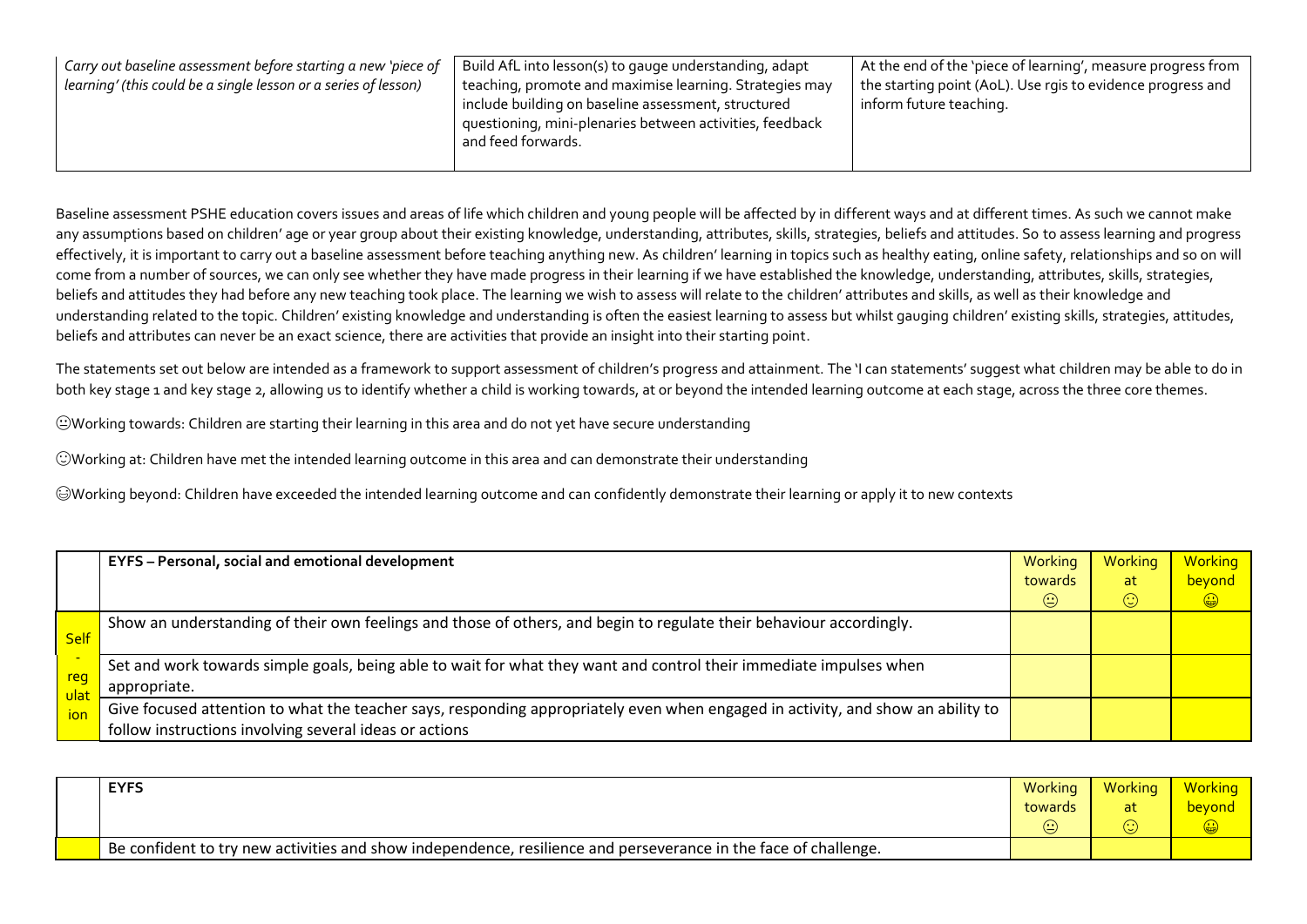| Ma                | Explain the reasons for rules, know right from wrong and try to behave accordingly.                                            |         |         |            |
|-------------------|--------------------------------------------------------------------------------------------------------------------------------|---------|---------|------------|
| nag<br><u>ing</u> |                                                                                                                                |         |         |            |
| self              | Manage their own basic hygiene and personal needs, including dressing, going to the toilet and understanding the importance of |         |         |            |
|                   | healthy food choices.                                                                                                          |         |         |            |
|                   | <b>EYFS</b>                                                                                                                    | Working | Working | Working    |
|                   |                                                                                                                                | towards | at      | beyond     |
|                   |                                                                                                                                | ☺       | $\odot$ | $\bigcirc$ |
| <b>Bui</b>        | Work and play cooperatively and take turns with others.                                                                        |         |         |            |
| din               |                                                                                                                                |         |         |            |
| $\frac{g}{rela}$  | Form positive attachments to adults and friendships with peers.                                                                |         |         |            |
|                   |                                                                                                                                |         |         |            |
| tior<br>shi       | Show sensitivity to their own and to others' needs.                                                                            |         |         |            |
|                   |                                                                                                                                |         |         |            |
| ps                |                                                                                                                                |         |         |            |

| Pas | EYFS - Understanding of the world                                          | Working | Working    | Working |
|-----|----------------------------------------------------------------------------|---------|------------|---------|
|     |                                                                            | towards | at         | beyond  |
| and |                                                                            | ☺       | (۰۰<br>ίM. | ۳       |
| pre | Talk about the lives of the people around them and their roles in society. |         |            |         |
| sen |                                                                            |         |            |         |
|     |                                                                            |         |            |         |

|                    | Key Stage 1                                                                                                                                     | Working<br>towards | Working<br>at        | <b>Working</b><br>beyond |
|--------------------|-------------------------------------------------------------------------------------------------------------------------------------------------|--------------------|----------------------|--------------------------|
|                    |                                                                                                                                                 | $\odot$            | $\left(\cdot\right)$ | $\bigcirc$               |
|                    | I can describe some ways to keep healthy and explain why it is important.                                                                       |                    |                      |                          |
|                    | I can recognise and name different feelings and describe what to do if I, or others, have not-so-good feelings.                                 |                    |                      |                          |
| <u>puie</u>        | I can suggest ways to help myself and other people feel good, or feel better if not feeling good, such as sleep, regular exercise and balancing |                    |                      |                          |
| a <mark>lle</mark> | time on and offline.                                                                                                                            |                    |                      |                          |
|                    | I can say something what makes me special and unique, what I am good at or proud of, and how these help me feel good about myself.              |                    |                      |                          |
|                    | I can suggest ways to manage when finding something difficult.                                                                                  |                    |                      |                          |
|                    | I can identify external body parts, how people's bodies and needs change as they grow from young to old.                                        |                    |                      |                          |
| <b>Health</b>      | I can give some examples of change and suggest some ways to manage changes such as changing class or experiencing a loss.                       |                    |                      |                          |
|                    | I can suggest some rules that keep us safe and decide if a choice is safe or unsafe for our health, including at home, online, when travelling, |                    |                      |                          |
|                    | and in the sun.                                                                                                                                 |                    |                      |                          |
|                    | I can say how different things people put on or in their bodies can affect them and discuss the risks and benefits of this                      |                    |                      |                          |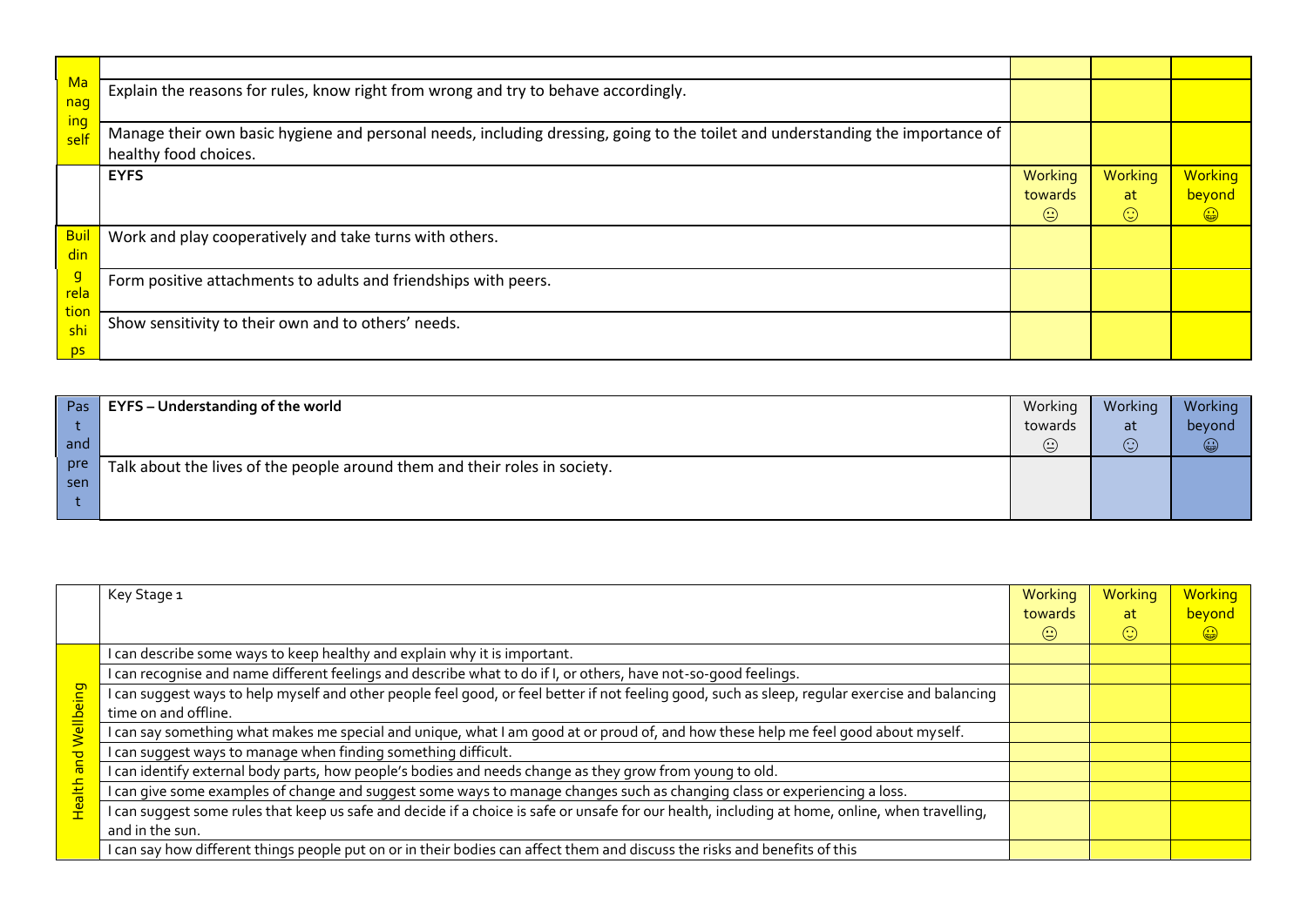| Trean describe how to follow simple hygiene and dental health i<br>routines                                                                                                                 |  |  |
|---------------------------------------------------------------------------------------------------------------------------------------------------------------------------------------------|--|--|
| i can list<br>e who help children stav safe and healthy.<br>tor help."<br>r when thev can he<br>' how or<br>. help and why <sub>"</sub><br>. some people<br>7 it is important to ask<br>sav |  |  |
| p in emergency situations and follow instructions .<br>"I can say how to ge<br>: help<br>is to keep safe.                                                                                   |  |  |

|               | Key Stage 1                                                                                                                                 | Working                          | Working   | Working    |
|---------------|---------------------------------------------------------------------------------------------------------------------------------------------|----------------------------------|-----------|------------|
|               |                                                                                                                                             | towards                          | at.       | beyond     |
|               |                                                                                                                                             | $\left(\underline{\cdot}\right)$ | $(\cdot)$ | $\bigcirc$ |
|               | I can say who loves and cares for me, what it means to be a family and that families are all different. I can name different types of       |                                  |           |            |
|               | relationships, for example, family, friendship, online.                                                                                     |                                  |           |            |
|               | I can say what makes a good friend, what loneliness is, how to include others, and suggest some ways to resolve disagreements.              |                                  |           |            |
|               | I can say how I am the same and different to other people, and how to treat myself and other people with respect.                           |                                  |           |            |
| Relationships | I can say what bullying and hurtful behaviour are, how they might make someone feel, that they are unacceptable, and who to ask for help.   |                                  |           |            |
|               | I can describe what pressure might look or feel like in a friendship or in situations with other children, and ways to resist it.           |                                  |           |            |
|               | I can talk about things that matter to me, and say how to play and work with others.                                                        |                                  |           |            |
|               | I can say when it is important to ask for permission and how to ask for, give, or not give permission.                                      |                                  |           |            |
|               | I can say what privacy means, and which body parts are private.                                                                             |                                  |           |            |
|               | I can recognise when a secret should not be kept, but told to a trusted adult.                                                              |                                  |           |            |
|               | I can identify types of touch that are acceptable or unacceptable, recognise the need to ask permission, and say who to tell about concerns |                                  |           |            |
|               | or worries.                                                                                                                                 |                                  |           |            |
|               | I can recognise that some people behave differently online and say some simple ways to keep online communication safe.                      |                                  |           |            |
|               | I can say who to tell if a relationship, or the actions of someone I don't know, has made me feel uncomfortable, upset, or unsafe           |                                  |           |            |

|                       | Key Stage 1                                                                                                                              | Working                                             | Working | Working |
|-----------------------|------------------------------------------------------------------------------------------------------------------------------------------|-----------------------------------------------------|---------|---------|
|                       |                                                                                                                                          | towards                                             | -at     | beyond  |
| 곤<br>Ō                |                                                                                                                                          | $\left(\!\!\left.\dot{\cdot}\!\!\right)\!\!\right)$ | $\odot$ | ۵       |
|                       | I can give some examples of rules in school or at home and say why they are important.                                                   |                                                     |         |         |
| $\mathbf \omega$<br>Ō | I can say some ways to care for the plants, animals and people around us and why this is important.                                      |                                                     |         |         |
|                       | can identify some similarities and differences between people in my school and community.                                                |                                                     |         |         |
| eq                    | I can give some examples of groups                                                                                                       |                                                     |         |         |
| g                     | and other people belong to and the roles and responsibilities in these different groups.                                                 |                                                     |         |         |
| g                     | I can state some rules for using the internet and devices safely, and recognise that not everything online is always true.               |                                                     |         |         |
|                       | I can describe how wanting something is different from needing something.                                                                |                                                     |         |         |
|                       | I can say what money is, where it comes from, and how it can be looked after, saved or spent.                                            |                                                     |         |         |
|                       | I can recognise that people have different strengths, identify some different jobs that people do and some skills needed for those jobs. |                                                     |         |         |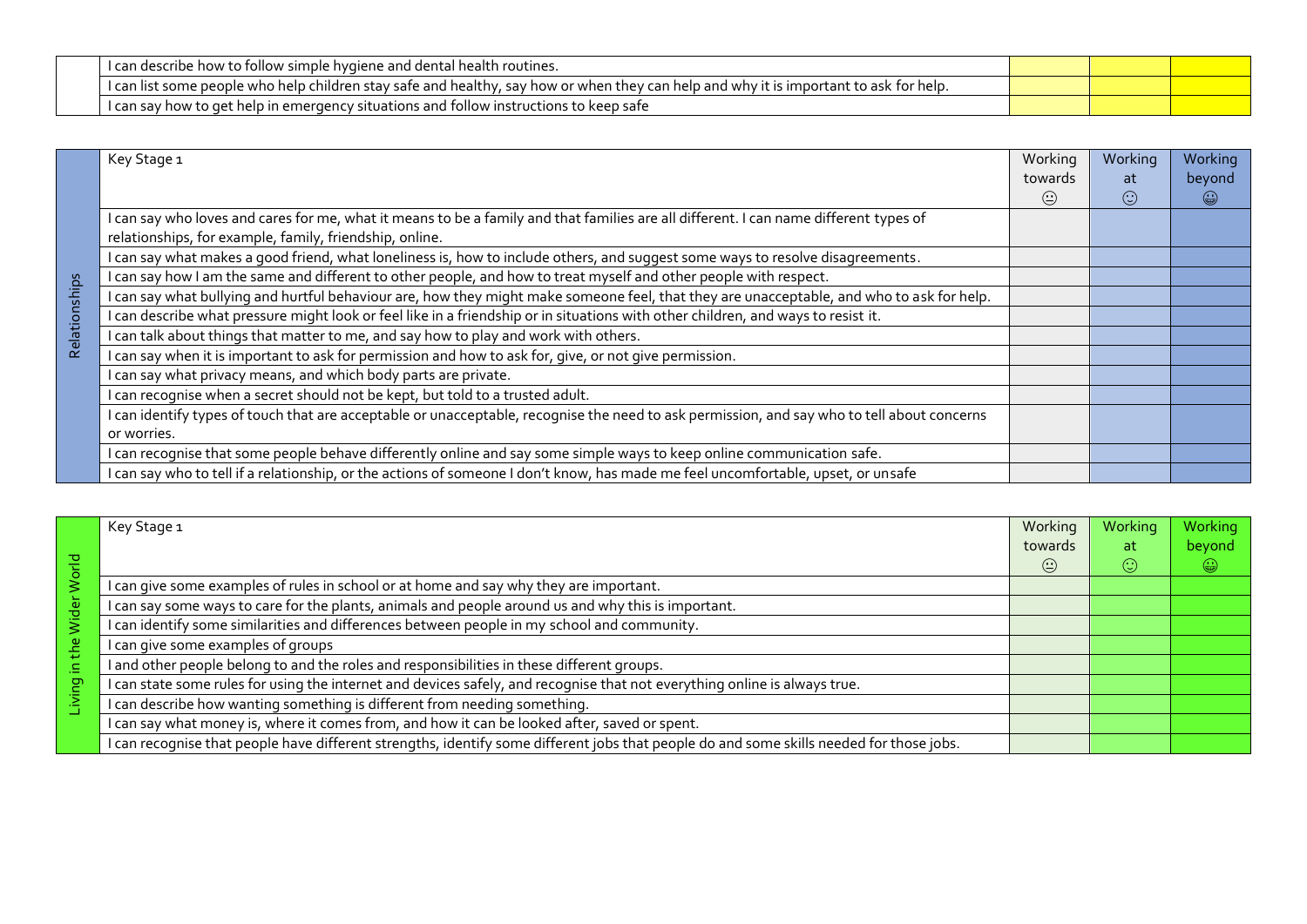|               | Key Stage 2                                                                                                                                                                                                               | Working | Working | Working    |
|---------------|---------------------------------------------------------------------------------------------------------------------------------------------------------------------------------------------------------------------------|---------|---------|------------|
|               |                                                                                                                                                                                                                           | towards | at      | beyond     |
|               |                                                                                                                                                                                                                           | $\odot$ | $\odot$ | $\bigcirc$ |
|               | I can explain a range of ways to keep healthy, that habits can have positive and negative effects on health, and how to manage pressure to<br>do things that are not healthy.                                             |         |         |            |
|               | I have a wide vocabulary to describe different emotions in myself and others, and can explain how feelings change and ways to manage<br>difficult feelings, including those related to change and loss.                   |         |         |            |
|               | I can recognise the link between physical and mental health and describe strategies that promote mental health for myself or others.                                                                                      |         |         |            |
|               | I can explain the importance of balancing time online with other activities for physical and mental wellbeing.                                                                                                            |         |         |            |
|               | can identify things that make me who I am, that I am proud of and recognise how building personal strengths contribute to selfworth.                                                                                      |         |         |            |
|               | I can suggest ways to manage setbacks and unhelpful thinking.                                                                                                                                                             |         |         |            |
| and Wellbeing | I can identify external genitalia and internal reproductive organs, and describe how and why bodies change as we grow, including during<br>puberty and suggest strategies to manage these.                                |         |         |            |
|               | I can explain how babies are conceived and born as part of the human life cycle.                                                                                                                                          |         |         |            |
|               | I can describe ways to prepare for and manage transitions positively between important stages in life or school.                                                                                                          |         |         |            |
| Health        | I can assess how safe or unsafe different choices for health and wellbeing are, explain the purpose of laws, rules and restrictions to keep<br>children safe, and how to use risk assessment skills to make safe choices. |         |         |            |
|               | I can suggest ways of reducing and managing risk at home, online, on the road and elsewhere.                                                                                                                              |         |         |            |
|               | I can explain how different substances, including legal and illegal drugs, can affect health positively and negatively; identify a range of                                                                               |         |         |            |
|               | associated risks and influences, and suggest ways to manage these.                                                                                                                                                        |         |         |            |
|               | I can demonstrate and give reasons for hygiene routines, and explain the importance of following them regularly.                                                                                                          |         |         |            |
|               | I can recognise signs that I or someone else may need help with their physical health or mental wellbeing.                                                                                                                |         |         |            |
|               | I can identify a range of sources of support (people who help children stay safe and healthy) and suggest who to ask in different situations,                                                                             |         |         |            |
|               | including if I or someone I know is at risk.                                                                                                                                                                              |         |         |            |
|               | I can explain or demonstrate how to respond in emergency situations, including basic first aid skills.                                                                                                                    |         |         |            |

|          | Key Stage 2                                                                                                                                  | Working | Working   | Working |
|----------|----------------------------------------------------------------------------------------------------------------------------------------------|---------|-----------|---------|
|          |                                                                                                                                              | towards | at        | beyond  |
|          |                                                                                                                                              | $\odot$ | $(\cdot)$ | ۳       |
|          | can explain how families are different and identify features of positive family life.                                                        |         |           |         |
| sqi      | can explain what makes a healthy, positive friendship and ways to avoid or resolve arguments and other friendship issues.                    |         |           |         |
| S        | can describe different types of relationship, including loving and intimate relationships, and explain that people can experience emotional, |         |           |         |
|          | romantic and sexual attraction with people of different or the same sex.                                                                     |         |           |         |
| Relation | can recognise the importance of getting help if I feel lonely or excluded, and can describe how to help others to feel included.             |         |           |         |
|          | can name different types of bullying, explain the effects of bullying and hurtful behaviour, including online, and how to respond if it is   |         |           |         |
|          | experienced or witnessed.                                                                                                                    |         |           |         |
|          | can say what discrimination is, recognise that everyone deserves to be treated with respect, and how discrimination can be challenged.       |         |           |         |
|          | can express and discuss my views on topical issues, and listen respectfully to others.                                                       |         |           |         |
|          | can recognise peer influence or pressure in a range of situations and suggest strategies to manage and respond to it.                        |         |           |         |

П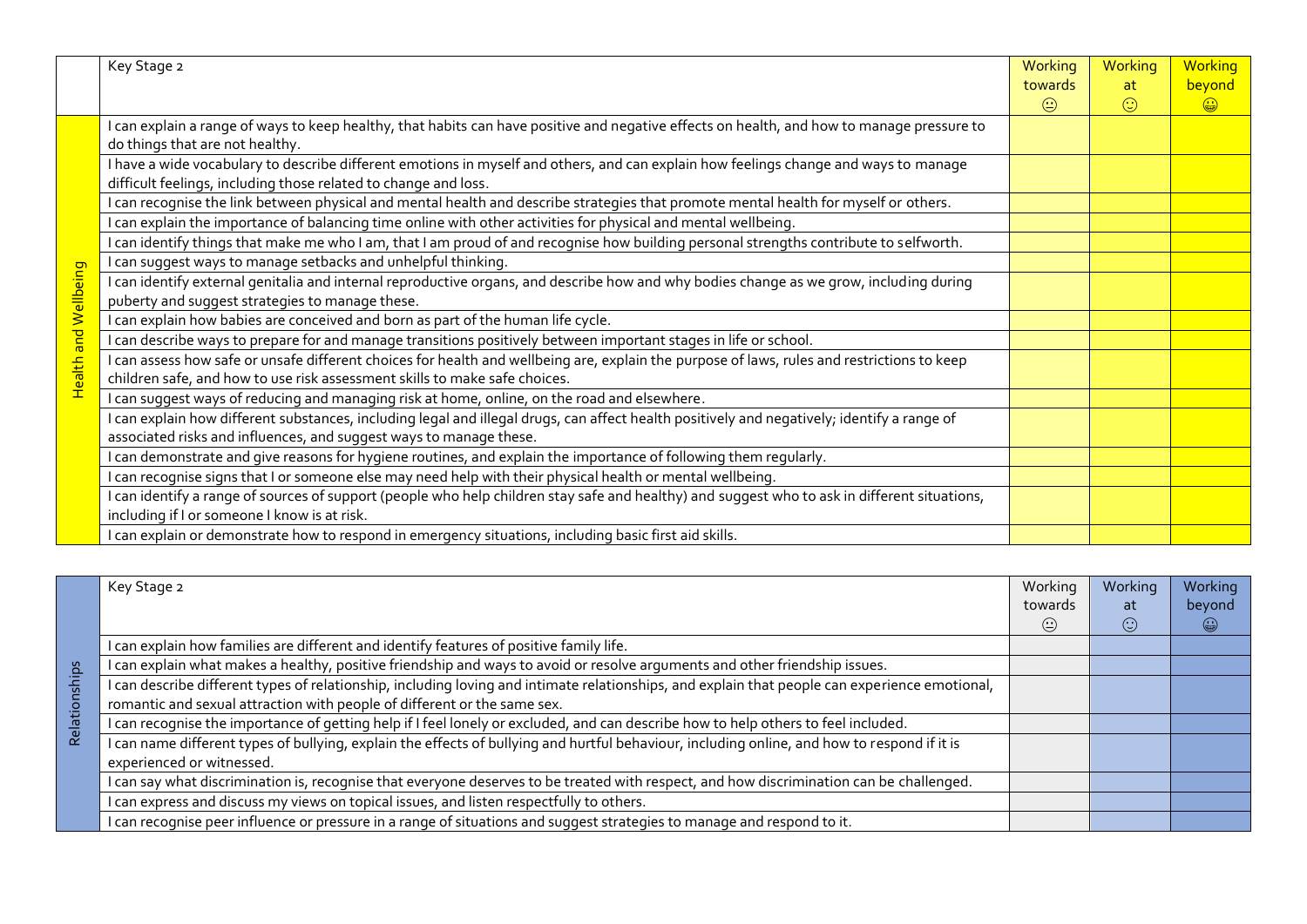| I can explain the meaning and importance of consent (asking for/giving/not giving permission) in a variety of situations, including how or<br>when to seek, give and not give consent.                                  |  |  |
|-------------------------------------------------------------------------------------------------------------------------------------------------------------------------------------------------------------------------|--|--|
| I can explain the importance of privacy (including keeping some body parts private), different circumstances when privacy is important<br>(including online), and how to respect personal boundaries.                   |  |  |
| I can explain the difference between appropriate and inappropriate touch, including appropriate boundaries with people we do or don't<br>know, and who to tell if concerned about any contact.                          |  |  |
| I can recognise when it is right to break a confidence or share a secret, and who to tell.                                                                                                                              |  |  |
| I can describe how online communication is different from face to face communication, including how people might behave online; and<br>suggest ways to keep online relationships and communication safe and respectful. |  |  |
| I can explain when, where and how to get help or support if worried about relationships of any sort.                                                                                                                    |  |  |

|                           | Key Stage 1                                                                                                                                        | Working | Working | Working    |
|---------------------------|----------------------------------------------------------------------------------------------------------------------------------------------------|---------|---------|------------|
|                           |                                                                                                                                                    | towards | at      | beyond     |
|                           |                                                                                                                                                    | $\odot$ | $\odot$ | $\bigcirc$ |
|                           | I can identify a range of different rules, laws, and human rights, explain why they are important and possible consequences of not following       |         |         |            |
|                           | rules.                                                                                                                                             |         |         |            |
|                           | I can explain our shared responsibilities and ways we can care for others and the environment, and how everyday choices impact the<br>environment. |         |         |            |
| World                     | I can explain benefits of having diversity in our community and ways to promote inclusion in our school and community.                             |         |         |            |
| Wider<br>the<br>Living in | I can explain what stereotypes, prejudice and discrimination mean, why we need to show others respect and how we can positively                    |         |         |            |
|                           | challenge discrimination.                                                                                                                          |         |         |            |
|                           | I can explain how people use the internet in different ways, including how data is gathered and used, describe benefits and challenges of          |         |         |            |
|                           | using the internet and safety rules to help minimise risk when using digital devices.                                                              |         |         |            |
|                           | I can explain why information online is not always true, suggest ways to assess whether online information is accurate and trustworthy, and        |         |         |            |
|                           | explain how to report harmful content.                                                                                                             |         |         |            |
|                           | I can explain the role of money, that it can be earned, saved and spent, and how to make decisions about different uses of money, including        |         |         |            |
|                           | managing risks and influences.                                                                                                                     |         |         |            |
|                           | I can recognise how financial decisions can impact people's emotions, including choices related to gambling.                                       |         |         |            |
|                           | I can identify strengths, skills and achievements, how these might help me choose a job, and use these to set goals                                |         |         |            |
|                           | I can describe some of the pathways into a range of jobs, and recognise that peoples' jobs can change over their lifetime,                         |         |         |            |
|                           | I can recognise factors that might limit or support people's career choices, including stereotypes related to different jobs, and be ambitious     |         |         |            |
|                           | for my future.                                                                                                                                     |         |         |            |

### **Subject Vocabulary**

### **Early Years**

| Personal, social and emotional development                                               | Understanding of the world                                                            |
|------------------------------------------------------------------------------------------|---------------------------------------------------------------------------------------|
| friendship, kindness, happy, sad, shy, feelings. lonely, sorry, angry, family, mum, dad, | Same, different, family, self, mum, dad, brother, sister, grandma, grandad, step-mum, |
| brother, sister, grandma, grandad, step-mum, stepdad, foster mum, foster dad             | stepdad, foster mum, foster dad                                                       |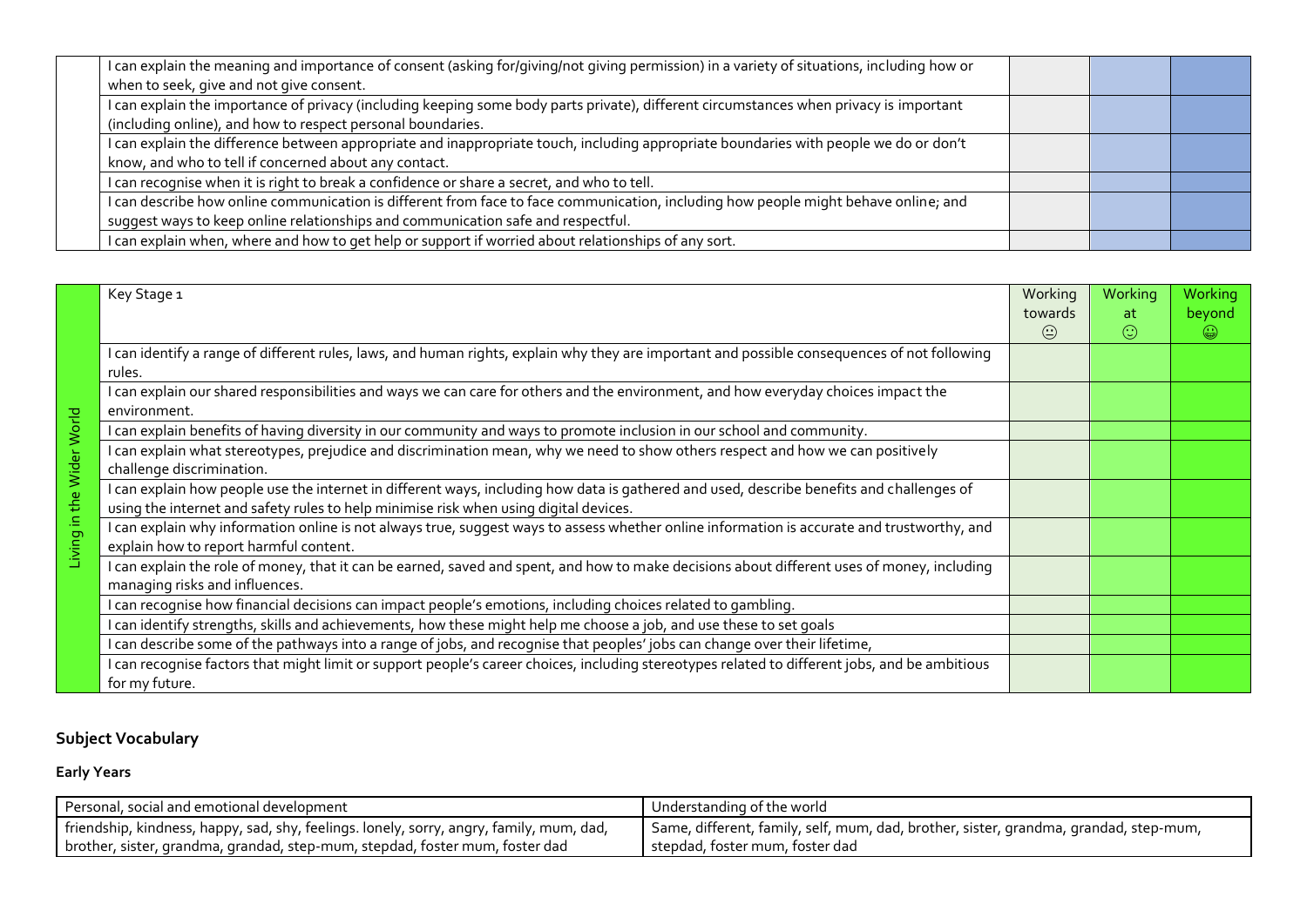#### **Key Stage 1-Year 1**

| Relationships                                                   | Living in the wider world                | Health and wellbeing                                    |
|-----------------------------------------------------------------|------------------------------------------|---------------------------------------------------------|
| Friends, feelings. lonely, similar, different, family, special, | Rules, environment, recycling, internet, | Healthy, unhealthy, handwashing, routine, brain, sugar, |
| person, people, friend, care, caring, help, thanks,             |                                          | safe, suncream,                                         |

#### **Key Stage 1-Year 2**

| Relationships                                                   | Living in the wider world | Health and wellbeing                                       |
|-----------------------------------------------------------------|---------------------------|------------------------------------------------------------|
| similar, different, sex, gender, roles, stereotypes, boy, girl, | Rights, community,        | boy, girl, male, female, private parts, penis, vulva, row, |
| female, private parts, penis, vulva                             |                           | change, difference, baby, toddler, child, adult, older     |
|                                                                 |                           | person, independent, responsibility, vaccination           |

### **Lower Key Stage 2 -Year 3**

| Relationships                                                   | Living in the wider world     | Health and wellbeing                                          |
|-----------------------------------------------------------------|-------------------------------|---------------------------------------------------------------|
| stereotypes, gender roles, similar, different, male, female,    | Law, leisure, internet safety | Healthy choices, regular exercise, habits, feelings, balanced |
| private parts, penis, testicles, vulva, vagina, uterus, family, |                               | I diet, body language, oral hygiene, dental care              |
| fostering, adoption, relationship                               |                               |                                                               |

#### **Lower Key Stage 2 -Year 4**

| Relationships                                                | Living in the wider world                                | Health and wellbeing                                  |
|--------------------------------------------------------------|----------------------------------------------------------|-------------------------------------------------------|
| Confidential, positive friendships, online risks, respecting | Data, compassion, protecting the environment, decisions, | Puberty, lifestyle, reproduction, physical, emotional |
| differences                                                  |                                                          | feelings, balanced,                                   |

### **Upper Key Stage 2 -Year 5**

| Relationships                                          | Living in the wider world               | Health and wellbeing                                           |
|--------------------------------------------------------|-----------------------------------------|----------------------------------------------------------------|
| Treated equally, respond respectfully, discrimination, | Protecting the environment, resilience, | Puberty, physical changes, emotional changes, moods,           |
| racism, sexism, homophobia, protected characteristics, |                                         | lifestyle, reproduction, physical, breasts, sperm, eggs, pubic |
| resolve, reconcile, peer influence, assertive          |                                         | hair, emotional feelings, menstruation, periods, tampons,      |
|                                                        |                                         | sanitary towels, wet dreams, semen, erection, sweat,           |
|                                                        |                                         | breasts, spots, pubic hair, facial hair, underarm hair, sexual |
|                                                        |                                         | feelings                                                       |